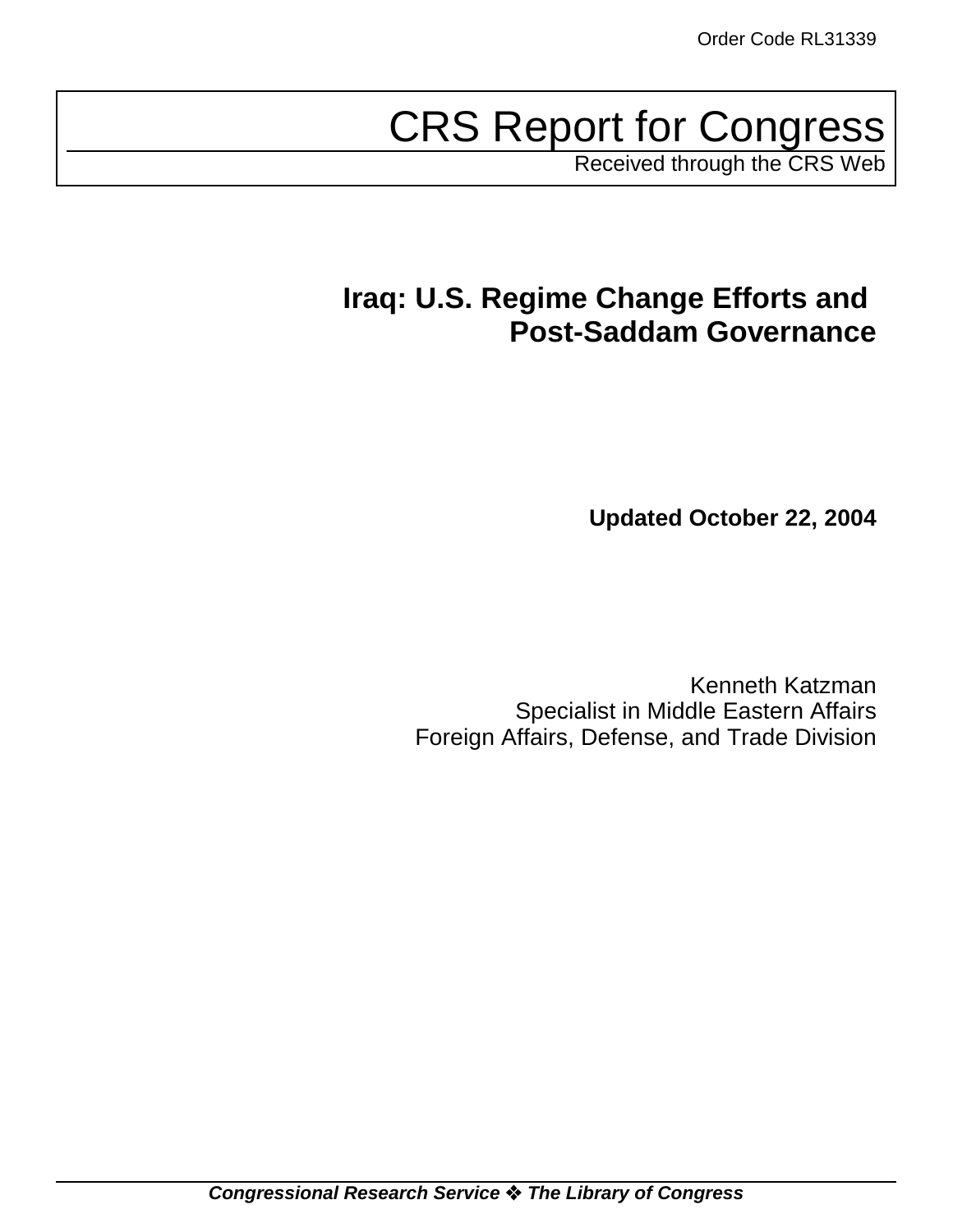## Iraq: U.S. Regime Change Efforts and Post-Saddam Governance

#### **Summary**

Operation Iraqi Freedom accomplished a long-standing U.S. objective, the overthrow of Saddam Hussein, but replacing his regime with a stable, moderate, democratic political structure has run into significant difficulty. That outcome would contribute to preventing Iraq from becoming a sanctuary for terrorists, a key recommendation of the September 11 Commission report (Chapter 12, Section 2). During the 1990s, U.S. efforts to change the regime covertly failed because of limited U.S. commitment, disorganization of the Iraqi opposition, and the vigilance of Iraq's several overlapping security services. Previous U.S. Administrations had ruled out a U.S. military invasion to change the regime, believing such action would be risky and that Iraq did not necessarily pose a level of threat that would justify doing so. President George W. Bush characterized Iraq as a grave potential threat to the United States because of its refusal to abandon its weapons of mass destruction (WMD) programs and its potential to transfer WMD to terrorist groups. After a November 2002-March 2003 round of U.N. WMD inspections in which Iraq's cooperation was mixed, on March 19, 2003, the United States launched Operation Iraqi Freedom to disarm Iraq and change its regime. The regime fell on April 9, 2003.

In the months prior to the war, the Administration stressed that regime change through U.S.-led military action would yield benefits beyond disarmament and reduction of support for terrorism, benefits such as liberation of the Iraqi people from an oppressive regime and promotion of democracy throughout the Middle East. Escalating resistance to the U.S.-led occupation (April 2003-June 2004) complicated U.S. efforts to build democracy and to establish legitimate and effective Iraqi political and security bodies. Partly in an effort to reduce U.S. casualties and satisfy Iraqi demands for an end to coalition occupation, the United States decided to accelerate the hand over of sovereignty. An interim government was named on June 1, 2004, and the handover took place on June 28, 2004. Current plans are to for elections for a transition government by January 31, 2005, with votes on a permanent constitution by October 31, 2005, and for a permanent government by December 15, 2005, although virtually all of these deadlines are to some degree jeopardized by the persistent insurgency.

The Bush Administration asserts that U.S. policy in Iraq will ultimately succeed as U.S. trainers and the interim Iraqi government build new Iraqi security bodies. Some believe the United States should add troops to the current level of about 140,000, plus about 24,000 foreign military personnel, and should eliminate pockets of insurgent control. Others believe the United States needs to take new steps to recruit major international force contributors, and yet some others believe that the United States should pull out of Iraq.

This report will be updated as warranted by major developments. See also CRS Report RL31833, *Iraq: Recent Developments in Reconstruction Assistance.*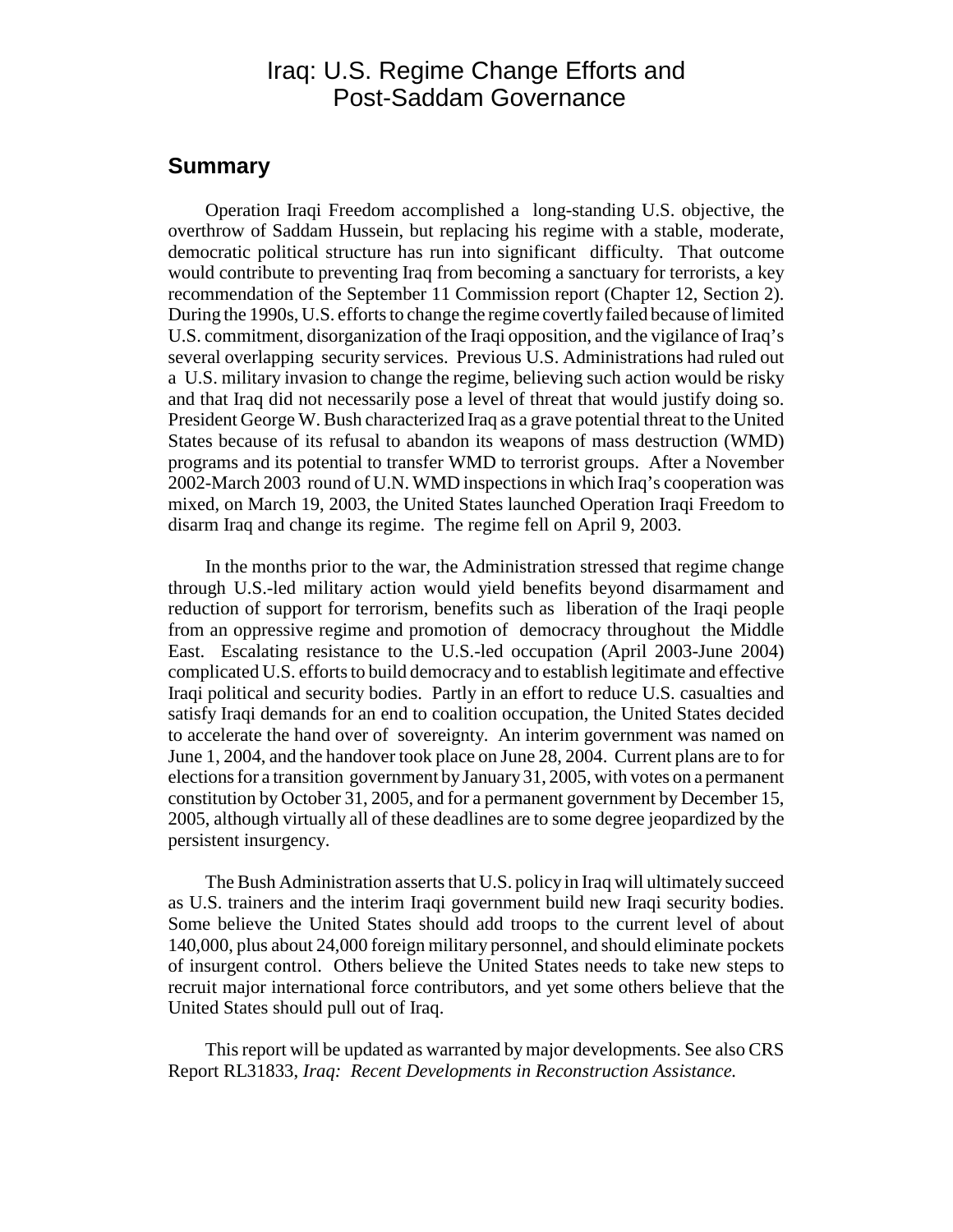# **Contents**

| Shiite Islamist Leaders and Organizations: Ayatollah Sistani,       |  |
|---------------------------------------------------------------------|--|
|                                                                     |  |
|                                                                     |  |
|                                                                     |  |
|                                                                     |  |
| Operation "Desert Fox"/First ILA Designations  14                   |  |
|                                                                     |  |
|                                                                     |  |
|                                                                     |  |
|                                                                     |  |
|                                                                     |  |
| Broadening the Iraqi Opposition as War Approaches  17               |  |
|                                                                     |  |
|                                                                     |  |
|                                                                     |  |
| Occupation Period and the Coalition Provisional Authority (CPA)  19 |  |
|                                                                     |  |
|                                                                     |  |
| Transitional Administrative Law (TAL)/Transition Roadmap  22        |  |
| Interim (Post-June 28) Government/Sovereignty Handover  23          |  |
|                                                                     |  |
| Post-Handover Authority Building/Interim Parliament  26             |  |
|                                                                     |  |
|                                                                     |  |
|                                                                     |  |
|                                                                     |  |
|                                                                     |  |
|                                                                     |  |
|                                                                     |  |
|                                                                     |  |
|                                                                     |  |
|                                                                     |  |
|                                                                     |  |
|                                                                     |  |
|                                                                     |  |
|                                                                     |  |
|                                                                     |  |
|                                                                     |  |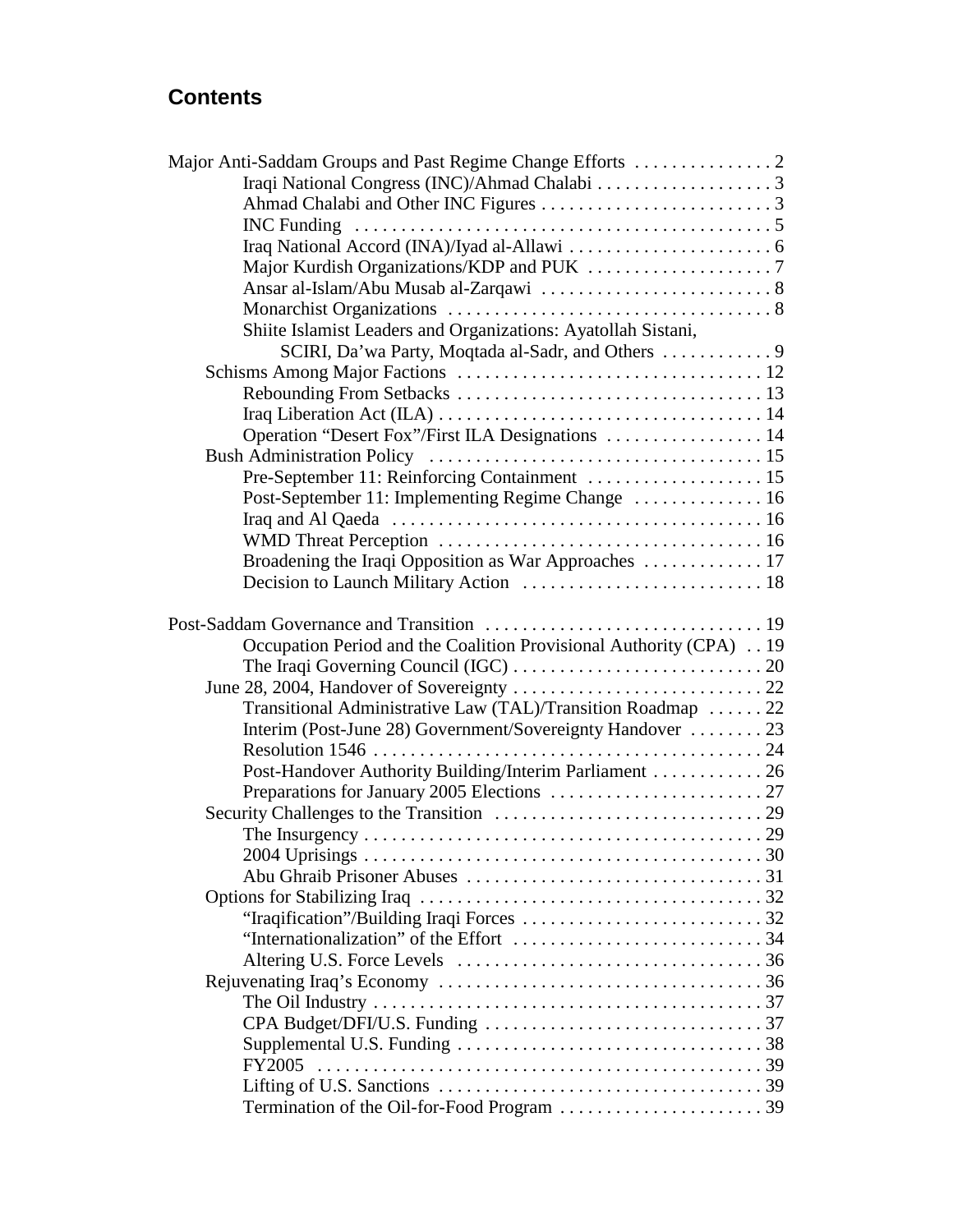# **List of Tables**

|  | Appropriated Economic Support Funds (E.S.F.) to the Opposition 41 |  |
|--|-------------------------------------------------------------------|--|
|  |                                                                   |  |

# **List of Figures**

|--|--|--|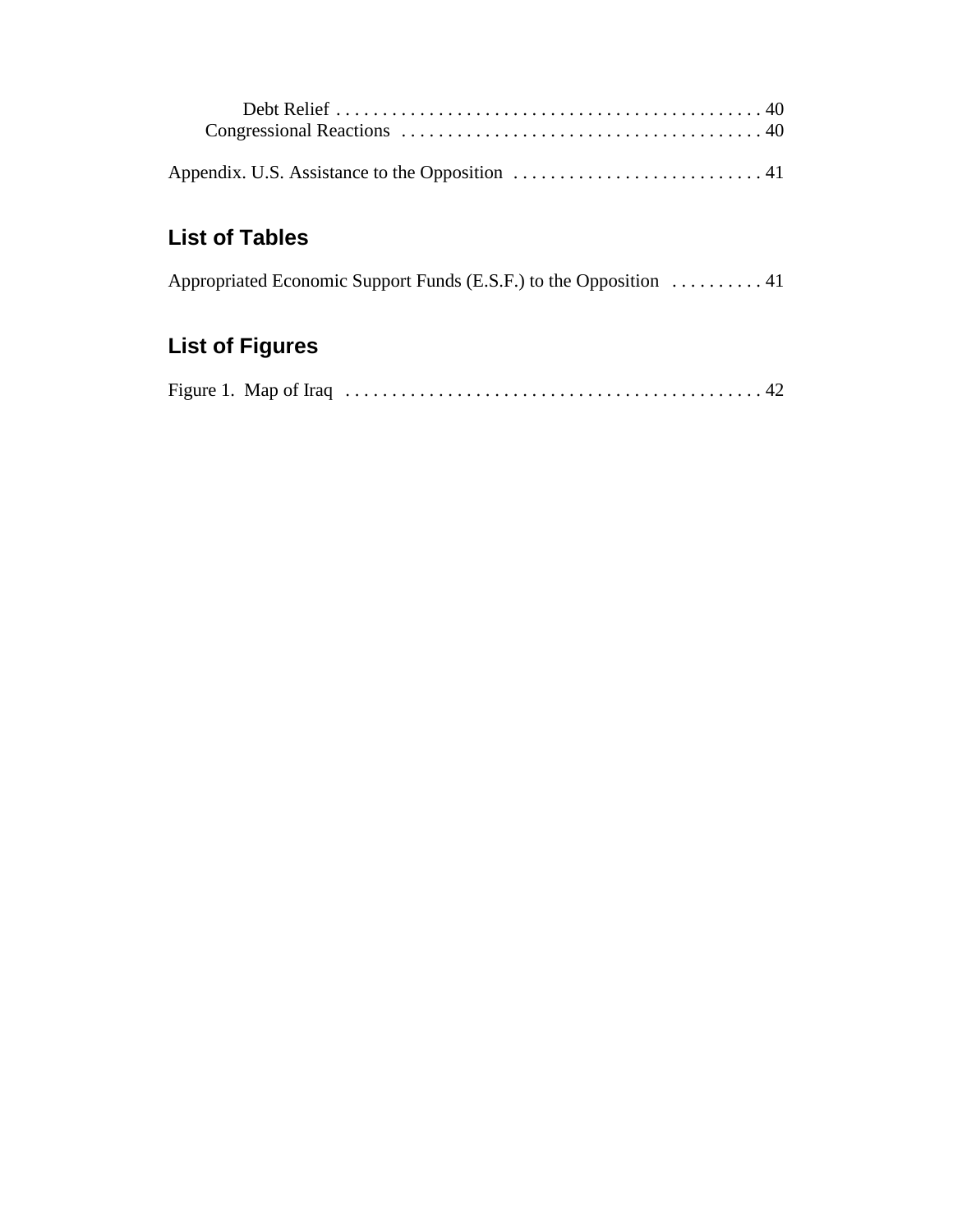# Iraq: U.S. Regime Change Efforts and Post-Saddam Governance

The United States did not remove Iraq's Saddam Hussein from power in the course of the 1991 Persian Gulf war, and his regime unexpectedly survived post-war uprisings by Iraq's Shiites and Kurds. Subsequently, the United States sought to remove Saddam from power by supporting dissidents inside Iraq, although changing Iraq's regime was not U.S. declared policy until 1998. In November 1998, amid a crisis with Iraq over U.N. weapons of mass destruction (WMD) inspections, the Clinton Administration stated that the United States would promote a change of regime. A regime change policy was endorsed by the Iraq Liberation Act (P.L. 105- 338, October 31, 1998). Bush Administration officials emphasized regime change as the cornerstone of U.S. policy toward Iraq shortly after the September 11, 2001, attacks. Operation Iraqi Freedom was launched on March 19, 2003, and had effectively deposed Saddam Hussein by April 9, 2003.

The Bush Administration's stated goal is to transform Iraq into a democracy that could be a model for the rest of the region and would prevent Iraq from becoming a safehaven for Islamic or other terrorists. Iraq has not had experience with a democratic form of government, although parliamentary elections were held during the period of British rule under a League of Nations mandate (1920-1932). Iraq, which became independent in 1932, was governed by kings from the Hashemite dynasty during 1921-1958, with substantial British direction and influence.<sup>1</sup> Members of the Hashemite dynasty continue to rule in neighboring Jordan. Iraq's first Hashemite king was Faysal bin Hussein, son of Sharif Hussein of Mecca, who led the Arab revolt against the Ottoman Empire. Faysal ruled Iraq as King Faysal I and was succeeded by his son, Ghazi (1933-1939). Ghazi was succeeded by his son, Faysal II, who ruled until the military coup of Abd al-Karim al-Qasim on July 14, 1958. Qasim was ousted in February 1963 by a Baath Party - military alliance. Also in 1963, the Baath Party took power in Syria. It still rules there today, although there was strong rivalry between the Syrian and Iraqi Baath regimes during Saddam's time in power.

One of the Baath Party's allies in the February 1963 coup in Iraq was Abd al-Salam al-Arif. In November 1963, Arif purged the Baath, including Baathist Prime Minister Ahmad Hasan al-Bakr, and instituted direct military rule. Arif was killed in a helicopter crash in 1966 and was replaced by his elder brother, Abd al-Rahim al-Arif, who ruled until the Baath Party coup of July 1968. Following the Baath seizure, Ahmad Hasan al-Bakr, a military figure, returned to government as President of Iraq and Saddam Hussein, a civilian, became the second most powerful leader as Vice

<sup>&</sup>lt;sup>1</sup> See Eisenstadt, Michael and Eric Mathewson, eds. U.S. Policy in Post-Saddam Iraq: Lessons From the British Experience. The Washington Institute for Near East Policy, 2003.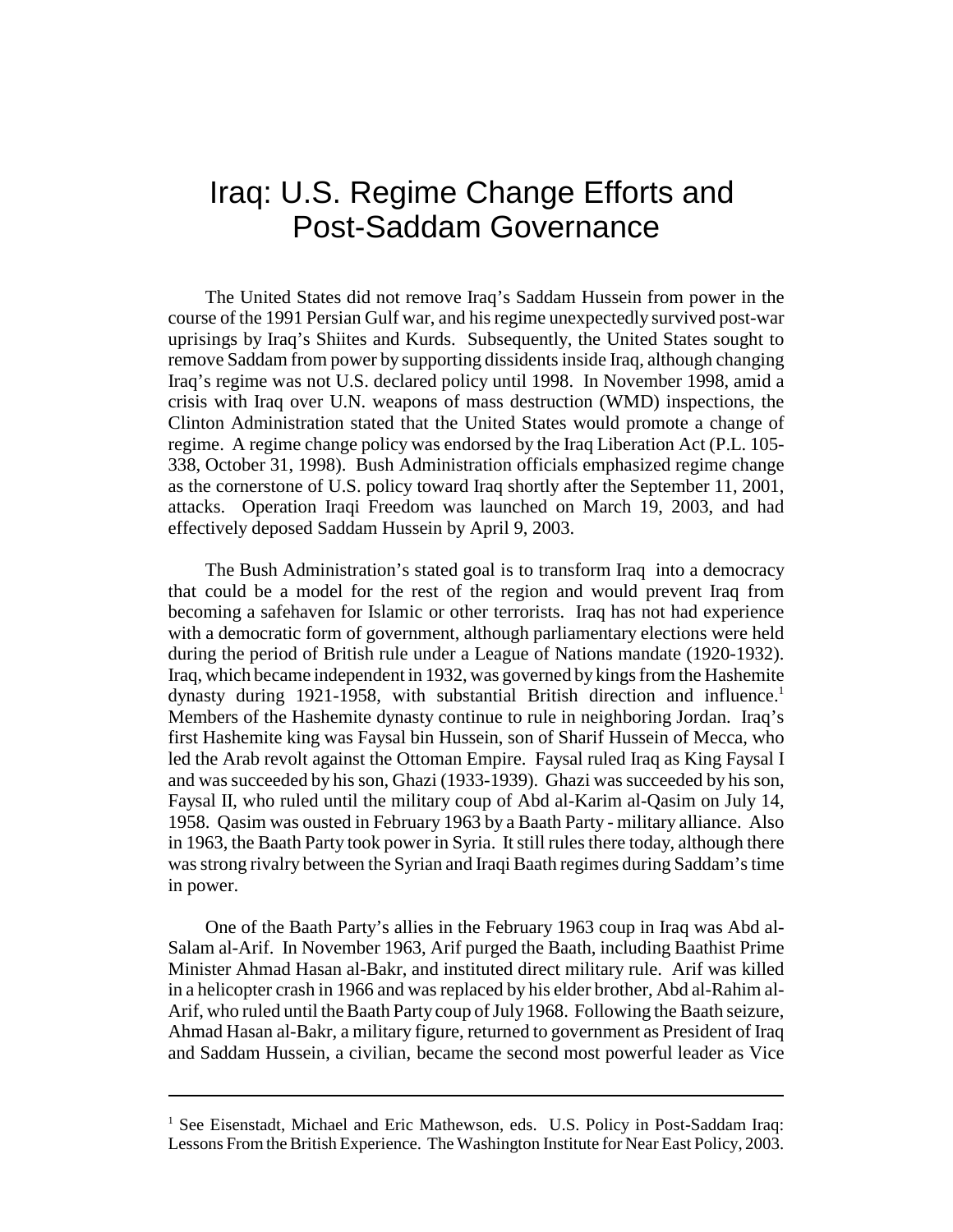Chairman of the Revolutionary Command Council. In that position, Saddam developed and oversaw a system of overlapping security services to monitor loyalty among the population and within Iraq's institutions, including the military. On July 17, 1979, the aging al-Bakr resigned at Saddam's urging, and Saddam became President of Iraq.

# **Major Anti-Saddam Groups and Past Regime Change Efforts**

Prior to the launching on January 16, 1991 of Operation Desert Storm, which reversed Iraq's August 1990 invasion of Kuwait, President George H.W. Bush called on the Iraqi people to overthrow Saddam. Within days of the end of the Gulf war (February 28, 1991), opposition Shiite Muslims in southern Iraq and Kurdish factions in northern Iraq, emboldened by the regime's defeat and the hope of U.S. support, launched significant rebellions. The revolt in southern Iraq reached the suburbs of Baghdad, but the Republican Guard forces, composed mainly of regime loyalists, had survived the war largely intact, having been withdrawn from battle prior to the U.S. ground offensive, and it defeated the Shiite rebels by mid-March 1991. Many Shiites blamed the United States for standing aside as the regime retaliated against those who participated in the rebellion. Kurds, benefitting from a U.S.-led "no fly zone" established in April 1991, drove Iraqi troops out of much of northern Iraq and subsequently remained relatively autonomous.

According to press reports, about two months after the failure of the Shiite uprising, President George H.W. Bush forwarded to Congress an intelligence finding stating that the United States would undertake efforts to promote a military coup against Saddam Hussein; a reported \$15 million to \$20 million was allocated for that purpose. The Administration apparently believed — and this view apparently was shared by many experts and U.S. officials — that a coup by elements within the current regime could produce a favorable new government without fragmenting Iraq. Many observers, however, including neighboring governments, feared that Shiite and Kurdish groups, if they ousted Saddam, would divide Iraq into warring ethnic and tribal groups, opening Iraq to influence from neighboring Iran, Turkey, and Syria.

Reports in July 1992 of a serious but unsuccessful coup attempt suggested that the U.S. strategy might ultimately succeed. However, there was disappointment within the George H.W. Bush Administration that the coup had failed and a decision was made to shift the U.S. approach from promotion of a coup to supporting the diverse opposition groups that had led the post-war rebellions. At the same time, the Kurdish, Shiite, and other opposition elements were coalescing into a broad and diverse movement that appeared to be gaining support internationally. This opposition coalition was seen as providing a vehicle for the United States to build a viable overthrow strategy. Congress more than doubled the budget for covert support to the opposition groups to about \$40 million for  $FY1993<sup>2</sup>$ .

<sup>2</sup> Sciolino, Elaine. "Greater U.S. Effort Backed To Oust Iraqi." *New York Times*, June 2, (continued...)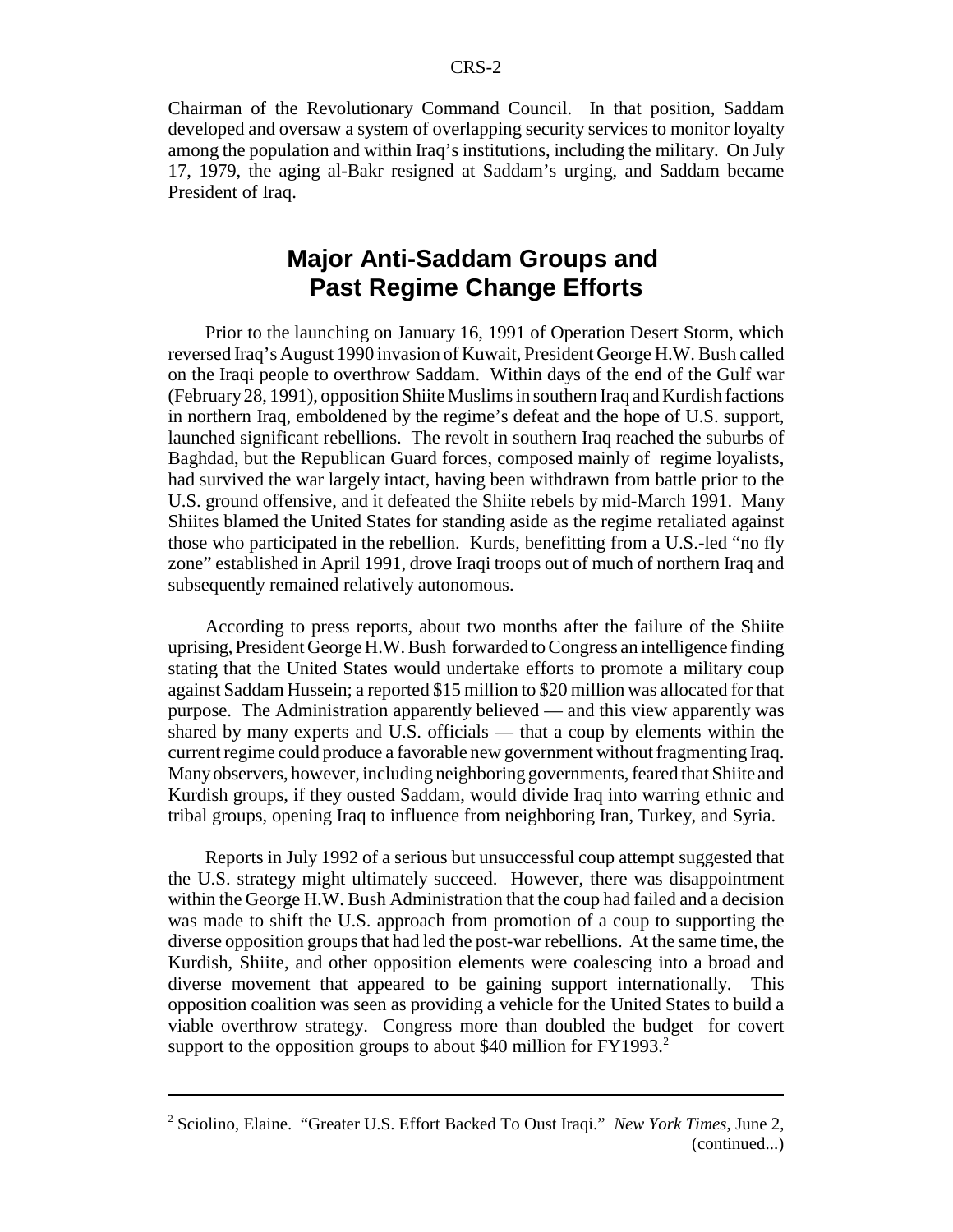The following sections discuss organizations and personalities that were part of the U.S. effort to change Iraq's regime during the 1990s, as well as some that were not directly associated with those efforts but are now emerging as major players.

**Iraqi National Congress (INC)/Ahmad Chalabi.** After 1991, the growing exile opposition coalition took shape in an organization called the Iraqi National Congress (INC). The INC was formally constituted when the two main Kurdish militias, the Kurdistan Democratic Party (KDP) and the Patriotic Union of Kurdistan (PUK), participated in a June 1992 meeting in Vienna of dozens of opposition groups. In October 1992, major Shiite Islamist groups came into the coalition when the INC met in Kurdish-controlled northern Iraq.

The INC appeared viable because it brought under one banner varying Iraqi ethnic groups and diverse political ideologies, including nationalists, ex-military officers, and defectors from the Baath Party. The Kurds provided the INC with a source of armed force and a presence on Iraqi territory. Its constituent groups publicly united around a platform that appeared to match U.S. values and interests, including human rights, democracy, pluralism, "federalism," the preservation of Iraq's territorial integrity, and compliance with U.N. Security Council resolutions on Iraq.<sup>3</sup> However, many observers doubted its commitment to democracy, because most of its groups have an authoritarian internal structure, and because of tensions among its varied ethnic groups and ideologies. The INC's first Executive Committee consisted of KDP leader Masud Barzani, ex-Baath Party and military official Hassan Naqib, and moderate Shiite cleric Mohammad Bahr al-Ulum.

The INC and its leader, Ahmad Chalabi, have been controversial in the United States since the INC was formed. The State Department and Central Intelligence Agency (CIA) have, by many accounts, believed the INC had little popularity inside Iraq. In the George W. Bush Administration, numerous press reports indicated that the Defense Department and office of Vice President Cheney believed the INC might be able to lead a post-Saddam regime.

**Ahmad Chalabi and Other INC Figures.** When the INC was formed, its Executive Committee selected Chalabi, a secular Shiite Muslim from a prominent banking family, to run the INC on a daily basis. Chalabi, who is about 60 years old, was educated in the United States (Massachusetts Institute of Technology) as a mathematician. His father was president of the Senate in the monarchy that was overthrown in the 1958 military coup, and the family fled to Jordan. He taught math at the American University of Beirut in 1977 and, in 1978, he founded the Petra Bank in Jordan. He later ran afoul of Jordanian authorities on charges of embezzlement and he left Jordan, possibly with some help from members of Jordan's royal family, in 1989. In April 1992, he was convicted in absentia of embezzling \$70 million from the bank and sentenced to 22 years in prison. The Jordanian government subsequently repaid depositors a total of \$400 million. Chalabi maintains that the

 $2$  (...continued)

<sup>1992.</sup> 

<sup>&</sup>lt;sup>3</sup> The Iraqi National Congress and the International Community. Document provided by INC representatives, Feb. 1993.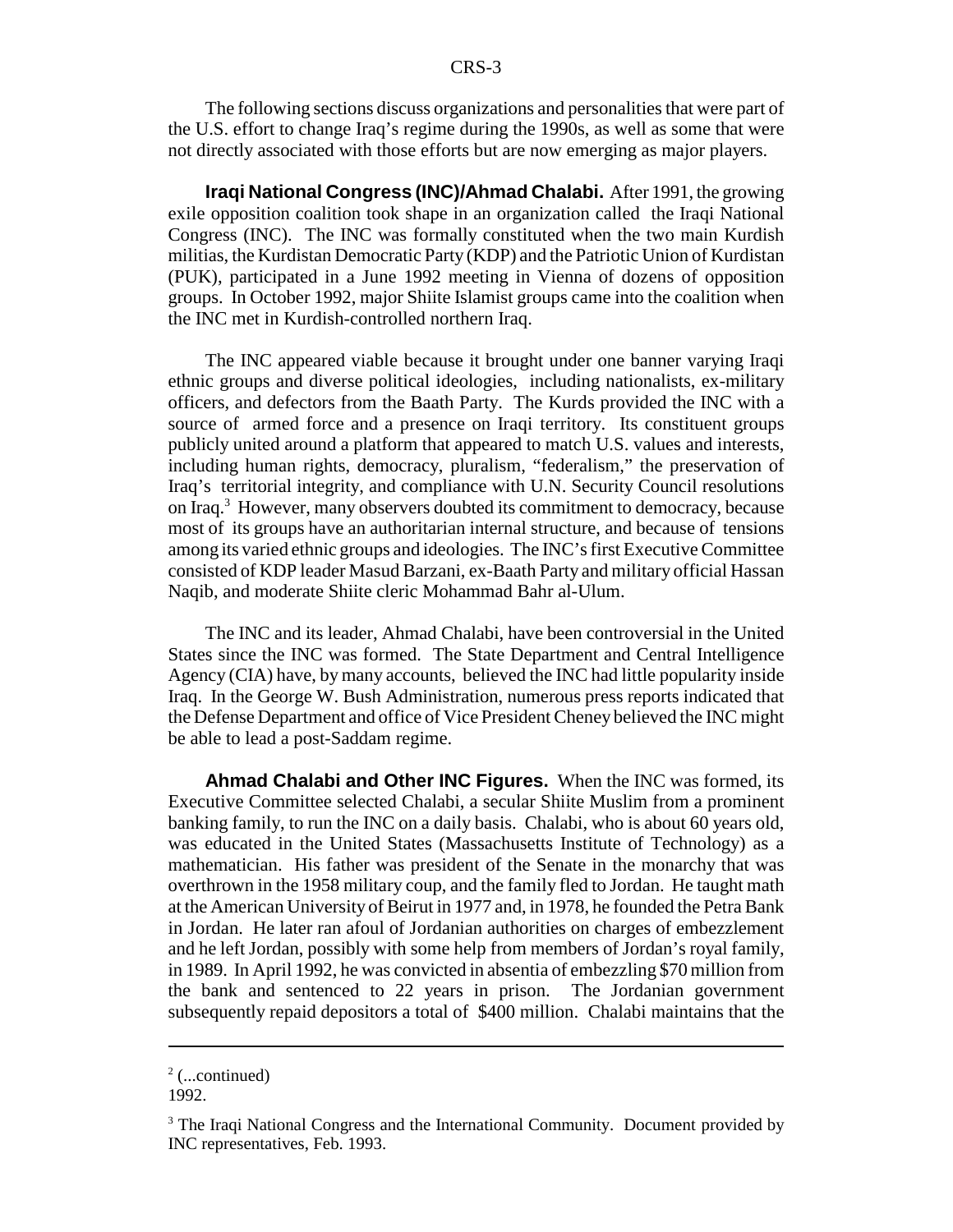Jordanian government was pressured by Iraq to turn against him, and he asserts that he has since rebuilt ties to the Jordanian government. In April 2003, senior Jordanian officials, including King Abdullah, publicly called Chalabi "divisive;" stopping short of saying he would be unacceptable as leader of Iraq.

Chalabi's critics acknowledge that, despite allegations about his methods, he was single-minded in his determination to overthrow Saddam Hussein. He was supported by some Administration officials, particularly in the Department of Defense, who most supported changing Iraq's regime by force. On April 6, 2003, Chalabi and about 700 INC fighters ("Free Iraqi Forces") were airlifted by the U.S. military from their base in the north to the Nasiriya area, purportedly to help stabilize civil affairs in southern Iraq, later deploying to Baghdad and other parts of Iraq. After establishing his headquarters in Baghdad, Chalabi tried to build support by searching for fugitive members of the former regime and arranging for U.S. military forces in Iraq to provide security or other benefits to his potential supporters. (The Free Iraqi Forces accompanying Chalabi were disbanded following the U.S. decision in mid-May 2003 to disarm independent militias.)

In the post-Saddam administrations, Chalabi was selected to the Governing Council (IGC) and was one of the nine that rotates its presidency; he was president of the IGC during the month of September 2003. He headed the IGC committee on "de-Baathification," although his vigilance in purging former Baathists was slowed by U.S. officials in early 2004. His appointments came despite the lack of an evident large following among Iraqis, and, in early 2004, Chalabi attempted to build a popular following by criticizing U.S. policies. These positions ran Chalabi afoul of some of his supporters in the Bush Administration.

The deterioration in Chalabi's relationship with the United States was demonstrated when Iraqi police, backed by U.S. troops, raided INC headquarters in Baghdad on May 20, 2004. Among the allegations in question were that Chalabi had passed information to Iran that the United States had broken Iranian intelligence codes;<sup>4</sup> that INC members had been involved in kidnaping or currency fraud; or that the INC had failed to cooperate with an Iraqi investigation of the U.N. "oil-for-food program." Another possible area of inquiry has been whether Chalabi purposely provided false information to the United States on Iraq's pre-war WMD in an effort to build U.S. support for the war. Some accuse Chalabi of helping steer reconstruction work to relatives and business associates.<sup>5</sup> In the raid, the investigators seized computers and files that the INC had captured from various Iraqi ministries upon the fall of Saddam's regime. Demonstrating the degree to which Chalabi has become estranged from the United States and the interim Iraqi government, on August 8, 2004, an Iraqi judge issued a warrant for Chalabi's arrest on counterfeiting charges, and for his nephew Salem Chalabi's arrest for the murder of an Iraqi finance ministry official. Salem had headed the tribunal trying Saddam Hussein and his associates, but his role on that issue ended after the warrant was

<sup>&</sup>lt;sup>4</sup> Risen, James and David Johnston. "Chalabi Reportedly Told Iran That U.S. Had Code." *New York Times*, June 2, 2004.

<sup>5</sup> Richter, Paul and Edmund Sanders. Contracts Go to Allies of Iraq's Chalabi. *Los Angeles Times*, Nov. 7, 2003.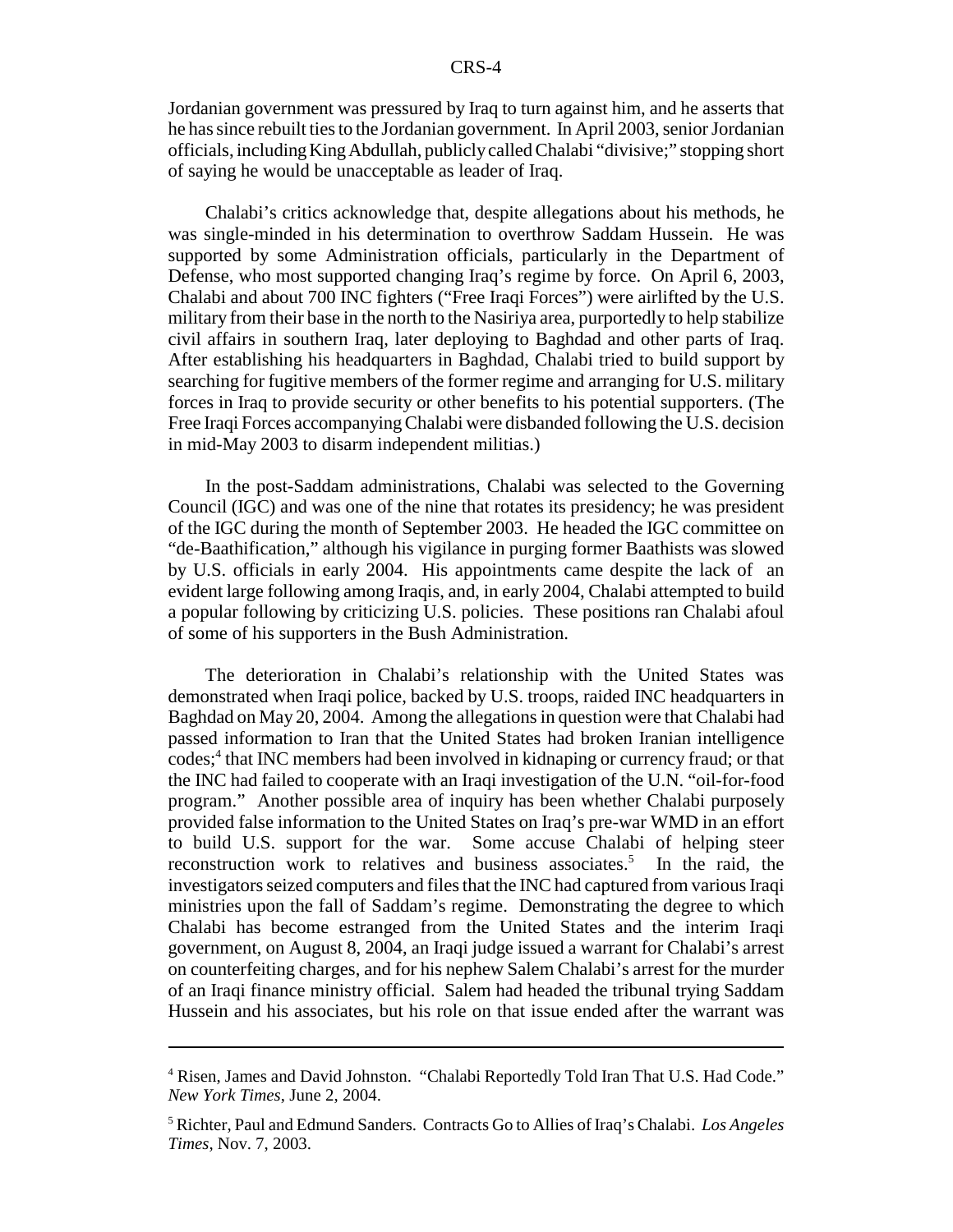issued. Both were out of the country but returned to fight the charges. Upon his return to Iraq in mid-August, Chalabi met with Iraqi investigators and the case was subsequently dropped. In an effort to build his political stature without U.S. support, since mid-2004 Chalabi has allied with radical Shiite cleric Moqtada al-Sadr (see below) in an attempt to form a power bloc outside the interim government.

**INC Funding.** According to the U.S. General Accounting Office, in a report dated April 2004,<sup>6</sup> the INC's Iraqi National Congress Support Foundation (INCSF) received \$32.65 million in U.S. funding (Economic Support Funds, ESF) in five agreements with the State Department during 2000-2003. Most of the funds separate from drawdowns of U.S. military equipment and training under the separate "Iraq Liberation Act," see below — were for the INC to run its offices in Washington, London, Tehran, Damascus, Prague, and Cairo, and to operate its Al *Mutamar* (the "Conference") newspaper and Liberty TV. In addition, in August 2002, the State Department and Defense Department agreed that the Defense Department would take over funding (\$335,000 per month) for the INC's "Information Collection Program" to collect intelligence on Iraq; the State Department wanted to end its funding of that program because of questions about the INC's credibility and the propriety of its use of U.S. funds. The INC continued to receive these funds even after Saddam Hussein was overthrown,<sup>7</sup> and Chairman of the Joint Chiefs of Staff General Richard Meyers said on May 20, 2004, that the INC had provided some information that had saved the lives of U.S. soldiers. However, with controversy over the quality of the INC's pre-war intelligence on Iraqi WMD escalating, the Defense Department officials announced a halt to the funding on May 18, 2004, effective at the June 2004 sovereignty handover.

Some U.S. funds for the INC were specifically earmarked. The FY2001 foreign aid appropriation (H.R. 4811, P.L. 106-429, November 6, 2000) earmarked \$25 million in ESF for "programs benefitting the Iraqi people," of which at least \$12 million was for the INC to distribute humanitarian aid in Iraq; \$6 million was for INC broadcasting; and \$2 million was for war crimes issues. (The appropriation stated that the remaining \$5 million could be used to provide additional ESF to the seven groups then eligible to receive assistance under the Iraq Liberation Act, see below.) In September 2000, the Clinton Administration agreed to provide the INC with \$4 million (from FY1999 ESF appropriated for the Iraqi opposition) to develop a plan to distribute humanitarian aid in Iraq and to gather information on Iraqi war crimes. However, three days before leaving office, the Clinton Administration issued a required report to Congress stating that any INC effort to distribute humanitarian aid in areas of Iraq under Baghdad's control would be fraught with security risks to the INC, to Iraqi recipients of such aid, and to any relief distributors with which the INC would contract.<sup>8</sup> In February 2001, the Bush Administration adopted a similar

<sup>6</sup> General Accounting Office Report GAO-04-559. State Department: Issues Affecting Funding of Iraqi National Congress Support Foundation. Apr. 2004.

<sup>7</sup> Lake, Eli. Jockeying Begins for Control of Iraqi Intelligence Agency. *New York Sun*, Mar. 1, 2004.

<sup>8</sup> U.S. Department of State. *Washington File*. "Clinton Sends Report on Iraq to Congress." Jan. 17, 2001.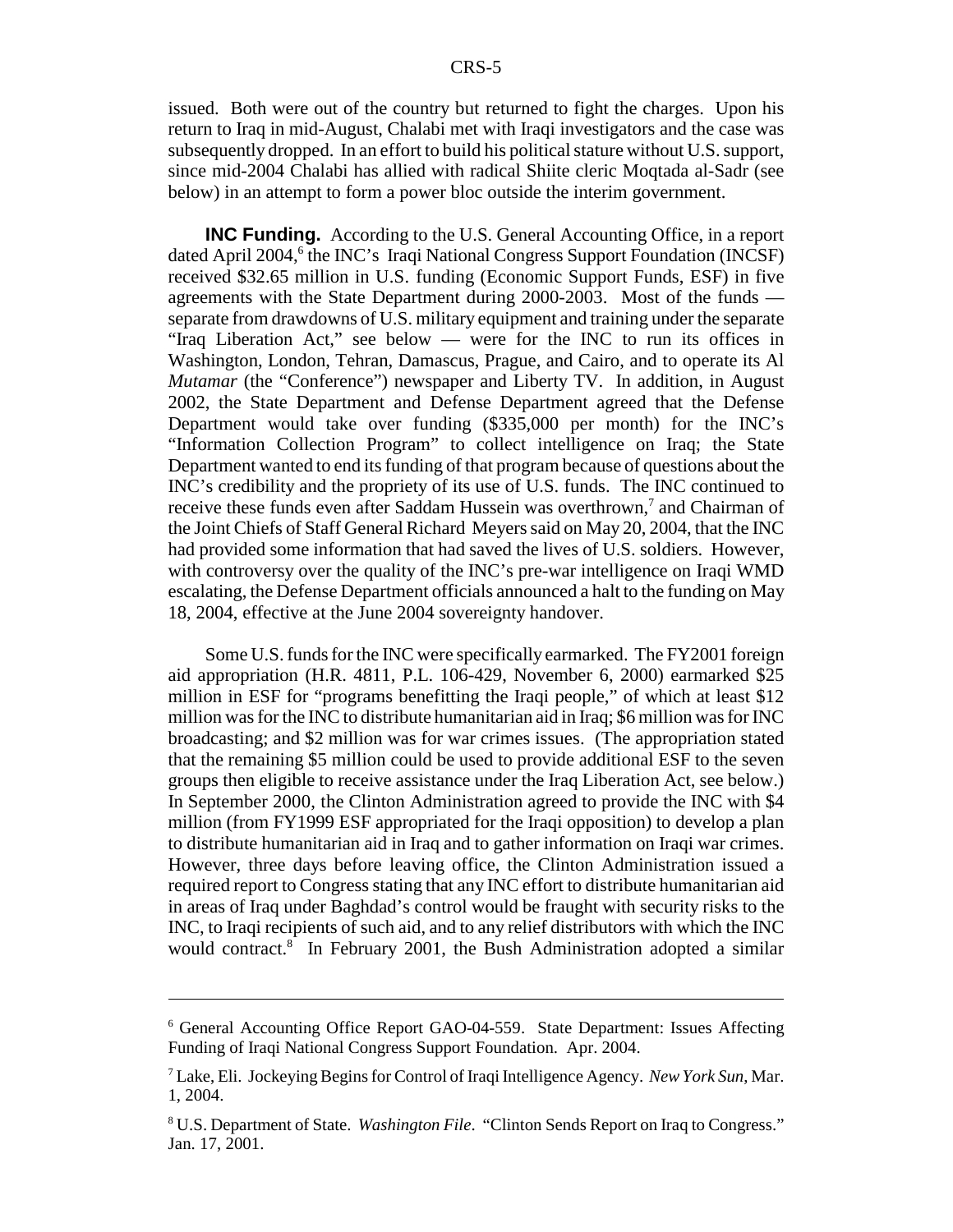policy: supporting INC information gathering but opposing its distribution of humanitarian aid inside Iraq.

In August 2001, the INC began satellite television broadcasts into Iraq, from London, called Liberty TV. The station was funded by the FY2001 ESF appropriated by Congress, with start-up costs of \$1 million and an estimated additional \$2.7 million per year in operating costs.<sup>9</sup> However, Liberty TV's service was sporadic due to funding disruptions resulting from the INC's refusal to accept some State Department decisions on how the INC was to use U.S. funds.<sup>10</sup> (A table on U.S. appropriations for the Iraqi opposition, including the INC, is an appendix).

**Iraq National Accord (INA)/Iyad al-Allawi.** The Iraq National Accord (INA) was founded just after Iraq's 1990 invasion of Kuwait. Supported initially by Saudi Arabia, the INA consisted of defectors from Iraq's Baath Party, military, and security services who were perceived as having ties to disgruntled officials in those organizations. During the mid-1990s, the INA reportedly had an operational backing from the Central Intelligence Agency  $(CIA)^{11}$ .

The INA has been headed since 1990 by Dr. Iyad al-Allawi, who that year broke with another INA leader, Salah Umar al-Tikriti. Allawi is a former Baathist who, according to some reports, helped Saddam Hussein silence Iraqi dissidents in Europe in the mid-1970s.<sup>12</sup> Allawi is about 58 years old (born 1946 in Baghdad). After falling out with Saddam in the mid-1970s, he became a neurologist and was president of the Iraqi Student Union in Europe. He survived an assassination attempt in London in 1978, allegedly by Iraq's agents. He is a secular Shiite Muslim, but most of the members of the INA are Sunni Muslims. Although Allawi no longer considers himself a Baath Party member, he is not known to have openly denounced the original tenets of Baathism, a pan-Arab multi-ethnic movement founded in the 1940s by Lebanese Christian political philosopher Michel Aflaq.

Although it cooperated with the INC at the start of Operation Iraqi Freedom, there is a history of friction between the INA and the INC. Allawi's INA has ex-Baathists in it, and Allawi has argued for retaining some members of the former regime in official positions, a position that is anathema to the INC. Like the INC, the INA does not appear to have a mass following in Iraq. Allawi was part of the majorparty grouping that agitated for the formation of the IGC, and he was named to the IGC and to its rotating presidency. He was president during October 2003. On June 1, 2004, after being nominated by the IGC, he became prime minister of the interim government; he assumed formal power upon the June 28, 2004 sovereignty handover.

<sup>9</sup> Sipress, Alan. "U.S. Funds Satellite TV to Iraq." *Washington Post*, Aug. 16, 2001.

<sup>&</sup>lt;sup>10</sup> GAO study, Apr. 2004, cited above.

<sup>11</sup> Brinkley, Joel. "Ex-CIA Aides Say Iraq Leader Helped Agency in 90's Attacks." *New York Times*, June 9, 2004.

<sup>12</sup> Hersh, Seymour. "Annals of National Security: Plan B." *The New Yorker*, June 28, 2004.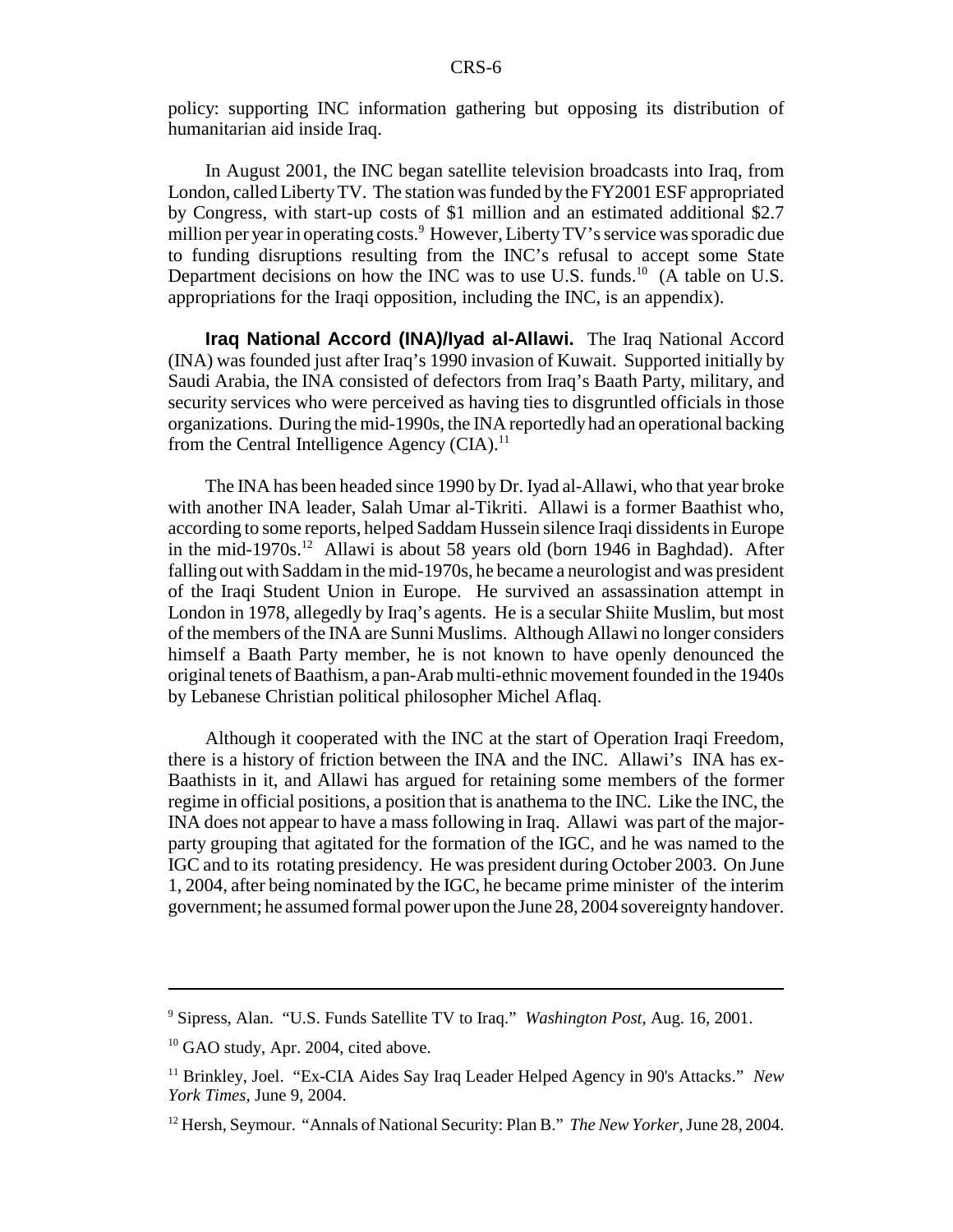**Major Kurdish Organizations/KDP and PUK.** The Kurds, among the most pro-U.S. of all the groups in Iraq, do not express ambitions to govern Arab Iraq, but they have a historic fear of persecution by the Arab majority and want to preserve the autonomy they have experienced since the 1991 Gulf war. (The Kurds are mostly Sunni Muslims, but they are not ethnic Arabs.) In committing to the concept of "federalism," the 1992 INC platform assured the Kurds autonomy in a post-Saddam Iraq. Turkey, which has a sizable Kurdish population in the areas bordering northern Iraq, particularly fears that the Kurds want outright independence and that this might touch off an effort to unify with Kurds in neighboring countries (including Turkey) into a broader "Kurdistan."

Iraq's Kurds have fought intermittently for autonomy since their region was incorporated into the newly formed Iraqi state after World War I. In 1961, the KDP, then led by founder Mullah Mustafa Barzani, current KDP leader Masud Barzani's father, began an insurgency that has continued until the fall of Saddam Hussein. At times, the insurgency was suspended during autonomy negotiations with Baghdad. Masud Barzani's brother, Idris, commanded Kurdish forces against Baghdad during the Iran-Iraq war but was killed in that war. The PUK, headed by Jalal Talabani, split off from the KDP in 1965; the PUK's members are generally more well-educated, urbane, and left-leaning than those of the KDP. Together, the PUK and KDP have about 75,000 "*peshmergas*" (fighters); some are trained in conventional tactics.

In the aftermath of the 1991 Gulf war, the KDP and the PUK agreed in May 1992 to share power after parliamentary and executive elections. In May 1994, tensions between them flared into clashes, and the KDP turned to Baghdad for backing. In August 1996, Iraqi forces, at the KDP's invitation, militarily helped the KDP capture PUK-held Irbil, seat of the Kurdish regional government. With U.S. mediation, the Kurdish parties agreed on October 23, 1996, to a cease-fire and the establishment of a 400-man peace monitoring force composed mainly of Turkomens (75% of the force). The United States funded the force with FY1997 funds of \$3 million for peacekeeping (Section 451 of the Foreign Assistance Act), plus about \$4 million in DOD drawdowns (vehicles and communications gear), under Section 552 of the FAA. Also set up was a peace supervisory group consisting of the United States, Britain, Turkey, the PUK, the KDP, and Iraqi Turkomens.

A tenuous cease-fire held after November 1997, helped by the September 1998 "Washington Agreement" to work toward resolving the main outstanding issues (sharing of revenues and control over the Kurdish regional government). Reconciliation efforts showed substantial progress in 2002 as the Kurds perceived that the United States might act to overthrow the regime of Saddam Hussein. On October 4, 2002, the two Kurdish factions jointly reconvened the Kurdish regional parliament for the first time since the 1994 clashes. In June 2002, the United States gave the Kurds \$3.1 million in new assistance to further the reconciliation process.

In post-Saddam Iraq, both Barzani and Talabani were placed on the IGC, and both were part of the Council's rotating presidency. Talabani was IGC president during November 2003, and Barzani led the body in April 2004. Neither leader is in the interim government, but their top aides and former representatives in Washington, Hoshyar Zibari (KDP) and Barham Salih (PUK), are high-ranking officials. The Kurdish parties have negotiated with U.S. authorities to maintain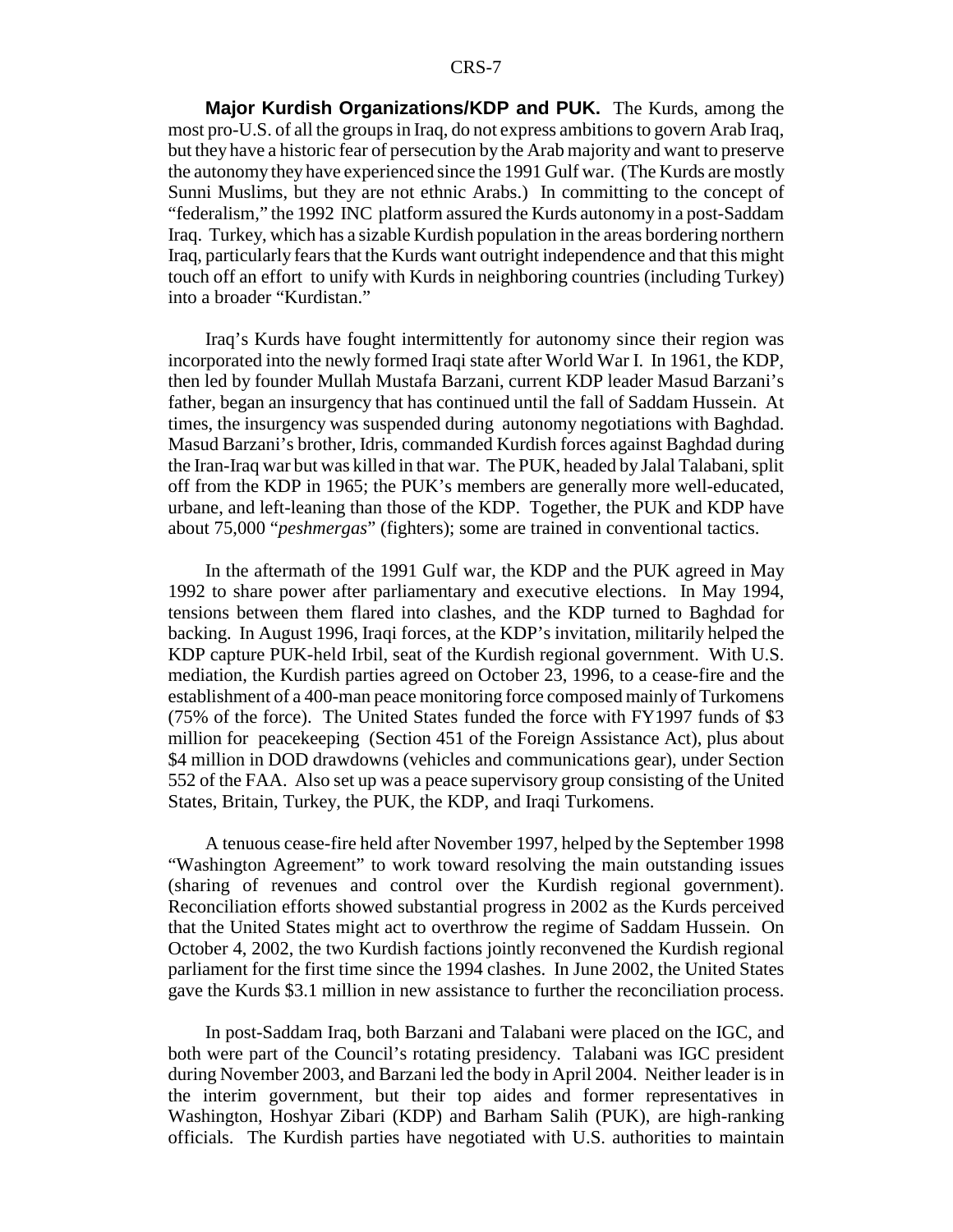substantial autonomy in northern Iraq in a sovereign, post-occupation Iraq — a demand largely enshrined in the Transitional Administrative Law (interim constitution, see below.) The Kurds' uncertainty about the eventual shape of the post-Saddam political structure has caused the KDP and PUK to combine their political resources and to re-establish joint governance of the Kurdish regions.

**Ansar al-Islam/Abu Musab al-Zarqawi.** One organization begun by Kurds, Ansar al-Islam, has become decidedly anti-U.S. Ansar al-Islam, which is named by the State Department as a Foreign Terrorist Organization (FTO), originated in the mid-1990s as a Kurdish Islamic faction called the Islamic Movement of Iraqi Kurdistan (IMIK). Based in Halabja, the IMIK publicized the effects of Baghdad's March 1988 chemical attack on that city.

A radical faction of the IMIK split off in 1998, calling itself the Jund al-Islam (Army of Islam). It later changed its name to Ansar al-Islam (Partisans of Islam), first led by Mullah Krekar. Krekar reportedly had once studied under Shaikh Abdullah al-Azzam, an Islamic theologian of Palestinian origin who was the spiritual mentor of Osama bin Laden. Ansar reportedly agreed to host in its northern Iraq enclave Al Qaeda fighters, mostly of Arab origin, who had fled the U.S.-led war in Afghanistan in 2001. This Arab contingent was led by Abu Musab al-Zarqawi, a 37 year-old Jordanian Arab who reputedly fought in Afghanistan during the 1980s alongside other Arab volunteers for the "jihad" against the Soviet Union. Possibly because Ansar was largely taken over by Zarqawi and his Arab associates, Mullah Krekar left Iraq for Norway, where he was detained in August 2002, arrested again in early January 2004, and released again in February 2004.

Prior to Operation Iraqi Freedom, during which its base was captured, about 600 Arab fighters lived in the Ansar al-Islam enclave, near Khurmal.<sup>13</sup> Ansar fighters clashed with the PUK around Halabja in December 2002, and Ansar gunmen were allegedly responsible for an assassination attempt against PUK prime minister Barham Salih in April 2002. As discussed further below, Zarqawi has now become a major insurgent leader in Iraq, using a new organizational name — Association of Unity and Jihad. In early 2004, U.S. forces captured a letter purportedly written by Zargawi asking bin Laden's support for Zargawi's insurgent activities in Iraq, <sup>14</sup> and an Islamist website broadcast a message in October 2004 — reportedly deemed authentic by U.S. agencies — that Zarqawi has formally allied with Al Qaeda.

**Monarchist Organizations.** One opposition group supported the return of Iraq's monarchy. The Movement for Constitutional Monarchy (MCM), is led by Sharif Ali bin al-Hussein, a relative of the Hashemite monarchs (he is a cousin of King Faysal II, the last Iraqi monarch) that ruled Iraq from the end of World War I until 1958. Sharif Ali, who is about 49 and was a banker in London, claims to be the leading heir to the former Hashemite monarchy, although there are other claimants. The MCM was considered a small movement that could not contribute much to the

<sup>&</sup>lt;sup>13</sup> Chivers, C.J. "Repulsing Attack By Islamic Militants, Iraqi Kurds Tell of Atrocities." *New York Times*, Dec. 6, 2002.

<sup>&</sup>lt;sup>14</sup> For text, see [http://www.state.gov/p/nea/rls/31694.htm]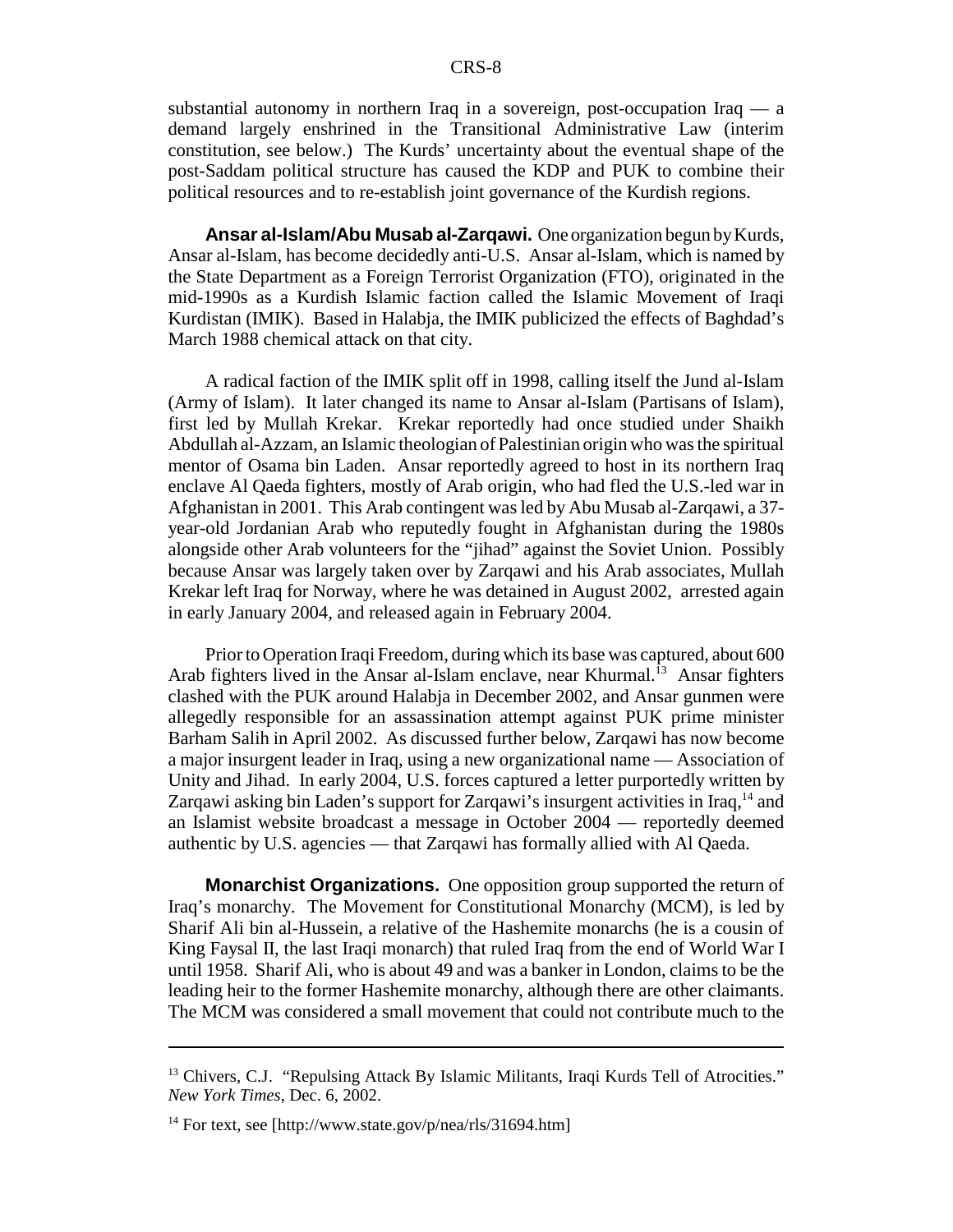pre-war overthrow effort, but it was part of the INC and the United States had contacts with it. Sharif Ali returned to Iraq on June 10, 2003, but neither he nor any of his followers was appointed to the IGC or the interim government.

**Shiite Islamist Leaders and Organizations: Ayatollah Sistani, SCIRI, Da'wa Party, Moqtada al-Sadr, and Others.** Shiite Islamist organizations constitute major factions in post-Saddam Iraq. Several of them had some ties to the United States during the regime change efforts of the 1990s, but several other Shiite factions had no contact at all with the United States until after the fall of the regime. Muslims constitute about 60% of the population but have been under-represented in every Iraqi government since modern Iraq's formation in 1920. In an event that many Iraqi Shiites still refer to as an example of their potential to frustrate great power influence, Shiite Muslims led a revolt against British occupation forces in 1921.

*Grand Ayatollah Ali al-Sistani.* Grand Ayatollah Sistani has emerged as a major political force in post-Saddam Iraq, but he was largely silenced by Saddam Hussein's regime and was not part of U.S.-backed efforts in the 1990s to change Iraq's regime. Sistani is about 75 years old and suffers from heart-related problems that required him to travel to the United Kingdom for medical treatment on August 6, 2004. Sistani is the most senior of the Shiite clerics that lead the Najaf-based "Hawza al-Ilmiyah," a grouping of seminaries. His status as supreme "*marja-etaqlid*," or source of emulation, is recognized by Shiites worldwide. Other senior Hawza clerics include Ayatollah Mohammad Sa'id al-Hakim, uncle of the slain leader of the Supreme Council of the Islamic Revolution (SCIRI) in Iraq, Mohammad Baqr al-Hakim; Ayatollah Mohammad Isaac Fayadh, who is of Afghan origin; and Ayatollah Bashir al-Najafi. The large, mainstream Shiite Islamist groups SCIRI and the Da'wa Party have aligned themselves with Sistani in post-Saddam Iraq.

Sistani was born in Iran and studied in Qom, Iran, before relocating to Najaf at the age of 21. He became head of the Hawza when his mentor, Ayatollah Abol Qasem Musavi-Khoi, died in 1992. After spending most of the 1990s lecturing and avoiding official scrutiny, Sistani has become more active politically since the fall of Saddam. In August 2004, he underwent heart surgery in Britain.

Sistani opposes a direct role for clerics in government, but believes in clerical guidance and supervision of political leaders. He wants Iraq to maintain its Islamic culture and not to become secular and Westernized. He favors modest dress for women and curbs on alcohol consumption and Western-style music and entertainment. On the other hand, his career does not suggest that he favors a repressive regime and he does not have a record of supporting extremist Shiite organizations such as Lebanese Hizbollah.

*Supreme Council for the Islamic Revolution in Iraq (SCIRI).* SCIRI is perhaps the best organized of the Shiite Islamist parties. It was set up in 1982, composed mainly of ex-Da'wa Party members, to increase Iranian control over Shiite opposition movements in Iraq and the Persian Gulf states. It was a member of the INC in the early 1990s, but distanced itself from that organization in the mid-1990s. Unlike most INC-affiliated parties, SCIRI had refused throughout the 1990s to work openly with the United States or accept U.S. funds, although it had contacts with the United States during this period. SCIRI says it does not seek to establish an Iranian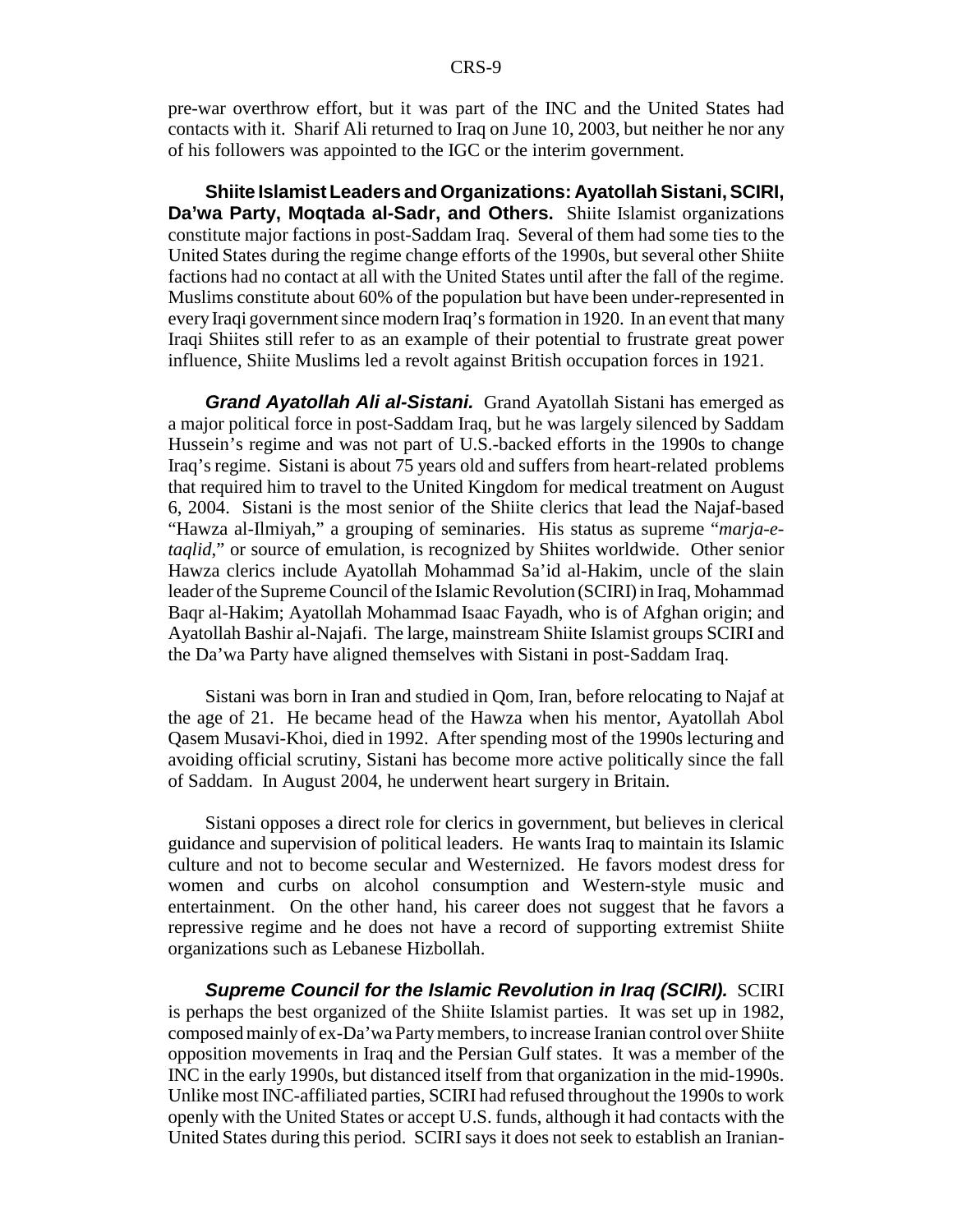style Islamic republic, but U.S. officials have expressed some mistrust of SCIRI's ties to Iran and its fielding of the Badr Brigades militia. SCIRI has echoed Ayatollah Sistani's insistence on timely direct elections.

SCIRI's former leader, Ayatollah Mohammad Baqr al-Hakim, was the choice of Ayatollah Ruhollah Khomeini of Iran to head an Islamic republic of Iraq. Khomeini enjoyed the protection of Mohammad Baqr's father, Grand Ayatollah Muhsin al-Hakim, when Khomeini was in exile in Najaf during 1964-1978. (Ayatollah Muhsin al-Hakim was head of the Hawza al-Ilmiyah at that time.) SCIRI and Mohammad Baqr had been based in Iraq after 1980, during a major crackdown by Saddam Hussein, who feared that Iraqi Shiites were inspired by the Iranian Islamic revolution to overthrow his Baathist government. Mohammad Baqr was killed in a car bomb in Najaf on August 29, 2003, about a month after he returned to Iraq from exile in Iran. Mohammad Baqr's younger brother, Abd al-Aziz al-Hakim, who is a lower ranking Shiite cleric, subsequently took over SCIRI, and served on the IGC. He was president of the IGC during December 2003. His key aide is Adel Abd al-Mahdi, who was named Finance Minister in the interim government.

 SCIRI's Badr Brigades number about 10,000-15,000, operating in southern Iraq. Iran's Revolutionary Guard, which is politically aligned with Iran's hardliners, trained and equipped the Badr forces during the Iran-Iraq war and helped the Badr forces to conduct forays from Iran into southern Iraq to attack Baath Party officials there during that conflict. However, many Iraqi Shiites view SCIRI as an Iranian creation, and SCIRI/Badr operations in southern Iraq during the 1980s and 1990s did not spark broad popular unrest against the Iraqi regime. In post-Saddam Iraq, the Badr Brigades have formally renamed themselves the "Badr Organization," reflecting an effort to appear as a civilian entity.

**Da'wa Party.** The Da'wa Party, Iraq's oldest Shiite Islamist grouping is aligned with Sistani and SCIRI. The Da'wa (Islamic Call) Party was founded in 1957 by a revered Iraqi Shiite cleric, Ayatollah Mohammed Baqr Al Sadr, then an associate of Ayatollah Khomeini (and uncle of Moqtada al-Sadr). It was the most active Shiite opposition movement in the few years following Iran's Islamic revolution in February 1979; Da'wa activists conducted guerrilla attacks against the Baathist regime and attempted assassinations of senior Iraqi leaders, including Tariq Aziz. Ayatollah Baqr Al Sadr was hung by the Iraqi regime in 1980 for the unrest, and many other Da'wa activists were killed or imprisoned. After the Iraqi crackdown, many surviving Da'wa leaders moved into Iran; some subsequently joined SCIRI, but others rejected Iranian control of Iraq's Shiite groups and continued to affiliate only with Da'wa. Da'wa has fewer Shiite clerics in its ranks than does SCIRI.

In post-Saddam Iraq, a senior Da'wa leader, Ibrahim Jafari, and its leader in Basra, Abd al Zahra Mohammad (also known as Izzaddin Salim) served on the IGC. Salim was killed on May 17, 2004 in a suicide bombing while serving as president of the IGC. Also on the IGC was a former Da'wa member turned human rights activist, Muwaffaq Al-Ruba'i. Jafari was one of the nine rotating IGC presidents; he was first to hold that post (August 2003), and he is now a deputy president in the interim government.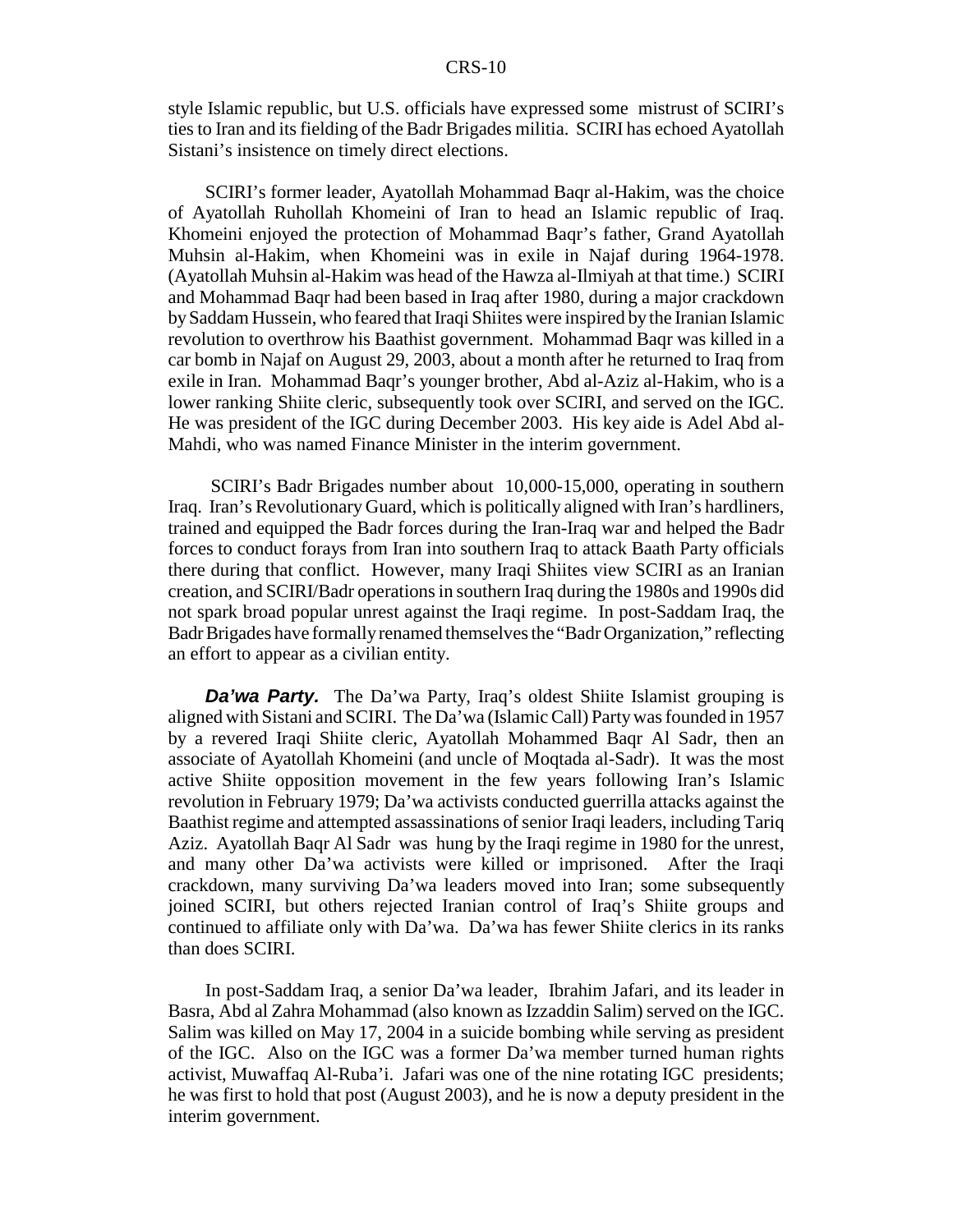The Kuwaiti branch of the Da'wa Party allegedly was responsible for a May 1985 attempted assassination of the Amir of Kuwait and the December 1983 attacks on the U.S. and French embassies in Kuwait. The Hizballah organization in Lebanon was founded by Lebanese clerics loyal to Ayatollah Baqr Al Sadr and Iran's Ayatollah Khomeini, and there continue to be personal and ideological linkages between Lebanese Hizballah and the Da'wa Party. The Hizballah activists who held U.S. hostages in that country during the 1980s often attempted to link release of the Americans to the release of 17 Da'wa Party prisoners held by Kuwait for those attacks in the 1980s. Some Iraqi Da'wa members look to Lebanon's senior Shiite cleric Mohammed Hossein Fadlallah, who was a student and protege of Ayatollah Mohammed Baqr Al Sadr, for spiritual guidance; Fadlallah also reportedly perceives himself a rival of Sistani as a pre-eminent Shiite authority figure. The linkages between Iraqi and Lebanese Shiites could explain reports that security personnel and other activists from Lebanese Hizballah have entered Iraq since the fall of Saddam Hussein, although other explanations include an effort by Iran to work through Lebanese Hizballah to build leverage in southern Iraq.<sup>15</sup>

*Moqtada al-Sadr/Mahdi Army.*16 Members of the clan of the late Ayatollah Mohammed Baqr al-Sadr, the founder of the Da'wa Party, have become highly active in post-Saddam Iraq. The clan was based in Iraq during Saddam Hussein's rule, and it was repressed politically during that time. The United States had no contact with this clan during its 1990s efforts to change Iraq's regime. Although the Sadr clan has traditionally been identified with the Da'wa Party, most members of the clan currently do not identify with that party. Some relatives of the clan are in Lebanon, and the founder of what became the Shiite Amal (Hope) party in Lebanon was a Sadr clan member, Imam Musa Sadr, who died in murky circumstances in Libya in 1978.

Another revered member of the clan, Ayatollah Mohammed Sadiq al-Sadr, and two of his sons, were killed by Saddam's security forces in 1999 after Ayatollah Sadiq al-Sadr began publicly opposing Saddam's government. His lone surviving son, Moqtada, who is about 30 years old (born in 1974), has gained a prominent role in post-Saddam Shiite politics by adopting hard-line positions against the occupation. Moqtada al-Sadr has a significant following among poorer Shiites in southern Iraq and a Baghdad district renamed "Sadr City," which has a population of about 2 million. Sadr was not represented on the IGC, nor in the interim government.

Sadr is viewed by most Iraqi Shiites, including Sistani, as a young radical who lacks religious and political weight. To compensate for his lack of religious credentials, he has sought spiritual authority for his actions from his teacher, Ayatollah Kazem Haeri, who lives in Qom, Iran. Sadr believes Sistani is too willing to compromise with U.S. and Iraqi authorities. There is also a personal dimension to the rift; Sadr's father, Mohammad Saddiq, had been a rival of Sistani for preeminent Shiite religious authority in Iraq. The widespread view of Sadr as an impulsive radical began on April 10, 2003, when his supporters allegedly stabbed to

<sup>15</sup> Risen, James. "Hezbollah, in Iraq, Refrains from Attacks on Americans." *New York Times*, Nov. 24, 2003.

<sup>&</sup>lt;sup>16</sup> See also White, Jeffrey. "To the Brink: Mugtada Al Sadr Challenges the United States." Washington Institute for Near East Policy, Policywatch 794. Oct. 17, 2003.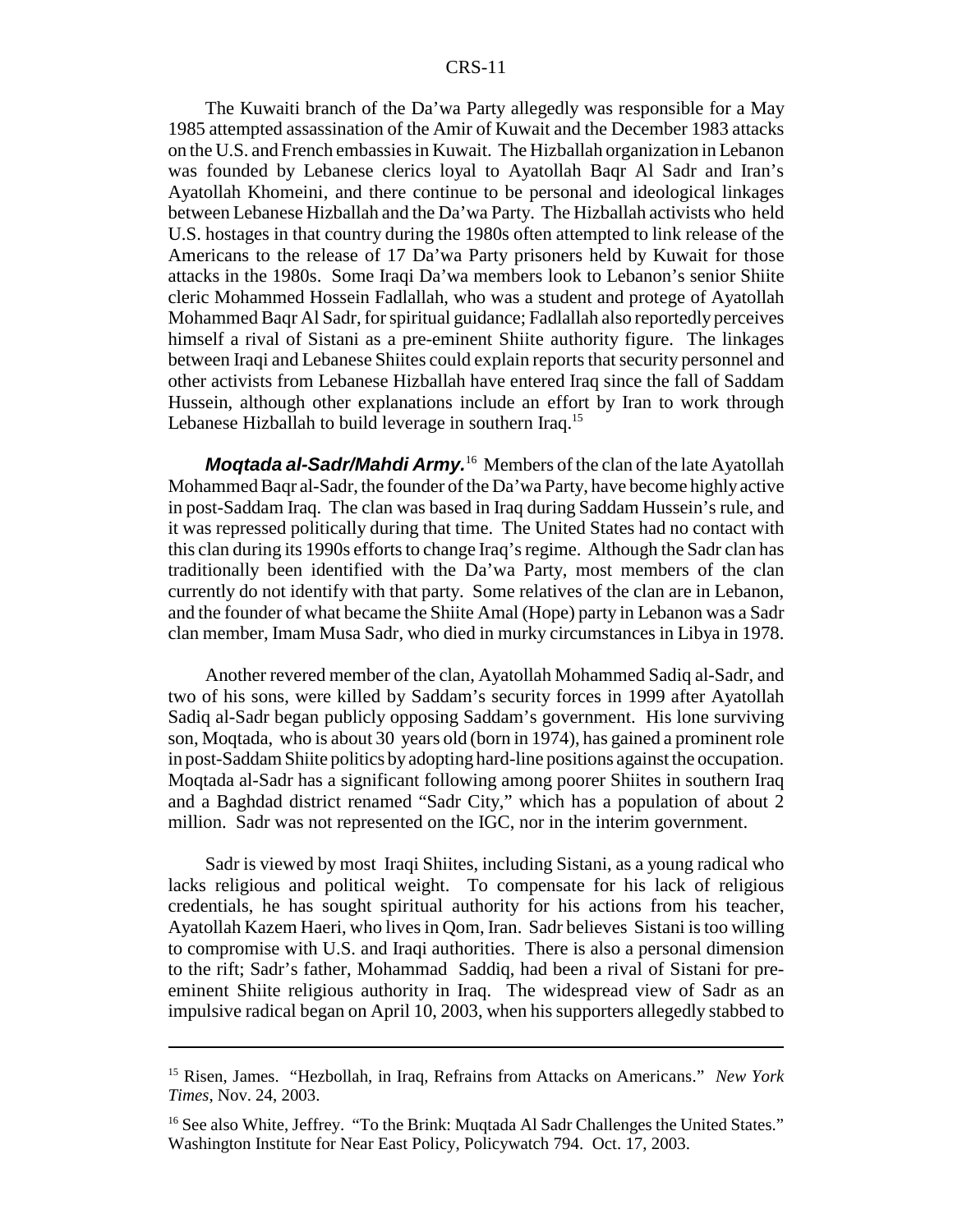death Abd al-Majid Khoi, the son of the late Grand Ayatollah Khoi, shortly after Khoi's U.S.-backed return to Najaf from exile in London. Khoi had headed the Khoi Foundation, based in London. Sadr subsequently used his Friday prayer sermons in Kufa (near Najaf) and other forums to Iraqi officials as puppets of the U.S. occupation and to call for an Islamic state. In July 2003, Sadr began recruiting for an Islamic army (the "Mahdi Army"), initially unarmed, to combat the U.S. occupation. Sadr supporters published anti-U.S. newspapers and held demonstrations. Sadr's first uprising began on April 4, 2004, after his paper, "Al Hawza al-Natiqa" (the Vocal Hawza") was closed by U.S. authorities on allegations of incitement. His second uprising began August 5, 2004, and many believe Sadr does not trust the political process, including planned elections, although he now indicates he will join the political process. There is further discussion of these Sadr uprisings in the section on the insurgency, below.

*Other Shiite Organizations and Militias.* Another Shiite Islamist organization, the Islamic Amal (Action) Organization, has traditionally been allied with SCIRI, although some reports in May 2004 say it might be aligning itself with Sadr. In the early 1980s, Islamic Amal was under the SCIRI umbrella but later broke with it. It is headed by Ayatollah Mohammed Taqi Modarassi, a Shiite cleric who returned to Iraq from exile in Iran in April 2003, after Saddam Hussein's regime fell. Islamic Amal, the stronghold of which is Karbala, conducted attacks against Saddam Hussein's regime in the 1980s. However, it does not appear to have a following nearly as large as other Shiite Islamist groups. Modarassi's brother, Abd al-Hadi, headed the Islamic Front for the Liberation of Bahrain, which tried to stir up Shiite unrest against the Bahrain regime in the 1980s and 1990s.

A variety of press reports say that some other Shiite militias are operating in southern Iraq. One such militia is derived from the fighters who challenged Saddam Hussein's forces in the marsh areas of southern Iraq, around the town of Amara, north of Basra. It goes by the name Hizbollah (Party of God)-Amara, and it is headed by marsh guerrilla leader Abdul Karim Muhammadawi, who was on the IGC.

#### **Schisms Among Major Factions**

The factions discussed above have a long history of friction. In the mid-1990s, differences among them nearly led to the collapse of the U.S. regime change effort. As noted above, in May 1994, the KDP and the PUK began clashing with each other over territory, customs revenues levied at border with Turkey, and control over the Kurdish enclave's government based in Irbil. The infighting contributed to the defeat of an INC offensive against Iraqi troops in March 1995; the KDP pulled out of the offensive at the last minute. Although it was repelled, the offensive initially overran some of poorly motivated front-line Iraqi units. Some INC leaders said the battle indicated that the INC could have succeeded militarily had it received more U.S. assistance.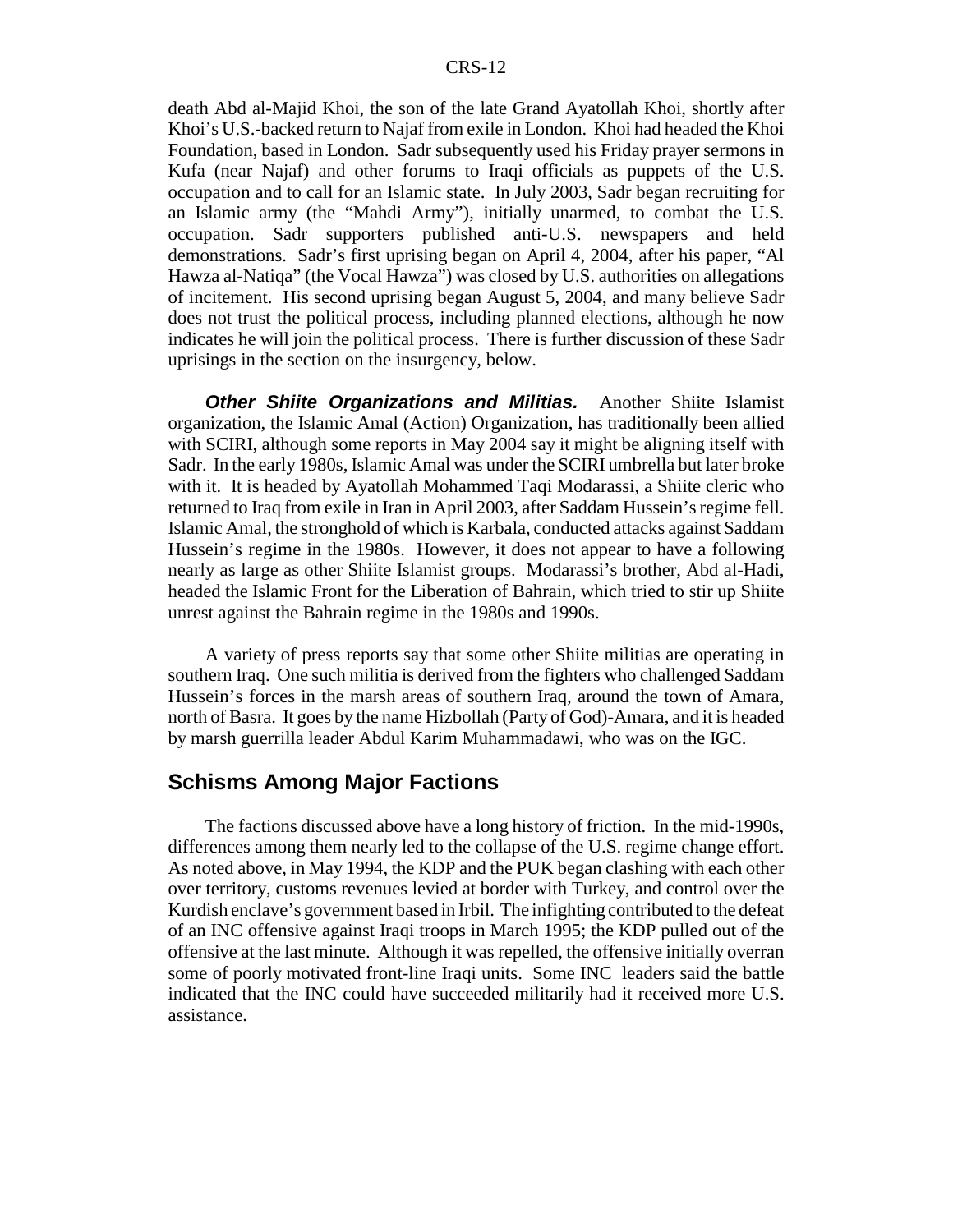The infighting in the opposition in the mid-1990s caused the United States to briefly revisit the "coup strategy" by renewing ties to the  $[NA$ .<sup>17</sup> A new opportunity to pursue that strategy came in August 1995, when Saddam's son-in-law Hussein Kamil al-Majid — organizer of Iraq's weapons of mass destruction efforts defected to Jordan, suggesting that Saddam's grip on power might be weakening. After that defection, Jordan's King Hussein agreed to allow the INA to operate from Jordan. However, the INA was ultimately penetrated by Iraq's intelligence services and, in June 1996, Baghdad dealt it a serious setback by arresting or executing over 100 INA sympathizers in the military.

Baghdad went on the offensive against both the INA, as well as the INC, in mid-1996, culminating with the August 1996 incursion into northern Iraq, at the invitation of the KDP. Iraq helped the KDP capture Irbil from the PUK, and Saddam's forces took advantage of their presence in northern Iraq to strike against the INC base in Salahuddin, a city in northern Iraq, as well as against remaining INA operatives throughout the north. During the incursion in the north, Iraq reportedly executed two hundred oppositionists and arrested 2,000 others. The United States evacuated from northern Iraq and eventually resettled in the United States 650 mostly INC activists.

**Rebounding From Setbacks.** For the two years following the opposition's 1996 setbacks, the Clinton Administration had little contact with the opposition. In those two years, the INC, INA, and others attempted to rebuild their organizations and their ties to each other, although with mixed success. On February 26, 1998, then Secretary of State Madeleine Albright testified to a Senate Appropriations subcommittee that it would be "wrong to create false or unsustainable expectations" of the effect of U.S. support for the opposition.

During 1997-1998, Iraq's obstructions of U.N. weapons of mass destruction (WMD) inspections led to growing congressional calls to overthrow Saddam, although virtually no one in Congress or outside was advocating a U.S.-led military invasion to accomplish that. A congressional push for a regime change policy began with an FY1998 supplemental appropriation (P.L. 105-174, signed May 1, 1998) that, among other provisions, earmarked \$5 million in Economic Support Funds (ESF) for the opposition and \$5 million for a Radio Free Iraq, under the direction of Radio Free Europe/Radio Liberty (RFE/RL). The radio service began broadcasting in October 1998, from Prague. Of the ESF, \$3 million was devoted to an overt program to promote cohesion among the opposition factions, and to highlighting Iraqi violations of U.N. resolutions. The remaining \$2 million was used to translate and publicize documents of alleged Iraqi war crimes; the documents were retrieved from the Kurdish north, placed on 176 CD-ROM diskettes, and translated and analyzed by experts under U.S. government contract. In subsequent years, Congress appropriated funding for the Iraqi opposition and for war crimes issues (see appendix). Some of the war crimes funds went to the opposition-led INDICT (International Campaign to Indict Iraqi War Criminals) organization for publicizing Iraqi war crimes issues.

 $17$  An account of this shift in U.S. strategy is essayed in Hoagland, Jim. "How CIA's Secret War On Saddam Collapsed." *Washington Post*, June 26, 1997.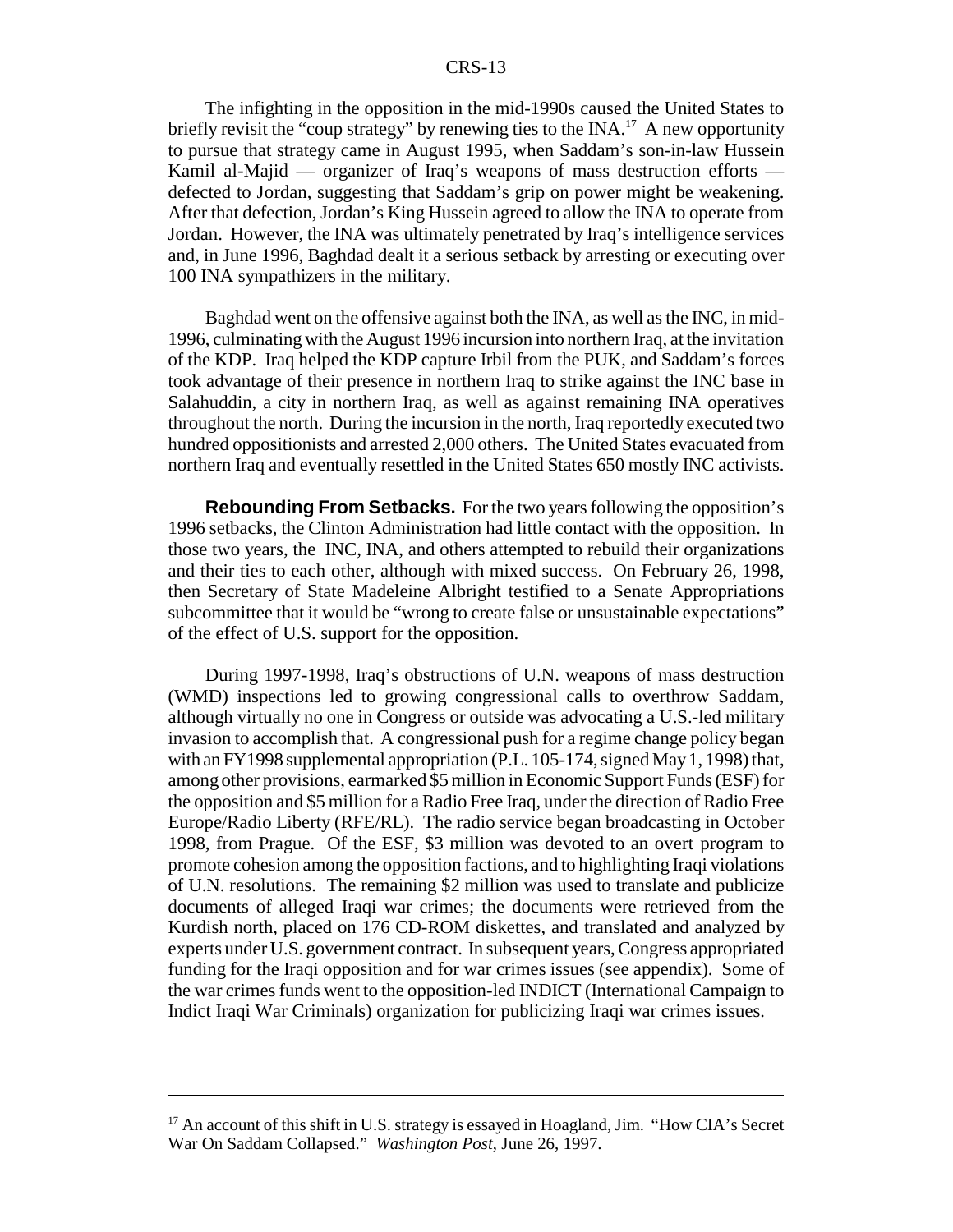**Iraq Liberation Act (ILA).** A clear indication of congressional support for a more active U.S. overthrow effort was encapsulated in another bill introduced in 1998: the Iraq Liberation Act (H.R. 4655, P.L. 105-338, signed October 31, 1998). The ILA was widely interpreted as an expression of congressional support for the concept, advocated by Chalabi and some U.S. experts, of promoting an insurgency by using U.S. air-power to expand opposition-controlled territory. President Clinton signed the legislation, despite doubts about the opposition's capabilities. The ILA:

- made the previously unstated policy of promoting regime change in Iraq official policy by stating that it should be the policy of the United States to "support efforts" to remove the regime headed by Saddam Hussein. In mid-November 1998, President Clinton publicly articulated that regime change was a component of U.S. policy toward Iraq.
- gave the President authority to provide up to \$97 million in defense articles and services, as well as \$2 million in broadcasting funds, to opposition organizations to be designated by the Administration.
- Did not specifically provide for its termination after Saddam Hussein is removed from power, and Section 7 of the ILA provides for continuing post-Saddam "transition assistance" to Iraqi parties and movements with "democratic goals."

**Operation "Desert Fox"/First ILA Designations.** Immediately after the signing of the ILA, the series of crises over U.N. weapons inspections in Iraq came to a head. On December 15, 1998, U.N. inspectors were withdrawn, and a three-day U.S. and British bombing campaign against suspected Iraqi WMD facilities followed (Operation Desert Fox, December 16-19, 1998). Immediately after Desert Fox, career diplomat Frank Ricciardone was named as State Department "Coordinator for the Transition in Iraq" — chief liaison with the opposition. On February 5, 1999, the President issued a determination (P.D. 99-13) that the following anti-Saddam groups would be eligible to receive U.S. military assistance under the ILA: the INC; the INA; SCIRI; the KDP; the PUK; the Islamic Movement of Iraqi Kurdistan (IMIK); and the pro-monarchist Movement for Constitutional Monarchy (MCM). (Because of its role in the eventual formation of Ansar al-Islam, the IMIK did not receive U.S. funds after 2001, although it was not formally taken off the ILA eligibility list.)

In May 1999, in concert with an INC visit to Washington, the Clinton Administration announced a draw down of \$5 million worth of training and "nonlethal" defense articles under the ILA. During 1999-2000, about 150 opposition members underwent civil administration training at Hurlburt air base in Florida, including attending Defense Department-run courses in civil affairs skills needed for a post-Saddam government. The Clinton Administration asserted that the opposition was not sufficiently organized to receive weaponry or combat training, a restriction that reflected doubts about the viability of the opposition and concerns that the United States might become militarily embroiled in civil conflict in Iraq. The Hurlburt trainees were not brought into Operation Iraqi Freedom (OIF) or into the Free Iraqi Forces that deployed to Iraq toward the end of the active combat phase of the war.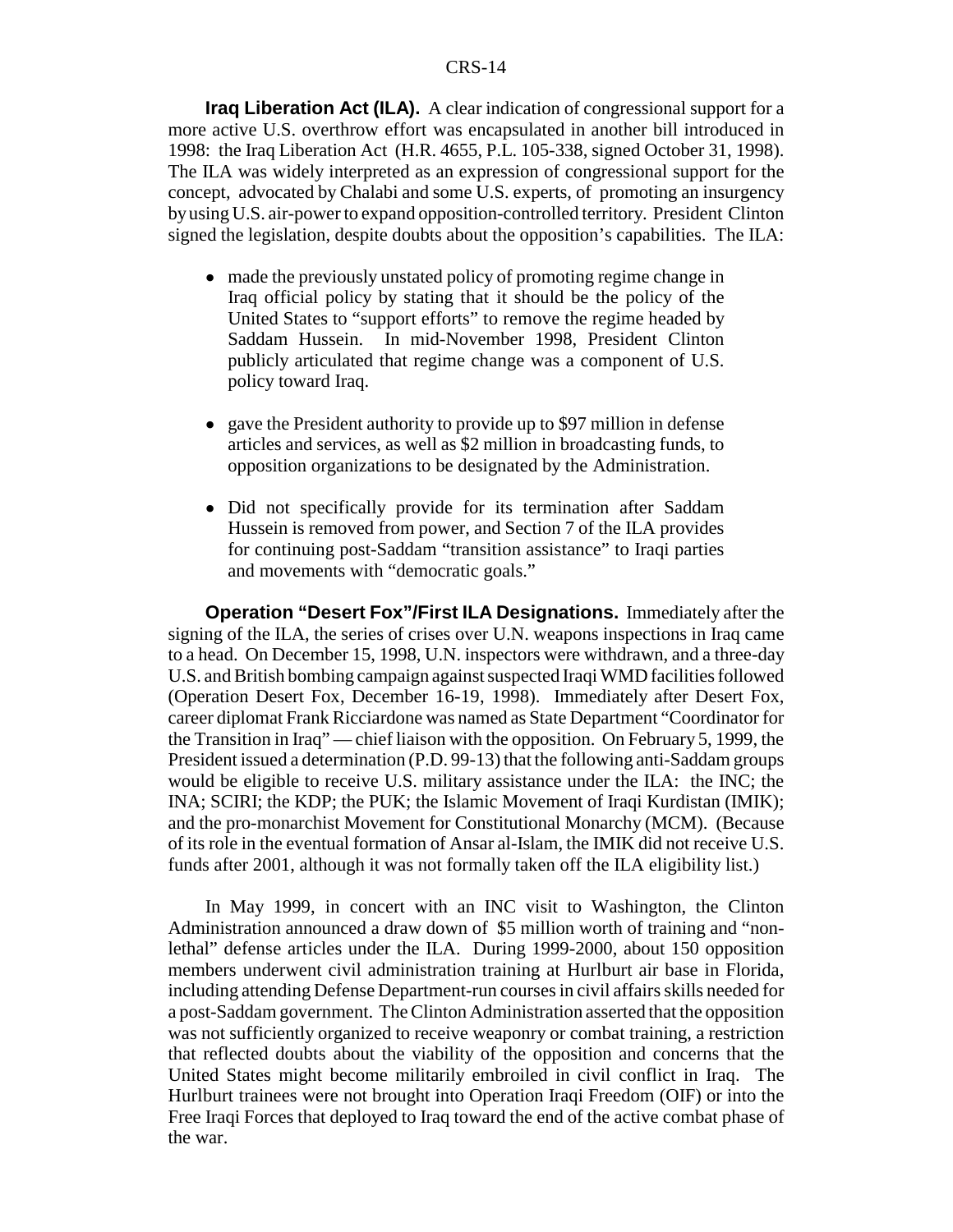### **Bush Administration Policy**

Bush Administration policy toward Iraq started out similar to that of its predecessor's, but policy changed dramatically after the September 11, 2001 terrorist attacks. Some recent accounts assert that the Administration was planning, well prior to September 11, 2001, to confront Iraq militarily; others say that the shift toward a more assertive policy was prompted largely by the September 11 attacks. The policy shift first became clear in President Bush's State of the Union message on January 29, 2002; in that speech, he characterized Iraq as part of an "axis of evil," along with Iran and North Korea.

**Pre-September 11: Reinforcing Containment.** Throughout most of its first year, the Bush Administration continued the basic elements of its predecessor's policy on Iraq. With no immediate consensus on whether or how to pursue Saddam's overthrow, Secretary of State Powell focused on strengthening containment of Iraq, which the Bush Administration said had eroded substantially in the few preceding years. Secretary Powell visited the Middle East in February 2001 to enlist regional support for a "smart sanctions" plan — modification of the U.N. sanctions regime and "oil-for-food" program to improve international enforcement of the U.N. ban on exports of weapons-related technology to Iraq. The plan offered to relax U.N. restrictions on exports to Iraq of purely civilian equipment.<sup>18</sup>

The Administration believed that the "smart sanctions" proposal, by easing the suffering of the Iraqi people, would cause Iraq's neighbors and other countries to cease unilateral violations of the sanctions regime. Secretary Powell, who had openly expressed skepticism about the opposition's prospects, barely raised the regime change issue during his trip or in his March 7, 2001, testimony before the House International Relations Committee, at which he was questioned about Iraq.19 After about a year of Security Council negotiations, the major feature of the smart sanctions plan — new procedures that virtually eliminated U.N. review of civilian exports to Iraq — was adopted on May 14, 2002 (U.N. Resolution 1409).

Even though several senior officials had been strong advocates of a regime change policy, many of the long-standing questions about the difficulty of that strategy were debated early in the Bush Administration, $2<sup>0</sup>$  and the regime change component of Iraq policy was not emphasized. During his confirmation hearings as Deputy Secretary of Defense, a leading advocate of overthrowing Iraq's regime, Paul Wolfowitz, said that he did not yet see a "plausible plan" for changing the regime. Like its predecessor, the Bush Administration declined to provide the opposition with lethal aid, combat training, or a commitment of direct U.S. military help.

<sup>18</sup> For more information on this program, see CRS Report RL30472, *Iraq: Oil For Food Program, Sanctions, and U.S. Policy*.

<sup>19</sup> Perlez, Jane. "Powell Goes on the Road and Scores Some Points." *New York Times*, Mar. 2, 2001.

 $20$  One account of Bush Administration internal debates on the strategy is found in Hersh, Seymour. "The Debate Within." *The New Yorker*, Mar. 11, 2002.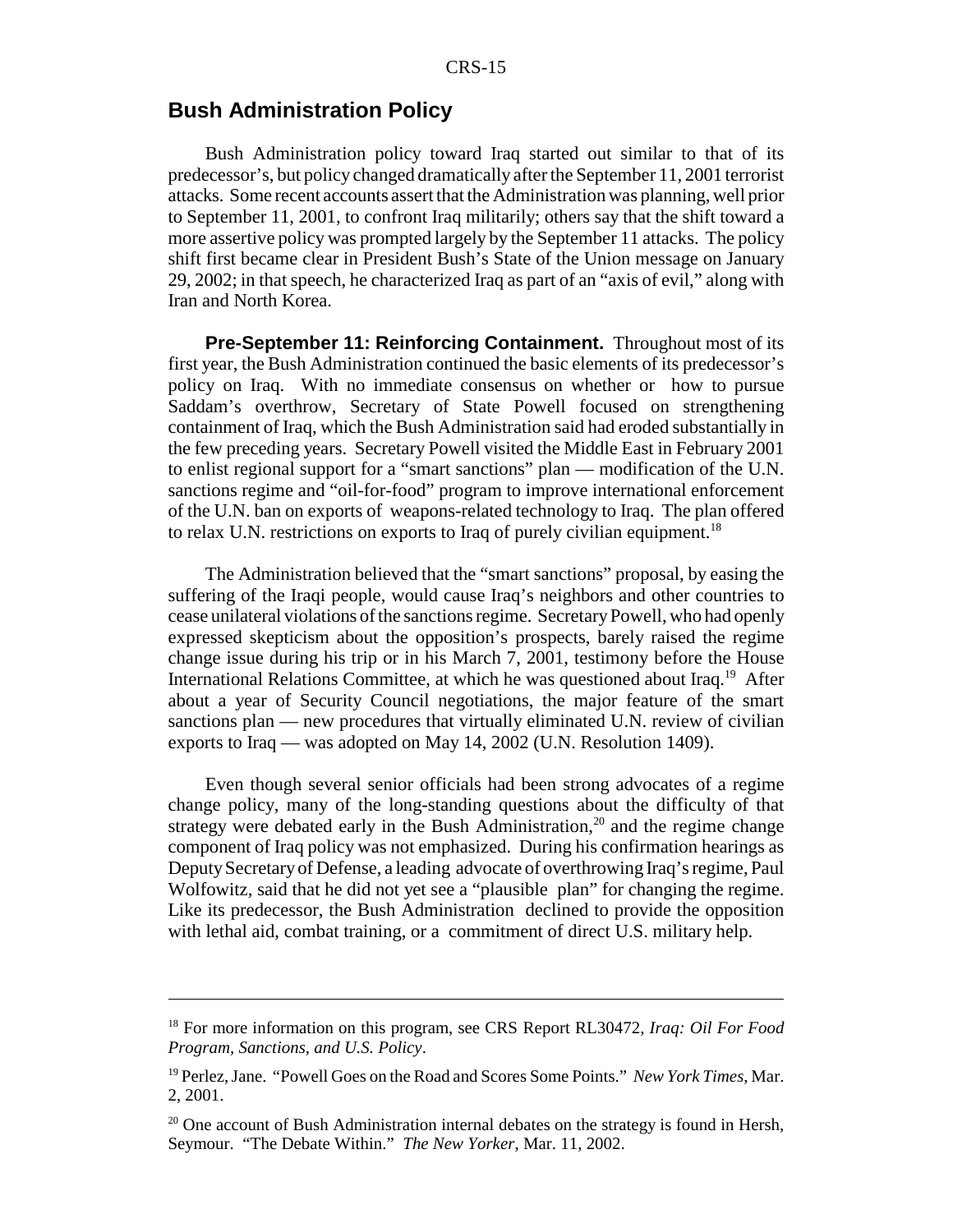**Post-September 11: Implementing Regime Change.** After September 11, the Bush Administration stressed regime change and asserted that containment was failing. After the U.S.-led war on the Taliban and Al Qaeda in Afghanistan began in early October 2001, speculation began building that the Administration might try to change Iraq's regime through direct use of military force as part of a "phase two" of the war on terrorism. Some U.S. officials, particularly deputy Defense Secretary Wolfowitz, asserted that the United States needed to respond to the September 11, 2001 attacks by ending any or all regimes that support terrorist groups, including Iraq. Vice President Cheney visited the Middle East in March 2002 reportedly to consult regional countries about the possibility of confronting Iraq militarily, although the countries visited reportedly urged greater U.S. attention to the Arab-Israeli dispute and opposed confrontation with Iraq. Recent accounts, including the book "Plan of Attack," by Bob Woodward (published in April 2004), say that Secretary of State Powell and others were concerned about the potential consequences of an invasion of Iraq, particularly the difficulties of building a democratic and peaceful political structure after major hostilities ended.

The two primary themes in the Bush Administration's public case for confronting Iraq were (1) its purported refusal to end its WMD programs, and (2) its ties to terrorist groups, to which Iraq might transfer WMD for conduct of a catastrophic attack on the United States. President Bush did not assert that Iraq was an imminent or immediate threat to U.S. security, but he called Iraq a "grave and gathering" threat that should be blunted before the threat became imminent. The Administration added that regime change would yield the further benefit of liberating the Iraqi people and promoting stability and democracy in the Middle East.

**Iraq and Al Qaeda.** Iraq was a designated state sponsor of terrorism during 1979-82, and was again designated after the 1990 invasion of Kuwait. Although they did not assert that Saddam Hussein's regime had a direct connection to the September 11 attacks or the subsequent anthrax mailings, senior U.S. officials said there was evidence of Iraqi linkages to Al Qaeda. The final report by the bipartisan commission on the September 11 attacks found no evidence of an operational linkage between them. Iraq was removed from the terrorism list by President Bush on September 24, 2004 (Presidential Determination 2004-52). See CRS Report RL32217, *Iraq and Al Qaeda: Allies or Not?*

**WMD Threat Perception.** Senior U.S. officials asserted the following about Iraq's WMD: (1) that Iraq had worked to rebuild its WMD programs in the nearly four years since U.N. weapons inspectors left Iraq and had failed to comply with 17 U.N. resolutions, including Resolution 1441 (November 8, 2002) that demanded complete elimination of all of Iraq's WMD programs; (2) that Iraq had used chemical weapons against its own people (the Kurds) and against Iraq's neighbors (Iran), implying that Iraq would not necessarily be deterred from using WMD against the United States or its allies. Critics noted that, under the U.S. threat of massive retaliation, Iraq did not use WMD against U.S. troops in the 1991 Gulf war. On the other hand, Iraq defied U.S. warnings of retaliation and did burn Kuwait's oil fields in that war; and (3) that Iraq could transfer its WMD to terrorists, particularly Al Qaeda, that could use these weapons to cause hundreds of thousands of deaths in the United States or elsewhere.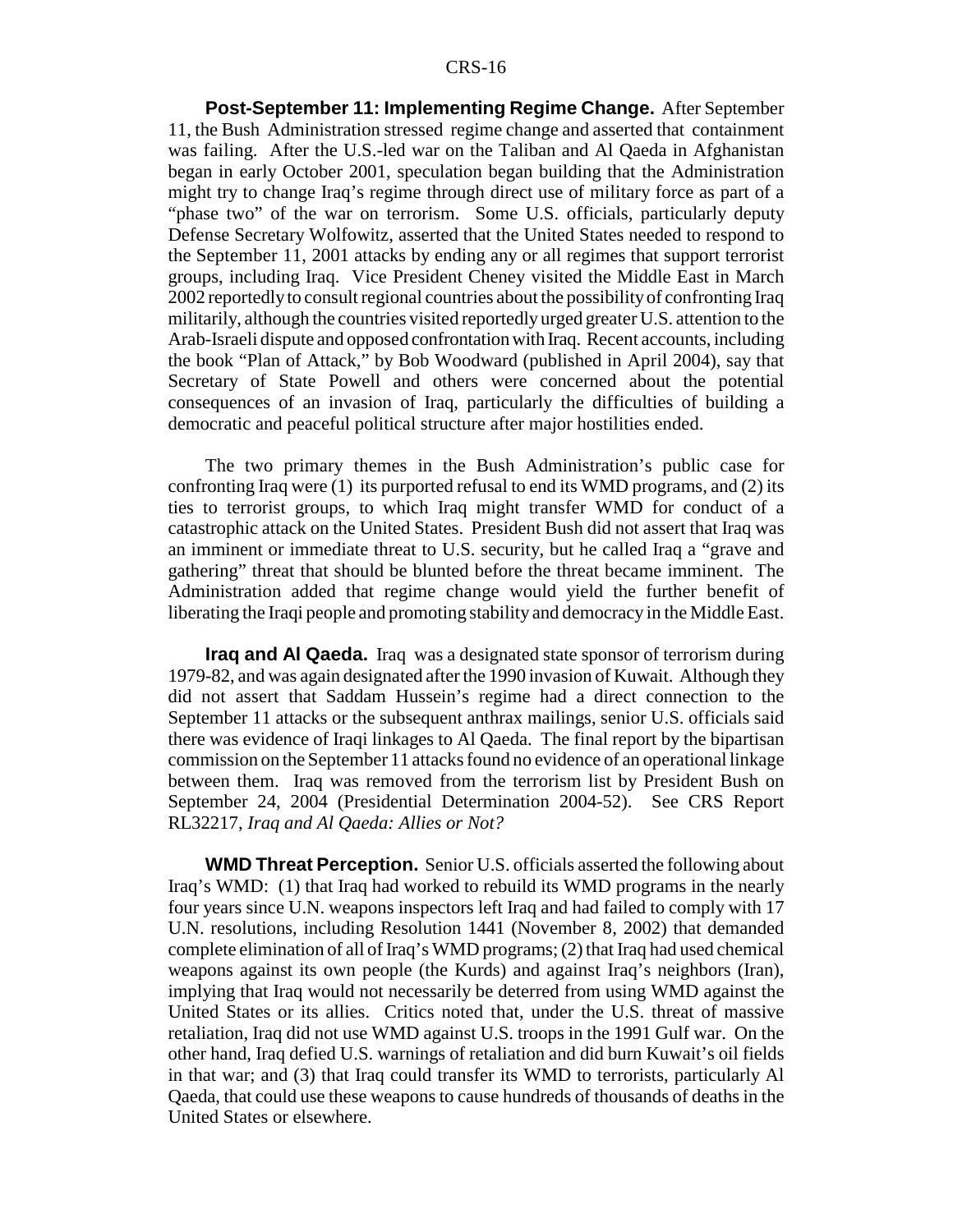**Broadening the Iraqi Opposition as War Approaches.** As it began in mid-2002 to prepare for possible military action against Iraq, the Bush Administration tried to build up the Iraqi opposition. On June 16, 2002, the *Washington Post* reported that, in early 2002, President Bush authorized stepped up covert activities by the CIA and special operations forces to destabilize Saddam Hussein. In August 2002, the State and Defense Departments jointly invited six major opposition groups — the INC, the INA, the KDP, the PUK, SCIRI, and the MCM — to Washington for meetings with senior officials, including a video link to Vice President Cheney.

At the same time, the Administration expanded its ties to groups composed of ex-military officers, as well as to some ethnic-based groups; some of these groups are active in post-Saddam Iraq. These groups included the Iraqi National Movement; the Iraqi National Front; the Iraqi Free Officers and Civilians Movement; the Higher Council for National Salvation, headed by a former head of Iraqi military intelligence; $^{21}$  the Iraqi Turkmen Front, a small, ethnic-based group, considered aligned with Turkish policy; $^{22}$  the Islamic Accord of Iraq, a Damascus-based Shiite Islamic Party; and the Assyrian Democratic Movement, which is headed by Yonadam Yousif Kanna. Iraq's Assyrians are based primarily in northern Iraq, but there is a substantial diaspora community living in the United States; the group began integrating into the broader opposition front in September 2002. (In post-Saddam Iraq, Kanna served on the IGC.) On December 9, 2002, the Administration made six of these factions (not the Higher Council for National Salvation) eligible to receive ILA draw-downs, and he authorized the remaining \$92 million worth of goods and services available under the ILA for those groups, as well as for the INA, the INC, the KDP, the PUK, SCIRI, and the MCM.

The Bush Administration applauded efforts during 2001-2002 by the exmilitary led groups to coordinate with each other and with other groups. One such meeting, in July 2002 in London and jointly run with the INC, attracted over 70 exmilitary officers. As U.S. military action against Iraq approached, the Administration also began a program to train about 5,000 oppositionists in tasks that could assist U.S. forces, possibly including combat units.<sup>23</sup> An initial group of 3,000 was selected, but only about 70 of them completed training at an air base (Taszar) in Hungary.24 These recruits served with U.S. forces in OIF as translators and mediators between U.S. forces and local leaders.

<sup>&</sup>lt;sup>21</sup> Ex-chief of staff of Iraq's military Nizar al-Khazraji, who was based in Denmark since fleeing Iraq in 1996, may also be a member of this group. He is under investigation there for alleged involvement in Iraq's use of chemical weapons against the Kurds in 1988. His current whereabouts are unknown.

<sup>&</sup>lt;sup>22</sup> Turkomens, who are generally Sunni Muslims, number about 350,000 and live mainly in northern Iraq.

<sup>&</sup>lt;sup>23</sup> Deyoung, Karen, and Daniel Williams. "Training of Iraqi Exiles Authorized." *Washington Post*, Oct. 19, 2002.

<sup>24</sup> Williams, Daniel. "U.S. Army to Train 1,000 Iraqi Exiles." *Washington Post*, Dec. 18, 2002.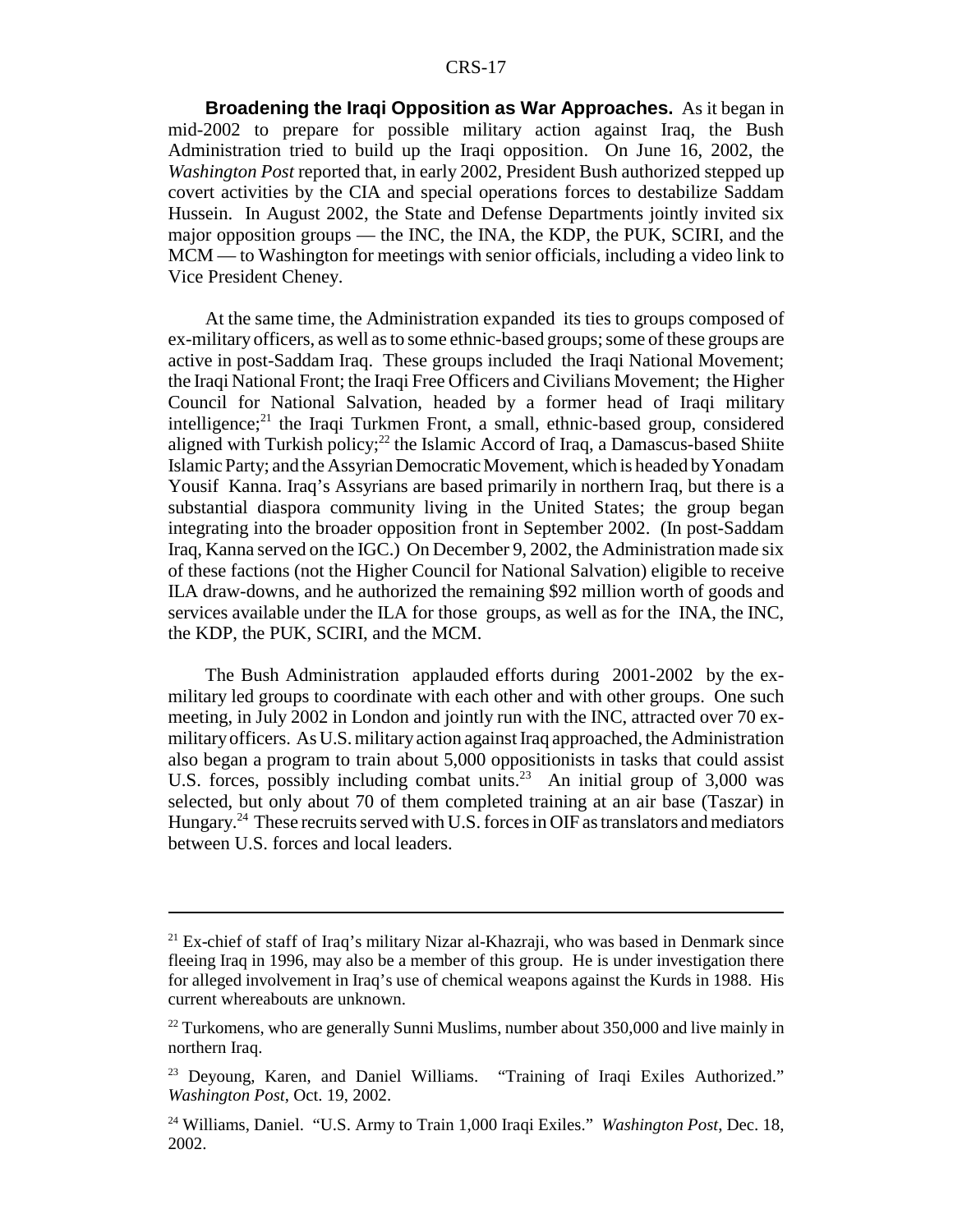As 2002 drew to a close, the opposition began planning its role in the war and post-Saddam Iraq. During December 14-17, 2002, with U.S. officials attending, major Iraqi opposition groups met in London and sought to declare a provisional government. The Administration opposed that step on the grounds that doing so would give the impression that the United States was backing the exile groups to dominate post-war Iraq politically. Major opposition groups met again (in northern Iraq) in late February 2003, forming a committee to prepare for a transition regime. Attending was Adnan Pachachi, who served as foreign minister and ambassador to the United Nations during the 1950s and 1960s, under the military governments of Qasim and "the Arif brothers" (see above). Pachachi, who is about 80, lived in the UAE during Saddam Hussein's rule and heads a small party called the "Iraqi Independent Democrats." He was one of the rotating presidents of the IGC (January 2004), and was a U.S. favorite to be president of the interim government.

**Decision to Launch Military Action.** As U.N. inspectors worked in Iraq under the new mandates provided in Resolution 1441, the Administration demanded complete disarmament by Iraq to avert military action. In an effort to garner international support for a U.S.-led war, the Administration downplayed the goal of regime change in President Bush's September 12, 2002, speech before the United Nations General Assembly, stressing instead the need to enforce U.N. resolutions on Iraq. The Administration emphasized the regime change goal after February 2003 as diplomacy at the United Nations ran its course.

In mid-March 2003, U.N. diplomacy over whether the U.N. Security Council should authorize war broke down. The impasse followed several briefings for the U.N. Security Council by the director of the U.N. inspection body UNMOVIC (U.N. Monitoring, Verification, and Inspection Commission) Hans Blix and the director of the International Atomic Energy Agency (IAEA), Mohammad al-Baradei, most recently on March 7, 2003. The briefings, based on WMD inspections that resumed November 27, 2002, under Resolution 1441, criticized Iraq for failing to pro-actively cooperate to clear up outstanding questions about its WMD program, but the latter two briefings (February 24 and March 7, 2003) noted progress in clearing up some uncertainties and said that it was not certain that Iraq retained any WMD. The inspectors reported few, if any, Iraqi obstructions in about 700 inspections of about 400 different sites. Iraq declared short range ballistic missiles that were determined by Blix to be of prohibited ranges, and Blix ordered Iraq to destroy them; Iraq began the destruction prior to the war. The briefings appeared to match what was found in the course of the post-war U.S.-led WMD searches by the Iraq Survey Group (ISG), as outlined in the "Duelfer report" released on September 22, 2004.

Security Council opponents of war, including France, Russia, China, and Germany, said the pre-war WMD inspections showed that Iraq could be disarmed peacefully or contained indefinitely. On the Security Council, the United States, along with Britain, Spain, and Bulgaria, maintained that Iraq had not fundamentally decided to disarm. At a March 16, 2003, summit meeting with the leaders of Britain, Spain, and Bulgaria at the Azores, President Bush asserted that diplomatic options to disarm Iraq peacefully had failed. The following evening, President Bush gave Saddam Hussein and his sons, Uday and Qusay, an ultimatum to leave Iraq within 48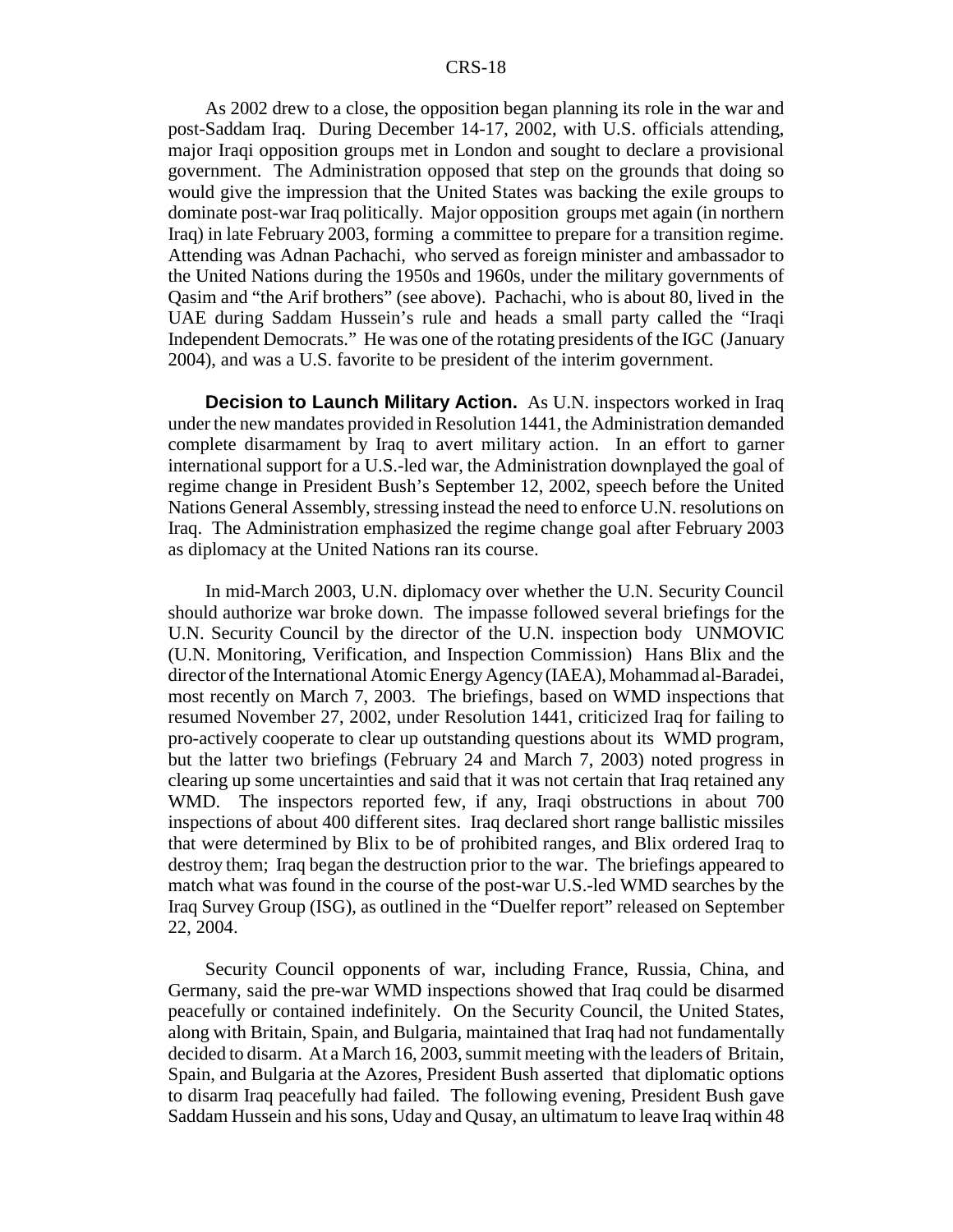hours to avoid war. They refused the ultimatum, and OIF was launched on March 19, 2003.

In the war, Iraq's conventional military forces were overwhelmed by U.S. and British forces, although some Iraqi units and irregulars ("Saddam's Fedayeen") put up stiff resistance and used unconventional tactics. No major Iraqi military commanders or Baathist political figures came forward to try to establish a post-Saddam government; and regime leaders fled Baghdad. No WMD was used, although Iraq did fire some ballistic missiles into Kuwait; it is not clear whether those missiles were of prohibited ranges (greater than 150 km). As noted above, the regime vacated Baghdad on April 9, 2003, although Saddam appeared publicly with supporters that day in a district of Baghdad where he was popular.

As noted above, organs of the U.S. government are attempting to uncover evidence of gross human rights abuses and other violations of the regime of Saddam Hussein, in addition to evidence of WMD. See CRS Report RL32379, *Iraq: Former Regime Weapons Programs, Human Rights Violations, and U.S. Policy*.

# **Post-Saddam Governance and Transition<sup>25</sup>**

There has been substantial debate about the course of U.S. policy toward Iraq as post-Saddam insurgency and violence have persisted. The outcome of the debate will likely depend on the duration and intensity of continued resistance; the numbers of U.S. casualties; the amount of WMD found, if any; the pace of reconstruction; and the stability and orientation of Iraq's government. During 2004, President Bush has said in his speeches that there is positive movement on major issues and that the United States should "stay the course" by implementing the political transition roadmap discussed below. Some observers say that insurgency and violence in Iraq, which senior U.S. officials said in September 2004 was escalating despite U.S. counter-steps, suggests major difficulty for U.S. policy and that new steps should be considered. Some options are discussed in this section.

**Occupation Period and the Coalition Provisional Authority (CPA).** After the fall of the regime, the United States set up an occupation structure, a decision reportedly based on Administration concerns that immediate sovereignty would likely result in infighting among and domination by major factions. The Bush Administration initially tasked Lt. Gen. Jay Garner (ret.) to direct reconstruction, with a staff of U.S. diplomats and other U.S. government personnel who served as advisers and administrators in Iraq's various ministries. He headed the Office of Reconstruction and Humanitarian Assistance (ORHA), within the Department of Defense, created by a January 20, 2003 executive order. Garner and about 200 of his staff deployed to Iraq in April 2003.

<sup>&</sup>lt;sup>25</sup> Some of the information in this section was obtained during author's participation in a congressional delegation to Iraq during Feb. 26-Mar. 2, 2004. The visit to Baghdad, Basra, and Tallil included meetings with CPA head L. Paul Bremer, the commander of U.S. forces in Iraq Lt. Gen. Ricardo Sanchez, and various local and national Iraqi political figures and other CPA, U.S., and coalition military officials.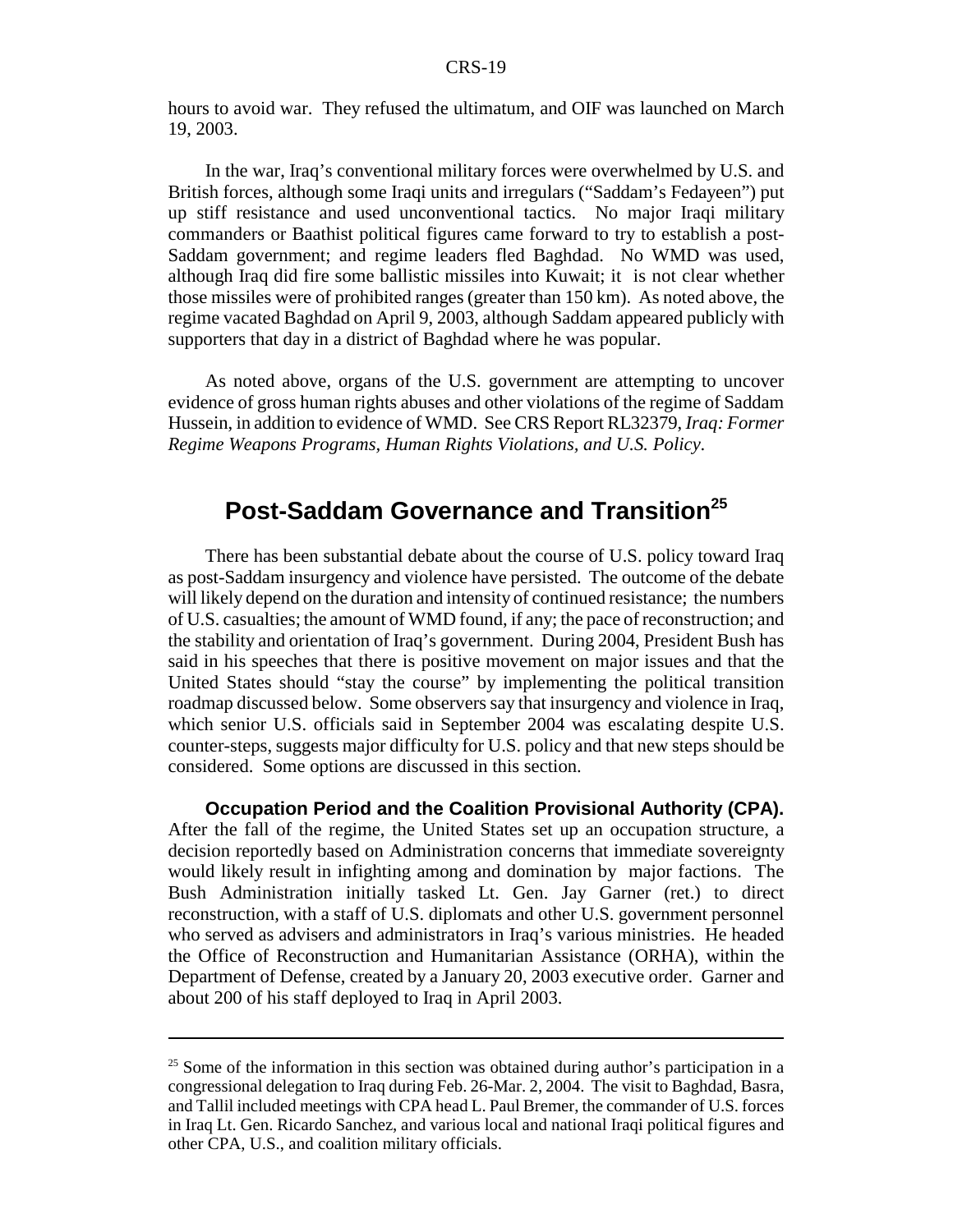Garner's focus was to try to quickly establish a representative successor Iraqi regime. Garner organized a meeting in Nasiriyah (April 15, 2003) of about 100 Iraqis of varying ideologies; many of the attendees were representatives of Iraqi tribal groupings and emerging political movements. A follow-up meeting of about 250 delegates was held in Baghdad on April 26, 2003, ending in agreement to hold a broader meeting, within a month, to name an interim Iraqi administration. In parallel, the the major exile parties began a series of meetings, with U.S. envoys present.

Press reports said that senior U.S. officials were dissatisfied with Garner's perceived lax approach to post-Saddam security and that they feared that Garner's political transition process would lead to domination by the major exile parties. In early May 2003, senior U.S. officials ended this process of selecting a transition regime and, on May 6, 2003, the Administration named former ambassador L. Paul Bremer to replace Garner as head of the overall Iraq effort. He arrived in Iraq on May 12, 2003, to head the "Coalition Provisional Authority" (CPA), which subsumed ORHA. U.S. officials refer to the CPA as an occupying authority recognized by U.N. Security Council Resolution 1483 (May 22, 2003).

The major exile parties criticized the U.S. decision to cut Garner's political process short. Partly in response to the criticism, Bremer said on June 23, 2003 that he would appoint a 25- to 30-member Iraqi body that would have "real authority" (though not formal sovereignty). Bremer said the "Governing Council" would nominate ministry heads, recommend policies, and draft a new constitution.<sup>26</sup>

Another alteration of the U.S. post-war structure was made public in early October 2003; the White House announced that an "Iraq Stabilization Group" under the direction of National Security Adviser Condoleezza Rice would coordinate interagency support to the CPA in Iraq. A Rice deputy, Robert Blackwill, is the NSC's primary official for the Iraq transition. The U.S. Administration's post-war policy largely discarded U.S. State Department plans, which had supported a group of Iraqi exiles to address issues that would confront a successor government.<sup>27</sup> The State Department initiative, called the "Future of Iraq Project," does not appear to have significant influence on any post-war regime decision-making in Iraq, although some Iraqis who participated are now in various Iraqi official bodies. Some experts believe the Defense Department was promoting a competing or separate group of exiles.<sup>28</sup> The State Department project, which cost \$5 million, consisted of about 15 working groups on each major issue.

**The Iraqi Governing Council (IGC).** On July 13, 2003, the "Iraq Governing Council (IGC)" was unveiled, appointed by the CPA. It was dominated by major exile parties but contained other prominent Iraqis as well. It had three women and

<sup>26</sup> Transcript: "Bremer Reviews Progress, Plans for Iraq Reconstruction." *Washington File*, June 23, 2003.

<sup>&</sup>lt;sup>27</sup> "State Department Hosts Working Group Meeting for Future of Iraq Project," *Washington File*, Dec. 11, 2002.

<sup>&</sup>lt;sup>28</sup> Fineman, Mark, Robin Wright, and Doyle McManus. "Preparing for War, Stumbling to Peace." *Los Angeles Times*, July 18, 2003.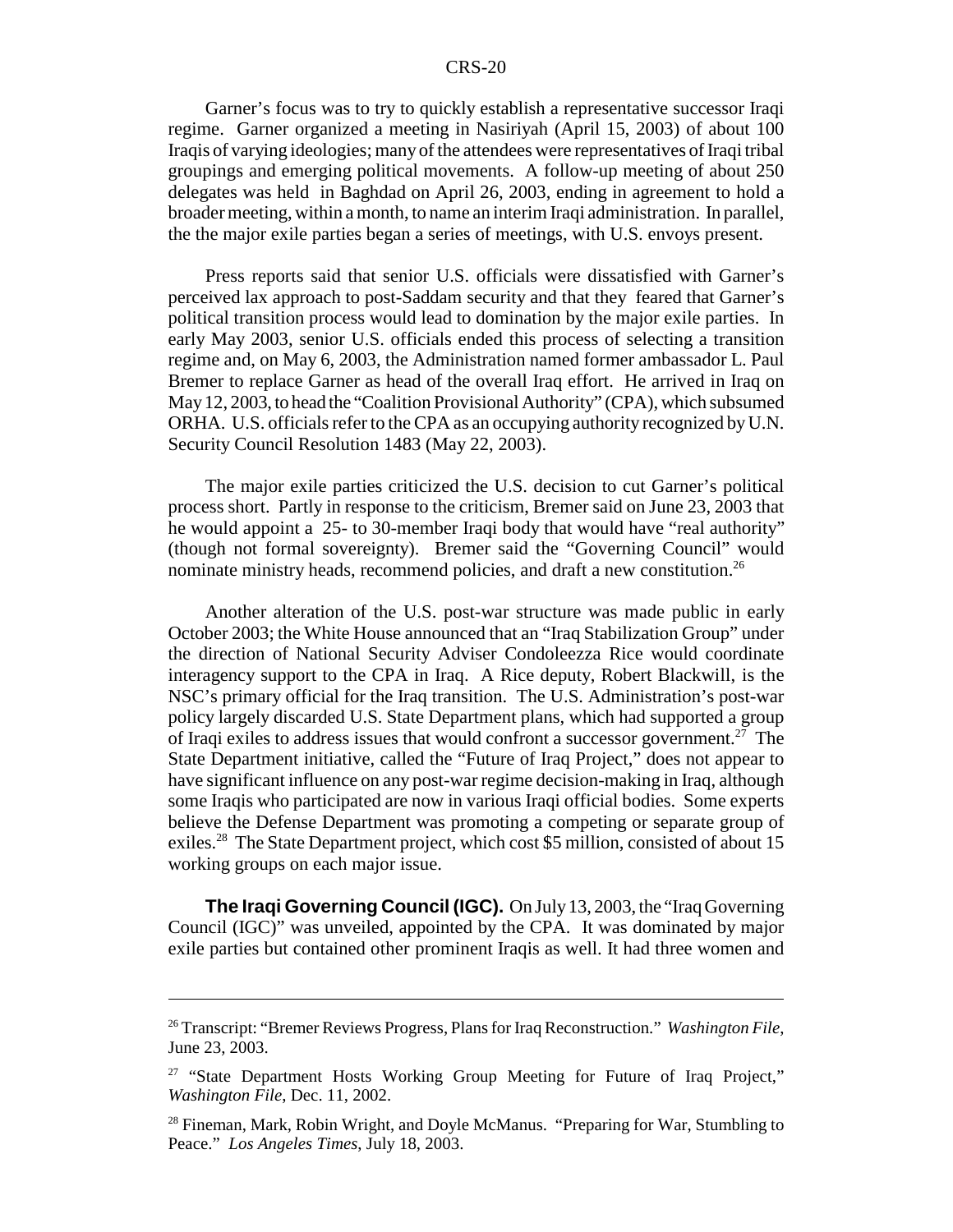included Shiites, Sunni Arabs, Kurds, and others. (It voted to dissolve on June 1, 2004, in concert with the naming of the interim government.)

There were 13 Shiites on the IGC, of which six were Islamists. One seat was held by SCIRI directly (Abd al-Aziz Al Hakim); one was held by marsh guerrilla leader Abdul Karim al-Muhammadawi); two were Da'wa Party leaders (Ibrahim al-Jafari and Abdul Zahra Mohammad, also known as Izzaddin Salim) and one was a former Da'wa member (Muwaffaq al-Ruba'i). The sixth was independent, moderate cleric, Mohammad Bahr al-Ulum, who headed the Ahl al-Bayt charity center in London since the 1980s. The remaining seven Shiites, including Chalabi and Allawi, were secular; including the head of the Iraqi Communist Party (Hamid al-Musa), which is making a comeback in Iraq. It had been allied with Saddam Hussein's Baath Party in the 1950s and 1960s but was purged and repressed by the Baathists after the party took power for the second time in 1968. It has resumed open activities in post-Saddam Iraq.<sup>29</sup> Two were women.

The IGC had five Sunni Muslim Arabs. They were National Democratic Party leader Nasir al-Chadirchy; Adnan Pachachi; Samir Shakir al-Sumaidy, a civil engineer; Ghazi al-Yawar, a senior member of the Shammar tribe and president of Saudi-based Hicap Technology; and Muhsin Abdul Hamid, head of the Iraqi Islamic Party. The body also had five Kurds (all Sunni Muslims): the two Kurdish leaders Talabani and Barzani and three independents, one of which was an Islamist. The other minority members were Yonadam Kanna, who was discussed above, and Songul Chapuk, a Turkoman women's activist.

In July 2003, the Council decided that nine members would rotate as presidents, each for one month. Those who were initially to rotate were Ibrahim Jafari, Chalabi, Allawi, Talabani, Hakim, Pachachi, Barzani, Bahr al-Ulum, and Abdul Hamid. The IGC also decided that none would serve twice as president; the IGC selected Shiite member Izzaddin Salim to head the IGC during May 2004. He was killed by a car bomb outside CPA headquarters on May 17, 2004; his colleagues selected Ghazi al-Yawar to fill the remaining few weeks.

The IGC was less active than expected; some believe it was too heavily dominated by exiles and lacked legitimacy among Iraqis. In September 2003, the IGC selected a 25-member "cabinet," with roughly the same factional and ethnic balance of the IGC itself. Among major actions, the IGC began a process of "de-Baathification," later slowed, and authorized the establishment of a war crimes tribunal for Saddam and his associates. In December 2003, the IGC called for expelling from Iraqi territory any members of an exiled Iranian opposition group People's Mojahedin, a signal of goodwill toward neighboring Iran. However, in July 2004, U.S. forces declared the Mojahedin to be "protected persons"; they will not be handed back to Iran or expelled from Camp Ashraf where U.S. soldiers are guarding them.

<sup>29</sup> Constable, Pamela. " Iraqi Communists Make a Comeback." *Washington Post*, Jan. 29, 2004.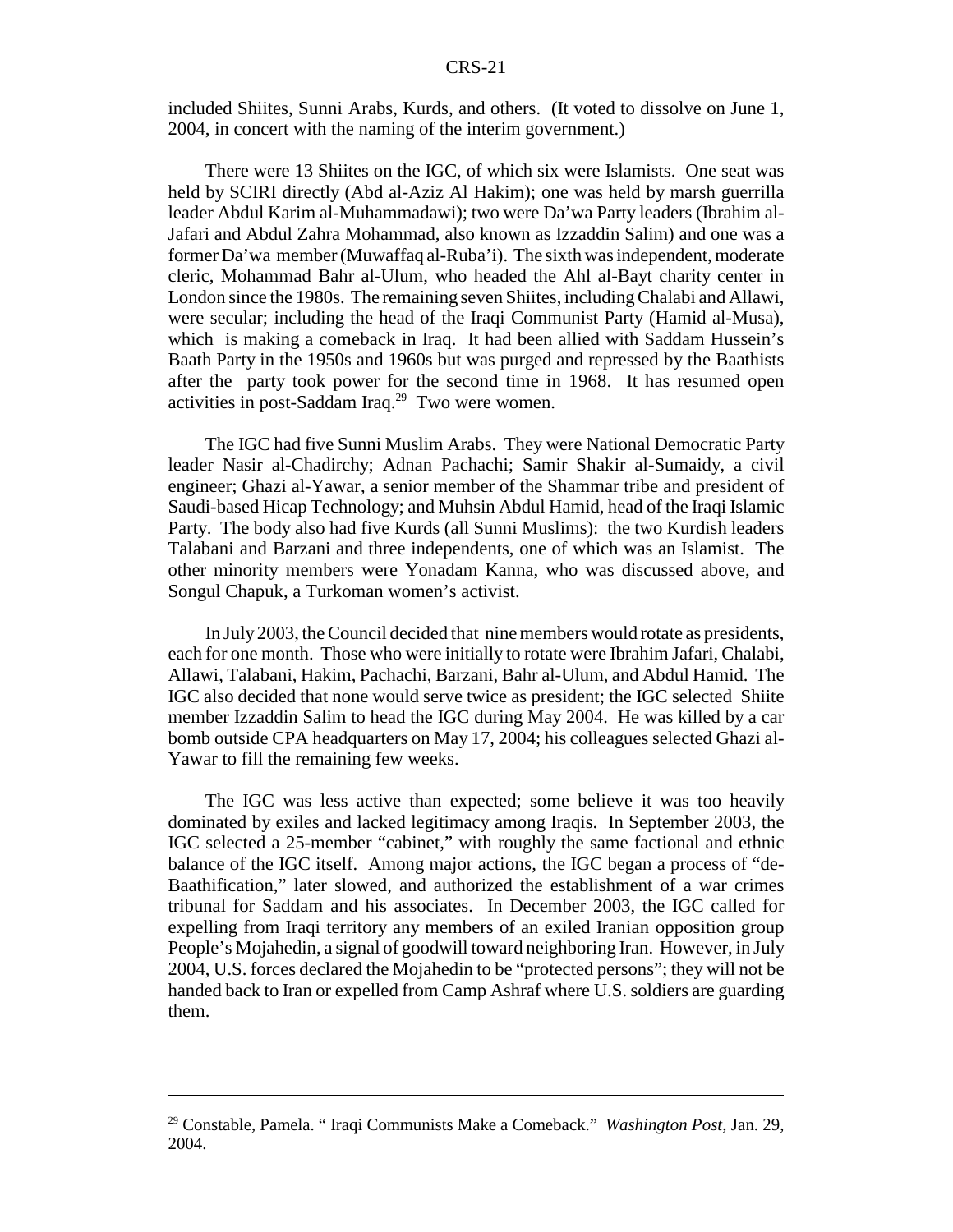#### **June 28, 2004, Handover of Sovereignty**

The Bush Administration initially made the end of the U.S. occupation contingent on the completion of a new constitution and the holding of national elections for a new government, tasks which were expected to be completed by late 2005. However, the IGC made little progress in drafting a constitution due to factional divisions. Ayatollah Sistani insisted that drafters be elected. In the fall of 2003, the major factions began agitating for an early restoration of Iraqi sovereignty. CPA head Bremer consulted with President Bush, resulting in a decision to accelerate the transfer of sovereignty. On November 15, 2003, the CPA and the IGC announced agreement a plan to draft, by February 28, 2004, a provisional constitution, or Transitional Administrative Law (TAL), and for sovereignty to return to Iraq by June 30, 2004. Under the agreement, 15-person committees were to be selected in each of Iraq's 18 provinces; they would select participants for broader "caucuses." By May 31, 2004, the caucuses were to select members of a 250-member national assembly, which would choose an executive branch, including a provisional leader, and then assume sovereignty. National elections for a permanent government would be held by December 31, 2005.

This plan attracted mixed reviews. Ayatollah Sistani strongly opposed the "caucuses" as not democratic. In part to address his concerns, the CPA abandoned that idea and asked the United Nations to assess the feasibility of holding elections prior to a restoration of sovereignty. A U.N. team led by senior U.N. adviser Lakhdar Brahimi conducted its assessment during February 7-16, 2004, and, based on the team's report, U.N. Secretary General Annan said in February 2004 that elections for a new government could not be completed by June 30, 2004, but might be feasible by the end of 2004 or by early 2005.

**Transitional Administrative Law (TAL)/Transition Roadmap.** Much of the Brahimi findings were incorporated into the Transitional Administrative Law (TAL), which lays out a transition roadmap. Although it was delayed by factional infighting, the IGC formally signed the TAL on March 8,  $2004$ <sup>30</sup> Before and immediately after the signing, Sistani expressed opposition to the TAL's limitations on the authority of a transition (post-January 2005) president and its provision allowing the Kurds a veto over a permanent constitution; he called on the United Nations not to formally endorse the TAL. The key points of the TAL are as follows:

• A "transition government" is to be formed, chosen by a 275-seat National Assembly elected in voting no later than January 31, 2005. The Assembly is to choose a "presidency council" consisting of a president and two deputy presidents. It is expected that the president would be a Shiite, and the two deputies a Sunni Arab and a Kurd. The presidency council is to operate by consensus, and it is to name a prime minister by unanimous vote.

<sup>&</sup>lt;sup>30</sup> The text of the TAL can be obtained from the CPA website: [http://cpa-iraq.org/ government/TAL.html].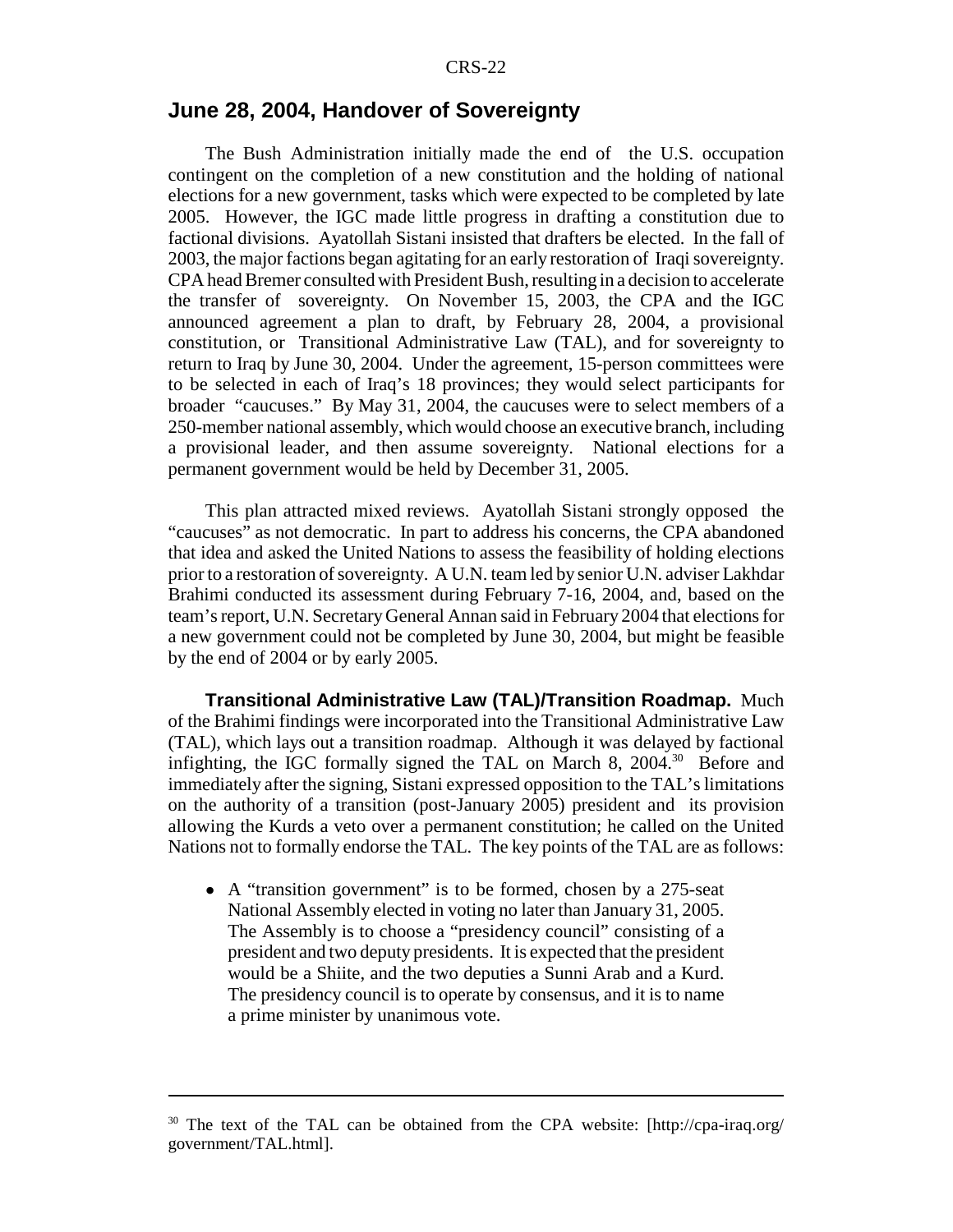- The election law for the transition government "shall aim to achieve the goal of having women constitute no less than 25% of the members of the National Assembly."
- ! The Kurds maintain their autonomous "Kurdistan Regional Government," but they were not given control of the city of Kirkuk and they received some powers to contradict or alter the application of Iraqi law in the Kurdish provinces. The Kurdish militias ("*peshmerga*") were allowed to continue to operate.
- The transition government (post-January 31, 2005) is to draft (by August 15, 2005) a constitution to be put to a national vote by October 15, 2005. A provision, which Sistani and the Shiite Islamists are said to want to overturn, allows two-thirds of the voters any three Iraqi provinces to veto the permanent constitution, giving the Kurds (who control the three northern provinces of Dohuk, Irbil, and Sulaymaniyah) a veto. If the constitution is not approved, another draft is to be completed and voted on by October 15, 2006.
- ! If the permanent constitution is approved, elections to a permanent government are to occur by December 15, 2005, and it is to take office by December 31, 2005. If the constitution is not approved, then elections for a new national assembly are to be held by December 15, 2005.
- The TAL states that Islam is the official religion of Iraq and is to be considered "a source," but not the only source or the primary source, of legislation. It adds that no law can be passed that contradicts the agreed tenets of Islam, but neither can any law contradict certain rights including peaceful assembly; free expression; equality of men and women before the law; and the right to strike and demonstrate.

**Interim (Post-June 28) Government/Sovereignty Handover.** The TAL did not address how an interim (post-handover) government would be chosen. Options for selecting the interim government included holding a traditional assembly along the lines of Afghanistan's *loya jirga;* holding a smaller "roundtable" of Iraqi notables; or transforming the existing or an expanded IGC into the interim government. To increase the legitimacy of the decision-making process, the United States gave U.N. envoy Brahimi substantial responsibility for selecting the interim government that took power on June 28, 2004.31 He initially envisioned a government of technocrats, devoid of figures who might use their official positions to promote themselves in national elections. However, maneuvering by IGC and cabinet members led to inclusion of many of them — or their political allies — in the interim government selected on June 1, 2004. A few of the cabinet positions are held by relatively non-political personalities. By June 25, in advance of the handover, the CPA had finished turning over all ministries to Iraqi control. The

<sup>31</sup> Chandrasekaran, Rajiv. "Envoy Urges U.N.-Chosen Iraqi Government." *Washington Post*. Apr. 15, 2004.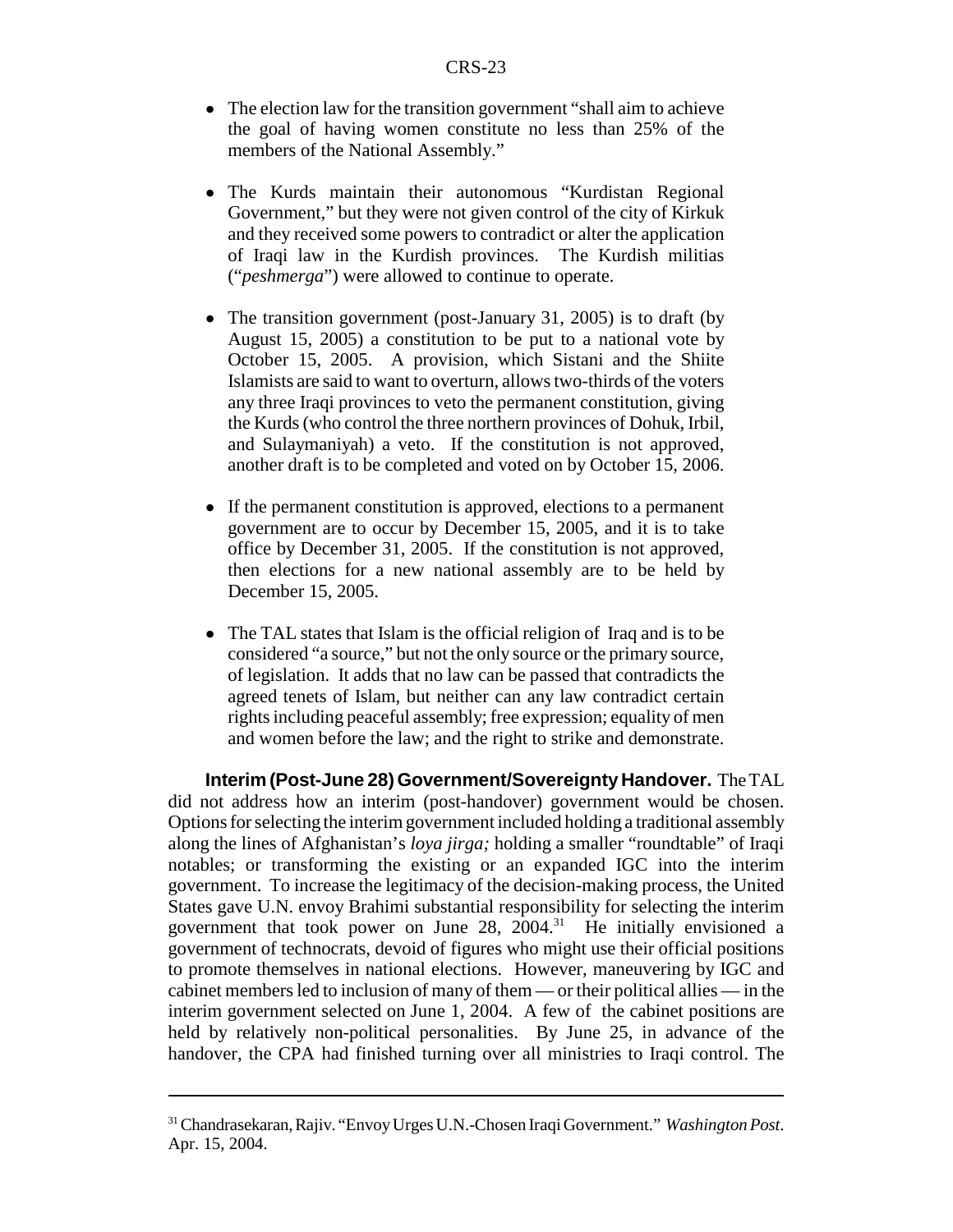interim government began work immediately, but the formal handover of sovereignty took place in a brief ceremony at about 10:30 A.M. Baghdad time on June 28, 2004. The handover occurred two days before the advertised June 30 date, partly to confound insurgents.

The powers of the interim government are addressed in an addendum to the TAL, signed by the IGC on June 1, 2004. The interim government has a "presidency" composed of a largely ceremonial president (former IGC member and Shammar tribal elder Ghazi al-Yawar) and two deputy presidents (Ibrahim al-Jafari of the Da'wa Party and KDP activist Dr. Rowsch Shaways). There is a prime minister (INA leader Iyad al-Allawi), a deputy prime minister, 26 ministers, two ministers of state with portfolio, and three ministers of state without portfolio. The prime minister has executive power. Six ministers are women, and the ethnicities of the interim government are roughly the same as they were in the IGC. The major positions include the following:

- Deputy Prime Minister (for national security). PUK official Barham Salih, formerly PUK representative in Washington and prime minister of the PUK-controlled region of northern Iraq.
- Minister of Defense. Hazem al-Shaalan, an elder of the Ghazal tribe who was in exile during 1985-2003.
- Interior Minister. Falah al-Naqib, son of ex-Baathist general Hassan al-Naqib. (Hassan al-Naqib was a member of the first executive committee of the INC in the early 1990s.)
- ! Minister of Finance. Senior SCIRI official Adel Abdul Mahdi.
- Minister of Oil. Former oil ministry official Thamir Ghadban, who played a major role in rehabilitating Iraq's oil industry since the fall of Saddam's regime.
- ! Some IGC cabinet "ministers" were retained. KDP official Hoshyar Zebari, was "foreign minister" in the IGC cabinet and was retained in this position. Dr. Mehdi al-Hafidh, an independent Shiite, remained as Minister of Planning; PUK official Dr. Abdul Latif Rashid stayed as Minister of Water Resources; and Ms. Nasreen Berwari stayed as Minister of Public Works. An IGC member, Shiite Muslim Wael Abd al-Latif, became Minister of State for Provinces. The Iraqi Ambassador to the United States is Rend Rahim, formerly an opposition activist based in the United States. However, there have been reports she might be replaced.

**Resolution 1546.** Many of the powers and responsibilities of the interim government are spelled out in U.N. Security Council Resolution 1546, adopted unanimously on June 8, 2004. It endorsed the handover of sovereignty and provided for the following: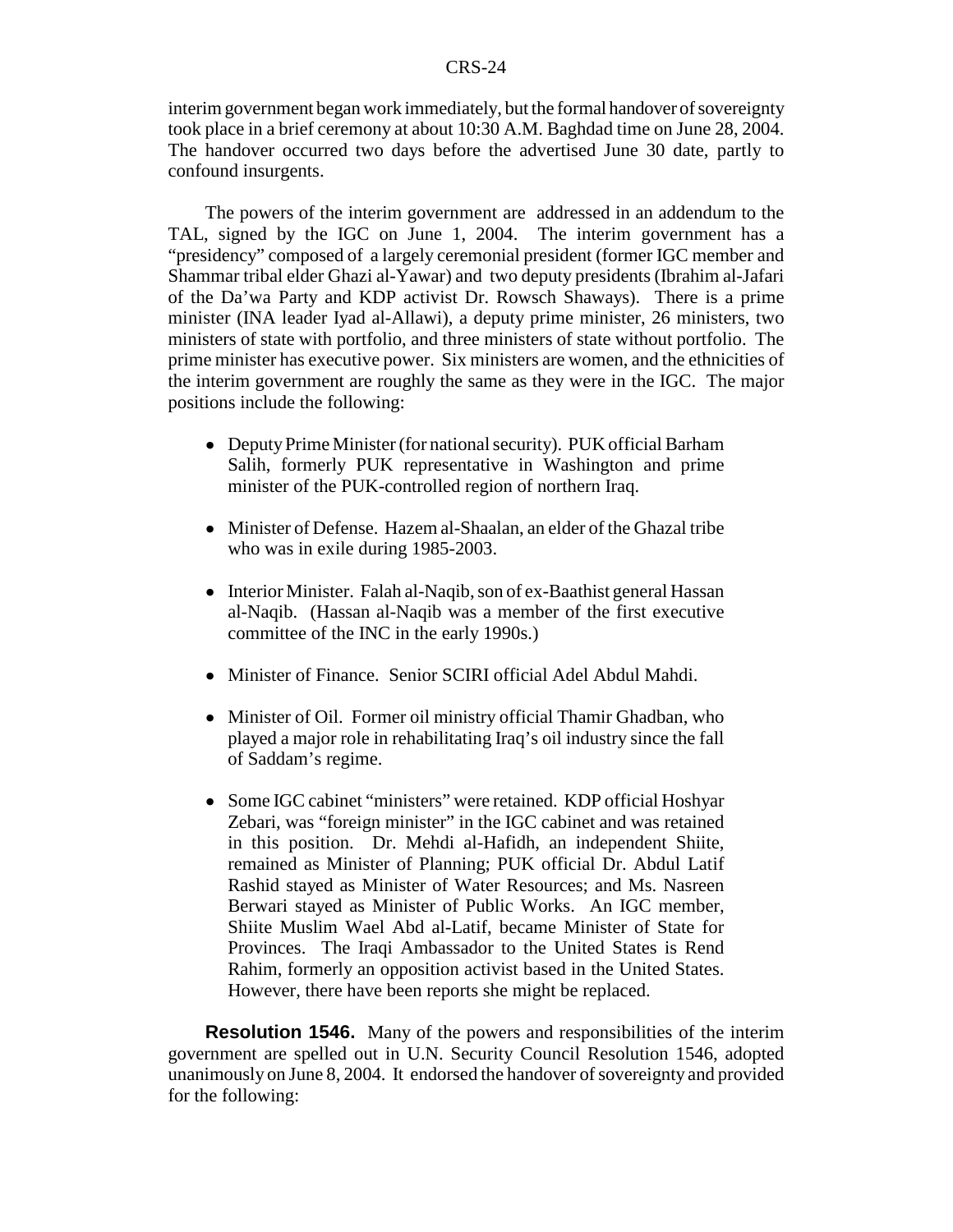- U.S. officials no longer have final authority on non-security related issues. Resolution 1546 says that the interim government is not to make any long-term laws or decisions: its primary function is to run the ministries and prepare for the January 2005 assembly elections. Many international law experts say that the interim government could conceivably exceed this intended mandate, possibly including amending the TAL or revoking CPA decrees, but it has not taken such steps to date. The Kurds feared that the interim government would repeal TAL provisions that the Kurds view as protecting them from the Arab majority;<sup>32</sup> their fears were heightened by the omission from Resolution 1546 of any mention of the TAL.
- One of the major debates in the adoption of Resolution 1546 was on the relationship between coalition forces and the Iraqi interim government. The relationship — coordination and partnership — is spelled out in an exchange of letters between Secretary of State Powell and Prime Minister Allawi, annexed to the resolution. Iraqi participation in specific operations is at the discretion of the Iraqi government, but the Iraqi government does not have a veto over specific coalition operations, and the coalition retains the ability to take prisoners. The Resolution implements the provision of the TAL that, at least until the end of 2005 (the end of the transition period), Iraqi forces will be "a principal partner in the multi-national force operating in Iraq under unified [American] command pursuant to the provisions of U.N. Security Council Resolution 1511 (October 16, 2003) and any subsequent resolutions."
- Resolution 1546 says that the coalition's mandate would be reviewed "at the request of the Government of Iraq or twelve months from the date of this resolution," that the mandate would expire when a permanent government is sworn in at the end of 2005, and that the mandate would be terminated "if the Iraqi government so requests." The Resolution, as does the TAL, defers to the post-January 31, 2005, government the issue of an agreement on the status of coalition forces in Iraq.
- The resolution gave the interim government control over Iraq's oil revenues and the Development Fund for Iraq (DFI), subject to monitoring for at least one year by the U.N.-mandated International Advisory and Monitoring Board. The interim government also was given responsibility for close-out of the "oil-for-food program."33
- Resolution 1546 gave the United Nations a major role in assisting and advising the Iraqi government in preparing for national elections

<sup>32</sup> Filkins, Dexter. Kurds Threaten to Walk Away From Iraqi State. *New York Times*, June 9, 2004.

<sup>33</sup> For information on that program, see CRS Report RL30472. *Iraq: Oil-for-Food Program, International Sanctions, and Illicit Trade.*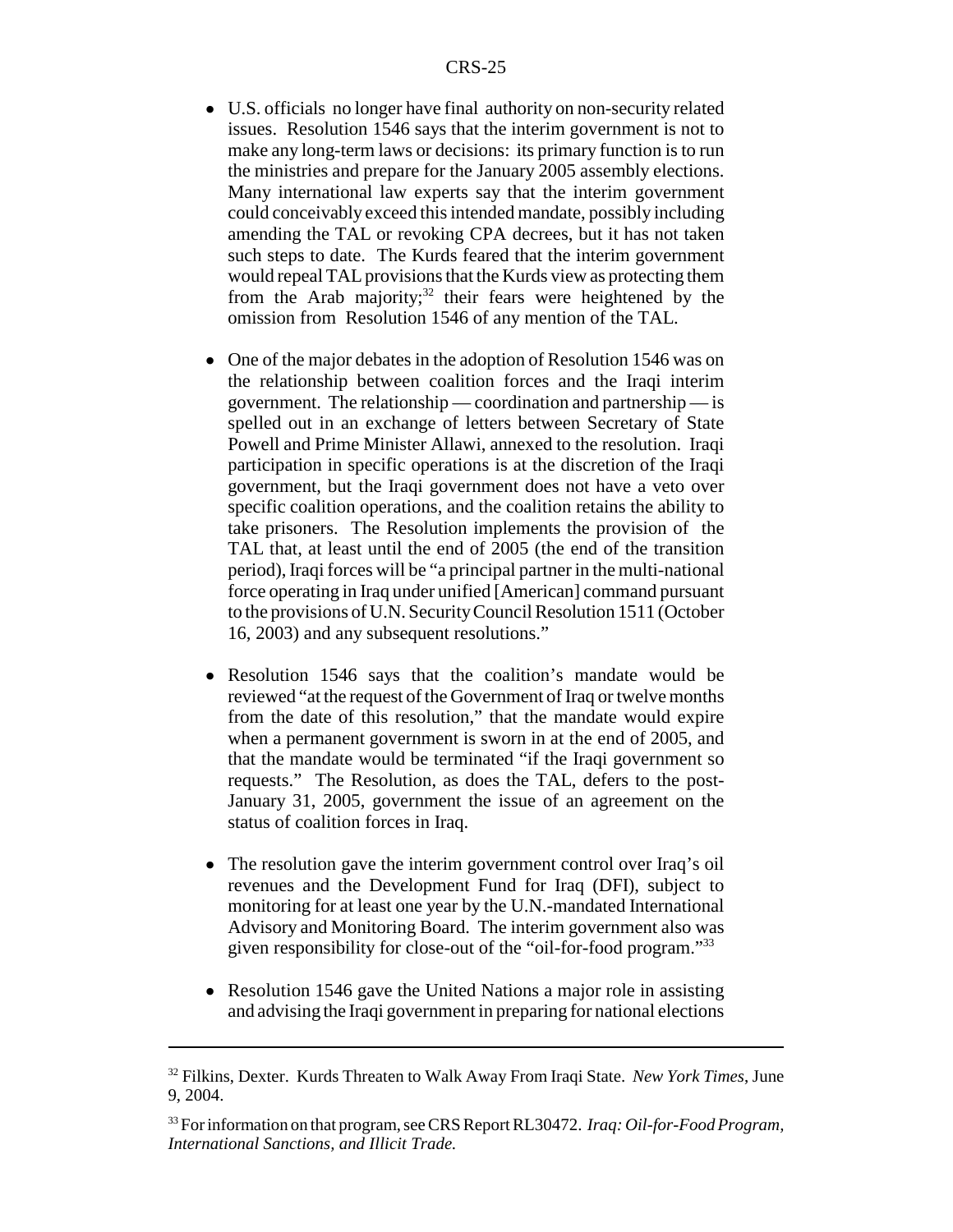and in many aspects of governance. It also authorized a force within the coalition to protect U.N. personnel and facilities.

**Post-Handover Authority Building/Interim Parliament.** The process of building an Iraqi government continued after the handover.<sup>34</sup> Resolution 1546 and the addendum to the TAL provided for the holding of a conference of over 1,000 Iraqis (chosen from all around Iraq by a 60-member commission of Iraqis) to choose a 100-seat advisory council ("Interim National Council") — essentially an interim parliament. This body does not have legislative authority, but according to the addendum to the TAL, it is able to veto decisions by the executive branch with a 2/3 majority. The conference, due to be held by July 31, 2004, but postponed due to security concerns and political infighting, was held under tight security during August 13-18, 2004. The conference was dominated by a crisis of violence in Najaf, but it completed the selection of an 81-member slate of candidates, dominated by the major Shiite, Kurdish, and other exile parties.<sup>35</sup> The other 19 seats are held by the IGC members who did not obtain positions in the interim government, as provided for in the TAL. Some smaller parties said the meeting was chaotic and did not provide them with a "level-playing field;" they apparently accepted the result nonetheless. The council was sworn in on September 1, 2004.

The following other actions were undertaken in connection with the handover.

- CPA head Bremer departed Iraq for the United States on June 28, 2004, and the CPA and formal state of occupation ceased. Ambassador John Negroponte, the U.S. Ambassador to Iraq, confirmed by the Senate on May 6, 2004, arrived in Iraq and subsequently presented credentials to the Iraqi interim government. This established formal U.S.-Iraq diplomatic relations for the first time since January 1991, the eve of the 1991 Persian Gulf war. A large U.S. embassy opened on June 30, 2004; it is being staffed with about 1,000 U.S. personnel, including about 160 U.S. officials and representatives that will serve as advisers to the interim government. (See, CRS Report RS21867, *U.S. Embassy in Iraq*.)
- Some CPA functions, such as the advising of local Iraqi governments, local Iraqi governing councils, and U.S. military units, have been retained at the U.S. embassy in the form of an "Iraq" Reconstruction and Management Office (IRMO)." About 150 U.S. personnel are serving in at least four major centers around Iraq to advise local Iraqi governments: Hilla, Basra, Kirkuk, and Mosul. As of November 2004, the IRMO is to be headed by Ambassador William Taylor, formerly U.S. aid coordinator for Afghanistan.

<sup>&</sup>lt;sup>34</sup> Information in this section was obtained from various press reports, CRS conversations with executive branch officials in May 2004, CRS conversations with journalists and other observers, and CRS participation in a congressional visit to Iraq during Feb. 28-29, 2004.

<sup>35</sup> Tavernise, Sabrina. "In Climax To a Tumultuous 4-Day Debate, Iraq Chooses An Assembly." New York Times, August 19, 2004.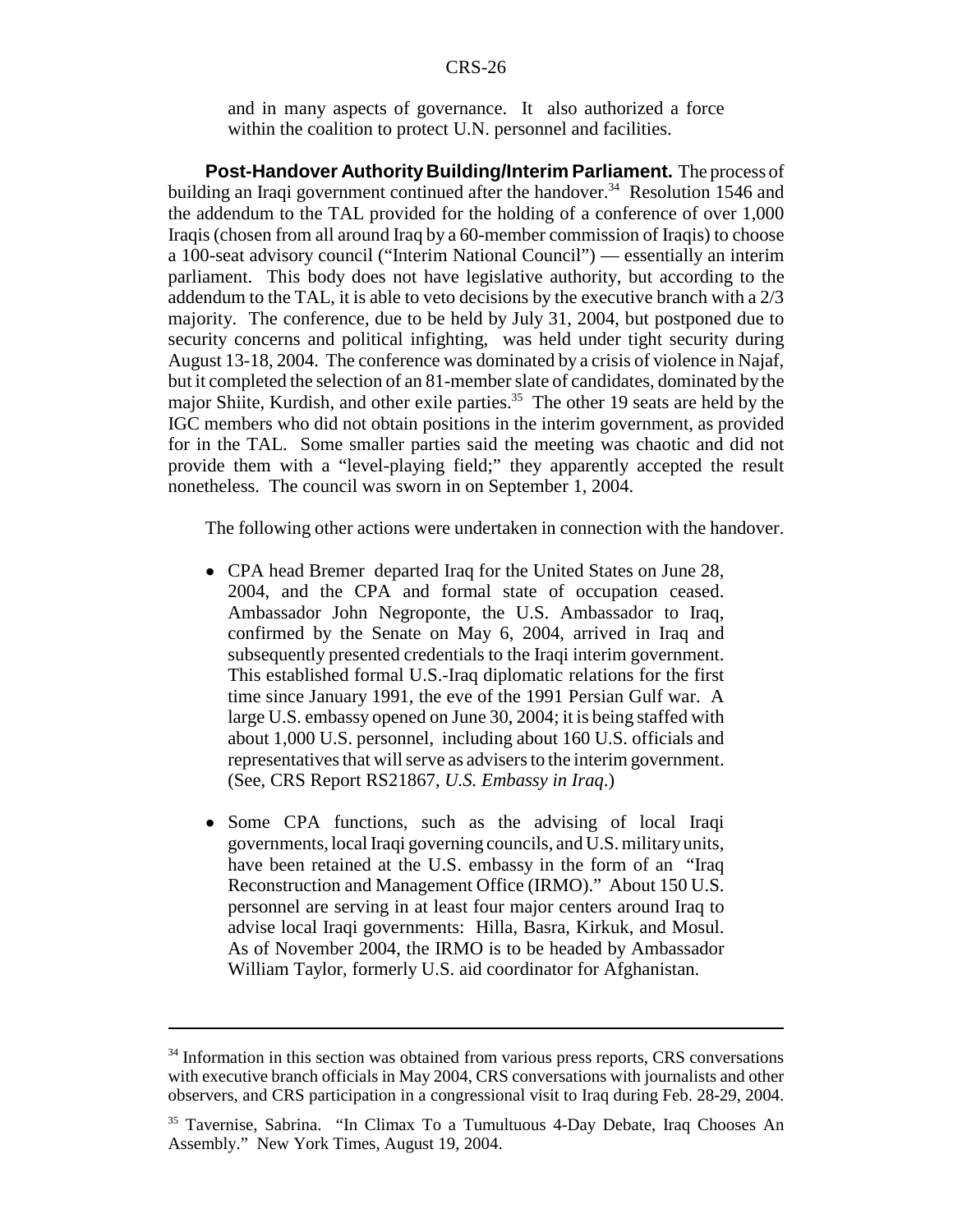- In connection with the handover, U.S. military headquarters in Baghdad (Combined Joint Task Force-7, CJTF-7) has become a multi-national headquarters (Multinational Force-Iraq, MNF-I). Four-star U.S. Gen. George Casey, confirmed by the Senate on June 24, 2004, is commander.<sup>36</sup> Before dissolving on June 28, the CPA extended existing orders giving U.S. military people, and some contractors, immunity from prosecution by Iraqi courts.<sup>37</sup>
- The Program Management Office (PMO), which reported to the Department of Defense and administers some U.S. funds for Iraq, has been replaced by a "Project and Contracting Office (PCO)."

**Preparations for January 2005 Elections.** U.S. and Iraqi attention has turned to the January 2005 Assembly elections and simultaneous elections for provincial governments and the Kurdish regional assembly. U.S. and Iraqi officials say they "intend" to proceed with elections on schedule, despite escalating insurgent violence, although some observers and some Iraqi officials, including interim president Ghazi al-Yawar, say the violence could necessitate a postponement. Many observers believe the elections will not be seen as legitimate if certain provinces cannot vote due to security conditions.

The United Nations has formed an 8-member "election commission," nominated by notables from around Iraq, that is to run the elections. The United Nations, as well as CPA orders (Order numbers 92,96, and 97) issued just before the handover, recommend that the voting be conducted by proportional representation (closed list), in which voters choose among competing parties. Seats in the Assembly would be allocated in proportion to that party list's showing in the voting. Whether the recommendations are implemented is to be determined by the election commission. To be certified to compete, each party will need 500 signatures from eligible voters. Voter registration is to begin on November 1, 2004, based initially on former regime ration card lists containing about 14 million names. Candidate certification is to take place by mid-December 2004.

Security and logistics are major concerns. The 35-person U.N. contingent now in Iraq includes new U.N. envoy Ashraf Jahangir Qazi, a Pakistani U.N. diplomat, but only 5 election specialists. Iraqi officials are complaining that this contingent is far too small to prepare for the elections, which will involve as many as 30,000 polling places around Iraq. By contrast, there were 300 U.N. personnel overseeing elections in East Timor in 1999, which is far smaller in area and population than is Iraq. U.S. officials are attempting to find donors to a U.N. protection force provided for by Resolution 1546. Thus far, Fiji has pledged 130 troops and Georgia is said to be nearing agreement to donate forces as well. As discussed below, U.S. and Iraqi forces have stepped up counter-insurgency operations in several Sunni cities to try to pave the way for substantial Sunni participation in the elections. The chief U.N.

<sup>&</sup>lt;sup>36</sup> Hendren, John and Richard Serrano. "Pentagon Intends to Replace Ground Commander in Iraq." *Los Angeles Times*, May 25, 2004.

<sup>37</sup> Wright, Robin. U.S. Immunity in Iraq Will Go Beyond June 30. *Washington Post*, June 24, 2004.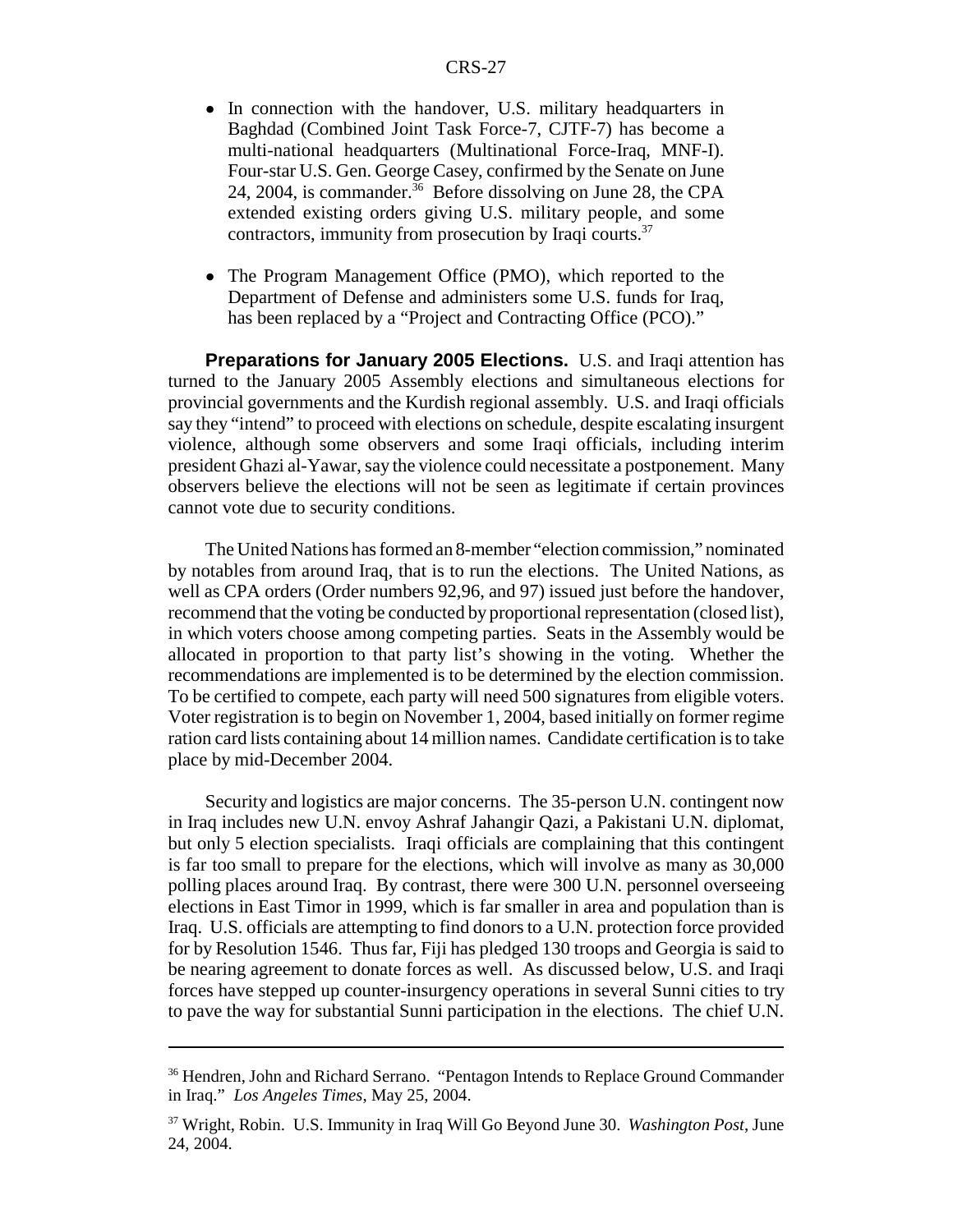election official in Iraq, Carlos Valenzuela, said on October 21, 2004, that the election process is moving forward well, with 550 voter registration sites already established and 6,000 hired to staff them. Some estimate as many as 150,000 staff will eventually be needed in the election.

Press reports say there is little evident public enthusiasm for the elections, particularly among Sunni Arabs whose representatives are threatening a major boycott. However, substantial political activity is said to be taking place behind the scenes in the form of negotiations among political parties.<sup>38</sup> According to observers, major Shiite and Kurdish factions are negotiating with Prime Minister Allawi and his associates on a joint party list for the elections. Some observers say that Ayatollah Sistani is seeking to place as many Shiite Islamists (SCIRI and Da'wa) figures on the joint party list as possible and that Allawi is seeking to place his close associates on the joint list. Smaller parties are believed to be attempting to form coalitions that would compete with this list. Some reports say that Sadr might join the mainstream Shiite parties in the joint list, although others say he and Chalabi might try to form a competing list.

The State Department says it needs to spend about \$40 million for "party building" activities, assistance mainly to small, emerging parties that might not otherwise be able to compete. U.S. officials say their goals are to promote coalitions of smaller parties so that the coalitions can be strong enough to win seats in the assembly elections. To run the elections, the Iraqi government has budgeted about \$230 million, of which \$100 million is expected to be offset by international donors. Under an approved September 2004 request to Congress to reallocate funds from the FY2004 supplemental appropriation, the Administration will spend \$40 million for election assistance.

U.S. election-related assistance will attempt to complement U.S. efforts already underway to promote local governance and politics. Although governance at the national level has been contentious, there appears to have been political progress at the local level. U.S. officials say Iraqis are freer than at any time in the past 30 years, with a free press and the ability to organize politically; dozens of political parties have formed since the fall of Saddam's regime. Over 500 courts are operating, as are about 700 local governing councils. Elections for local leaders, to replace those appointed by U.S.-led forces immediately after the fall of the regime, have been held throughout Iraq. Some Iraqi women are becoming more politically active, and among other grassroots activities, more than 700 tribal leaders formed a "farmers' union" in January 2004. A U.S. funded "Community Action Program (CAP)" is providing local leaders with grant money for specific community projects.<sup>39</sup> USAID is conducting more than 1,400 democracy dialogue activities to help Iraqis prepare for the transition to participatory government.

<sup>&</sup>lt;sup>38</sup> Filkins, Dexter and Warren Hoge. "Iraqi Faults U.N. On Lack of Staff to Aid in Voting." *New York Times*, October 21, 2004.

<sup>39</sup> Iraqi Groups Build Democracy at Grassroots Level. Department of State *Washington File*, Jan. 16, 2004.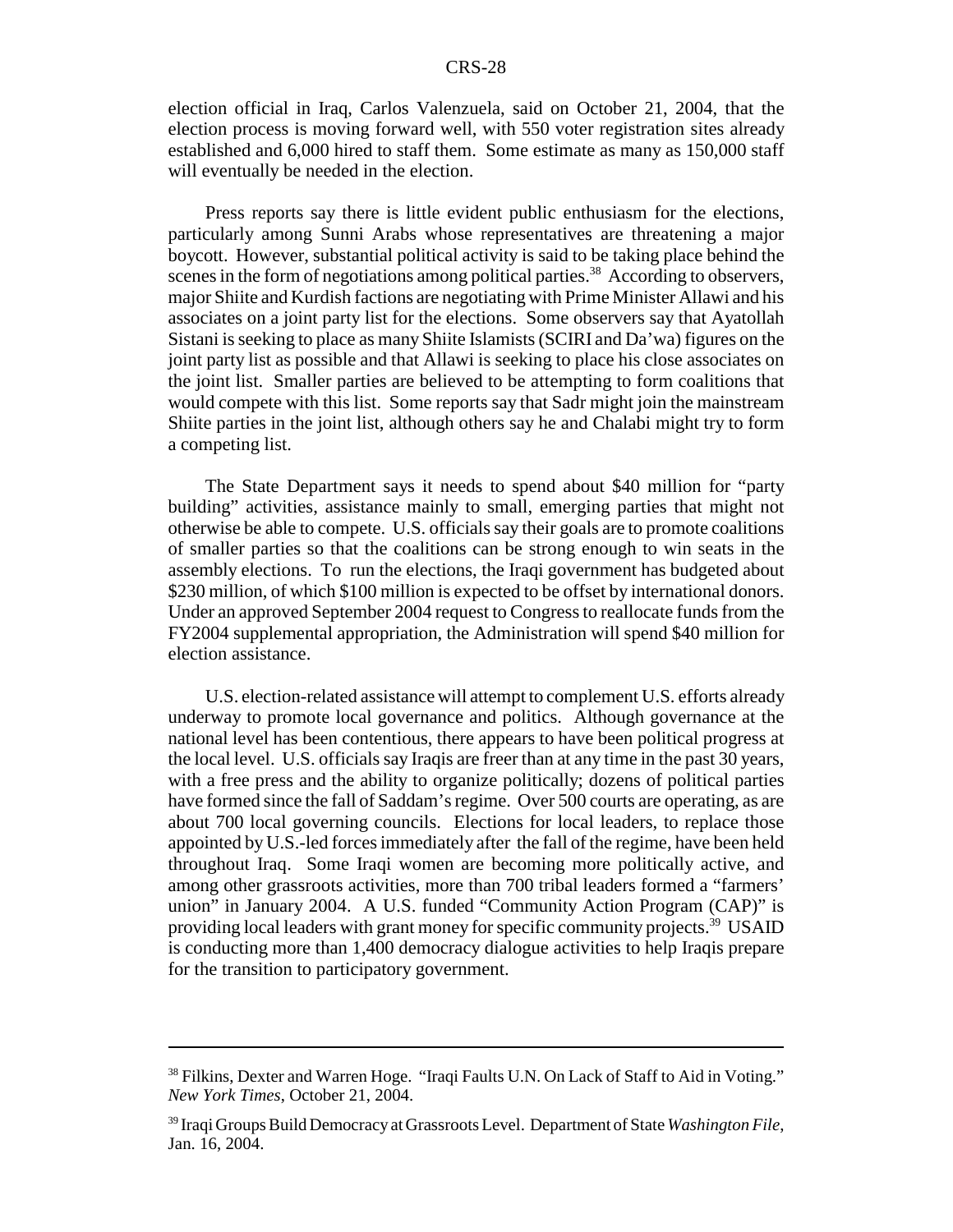In January 2004, the Administration reallocated funds appropriated in the FY2004 supplemental appropriations (P.L. 108-106) for local governance and civil society promotion; adding \$368 million for these activities. Under the September 2004 reallocation of funds (mentioned above), the Administration will spend an additional \$180 million on "democracy and governance," including \$100 million to strengthen local governments. Some of these funds, as well as an additional \$10 million appropriated to the U.S. Institute of Peace, are going to U.S. democratization organizations, such as National Democratic Institute (NDI) and the International Republican Institute (IRI) to do training and capacity building at the local level, as well as work with emerging and established national political organizations.<sup>40</sup> Emerging Iraqi leaders are being trained by various U.S. government agencies and other institutions.

### **Security Challenges to the Transition**

The resistance to U.S. forces and their Iraqi allies has defied most expectations in intensity and duration, although there is little agreement on the reasons for the level of resistance. As of October 22 2004, about 1,108 U.S. forces and about 150 coalition partner soldiers have died in Operation Iraqi Freedom. Of U.S. deaths, about 1,050 have occurred since President Bush declared an end to "major combat operations" in Iraq on May 1, 2003. About 140,000 U.S. troops are in Iraq, with about another 50,000 troops in Kuwait supporting OIF or rotating into Iraq.

**The Insurgency.** Upon assuming his position, CENTCOM commander John Abizaid said (July 17, 2003) that the United States faces a "classic guerrilla war." Subsequent to the capture of Saddam Hussein in mid-December 2003, some U.S. commanders had said the United States had "turned the corner" against the ex-Baathist component of the resistance, with the help of documents captured from Saddam U.S. forces; less so against "foreign fighters" who have come into Iraq. Backing away from earlier comments, senior U.S. officials now say that the insurgency is broader and more tenacious than predicted, and Secretary of State Powell and Secretary of State Rumsfeld both said in September 2004 that the insurgency is "worsening." Some estimates says insurgents may number 20,000 or more, with a higher degree of coordination than previously believed, and are well funded from wealthy donors in neighboring countries such as Saudi Arabia.<sup>41</sup> Other reports say the insurgents are increasingly pressuring U.S. supply lines, necessitating air drops of supplies in some cases. Some believe the elections could quiet the insurgency by bestowing legitimacy on an Iraqi government.

The bulk of the resistance appears to be motivated by opposition to perceived U.S. rule, although the Sunni insurgency appears increasingly dominated by younger Iraqi insurgents, in partnership with foreign Islamic fighters, who might want to establish an Islamic state. Sunni insurgents might also be working to ensure that

<sup>&</sup>lt;sup>40</sup> Conversations with USAID, IRI, and others involved in U.S. democratization activities in Iraq. Nov. 2003 - Feb. 2004.

<sup>41</sup> Krane, Jim. "U.S. Officials: Iraq Insurgency Bigger." Associated Press report published in the Philadelphia Inquirer. July 9, 2004; Schmitt, Eric and Thom Shanker. "Estimates By U.S. See More Rebels With More Funds." *New York Times*, October 22, 2004.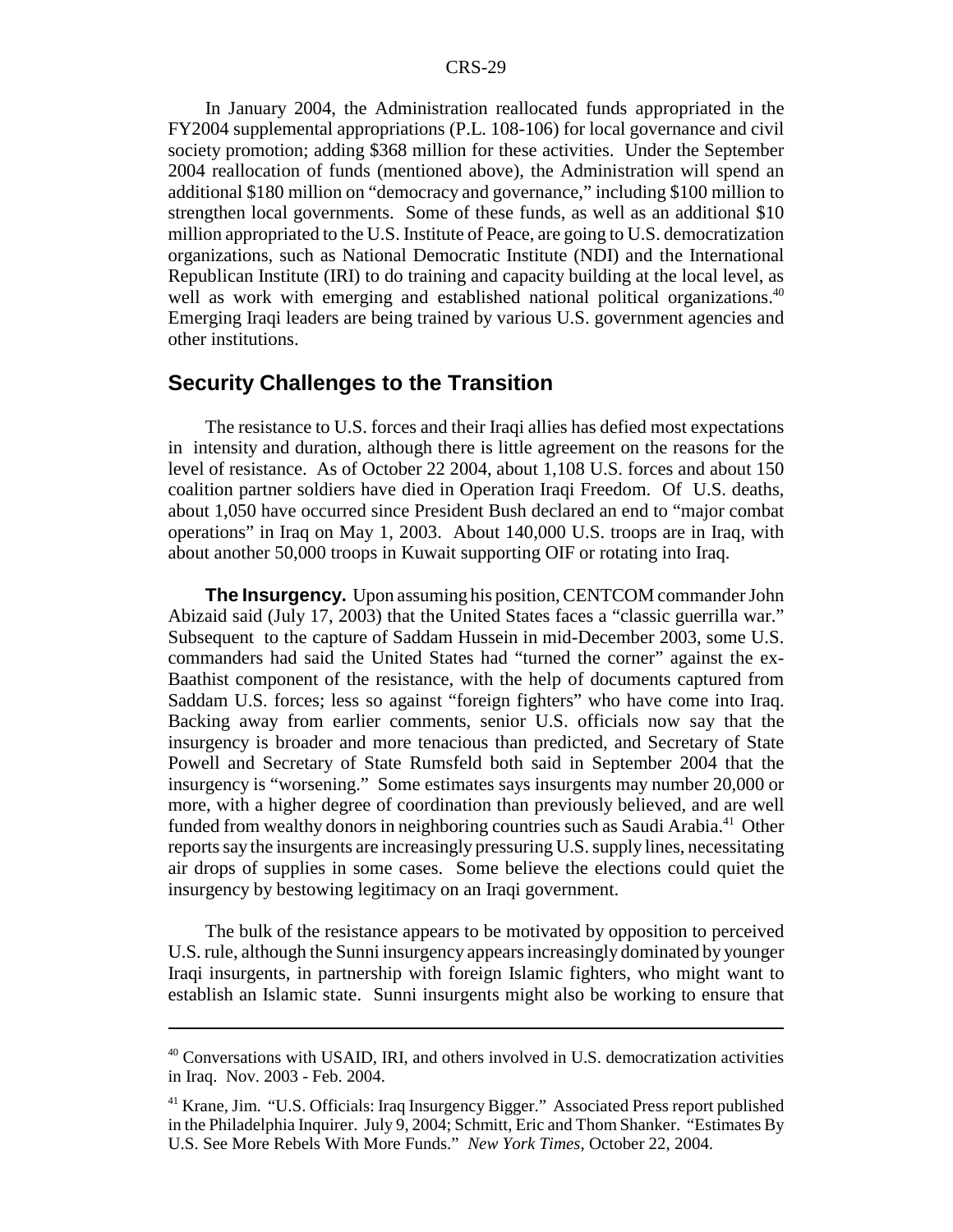Iraq's Shiite majority does not take over the instruments of government through elections or peaceful means; the Sunnis have historically ruled Iraq. The resistance has sought to demonstrate that U.S. stabilization efforts are not working by causing international workers and peacekeeping forces to leave Iraq, slowing reconstruction, turning the Iraqi populace against the coalition, and provoking civil conflict among Iraq's ethnic groups. Insurgent targets have included not only U.S. forces but also Iraqis working for U.S. authorities, foreign contractors, oil export facilities, water and other infrastructure facilities, and symbols of the international presence, including U.N. headquarters. Despite some tensions among Iraq's various factions, U.S. officials believe it is unlikely the violence will turn into all-out civil conflict among Iraqis, although some outside expert organizations see this as a distinct possibility.<sup>42</sup>

A "terrorism" dimension to the insurgency began in August 2003 with vehicle bombings in Baghdad of the embassy of Jordan (August 7) and U.N. headquarters at the Canal Hotel (August 19). Among the dead in the latter bombing was the U.N. representative in Iraq, Sergio Vieira de Mello, and it prompted an evacuation of U.N. personnel from Iraq. An August 29, 2003, car bombing in Najaf killed SCIRI leader Mohammad Baqr Al Hakim and 100 others. Suicide bombings and like attacks occur almost daily, targeting coalition bases throughout Iraq, political party headquarters, religious festivities, Iraqi police and military training and recruitment facilities, U.N. and foreign embassy compounds, and hotels. Some believe not all of these attacks fit classic definitions of terrorism, because the targets of some of these attacks are military-related.

Starting in early April 2004, Iraqi resistance groups demanding the departure of U.S. and other coalition forces have kidnapped individuals, including journalists and civilian contract workers, mainly, although not exclusively, from countries cooperating with the United States. Some have been released but many have been beheaded, including three Americans. On October 20, 2004, an insurgent faction kidnaped the British-born director of the CARE organization, Margaret Hassan, prompting a pullout by that organization. Many of the kidnappings and beheadings have been attributed to foreign fighters linked to the Zarqawi faction. See above, and see also CRS Report RL32217, *Iraq and Al Qaeda: Allies or Not?*

**2004 Uprisings.** Since the beginning of 2004, Sunni resistance activity has escalated, and Shiite uprisings led by the Sadr faction have flared periodically. Sunni resistance escalated in April 2004, when insurgents in Fallujah killed and mutilated the bodies of four U.S. security contractors on March 31, 2004, prompting a U.S. move to seal off and retake the city. Fearing collateral damage that could harm the overall U.S. position in Iraq, in late April 2004 local U.S. commanders agreed to an compromise in which a "Fallujah Brigade" led by former Iraqi general Muhammad Latif, began patrolling the city. The Fallujah Brigade did little to arrest insurgents in the city, and U.S. commanders believe the city has become a haven for insurgents; the brigade was disbanded by U.S. forces in September 2004. Sunni insurgent

<sup>&</sup>lt;sup>42</sup> "Iraq in Transition: Vortex or Catalyst? Chatham House, September 2004. Online at [http://www.riia.org/pdf/research/mep/BP0904.pdf?PHPSESSID=e0e7deb6e209b8d5203 aa5aebd4a3574].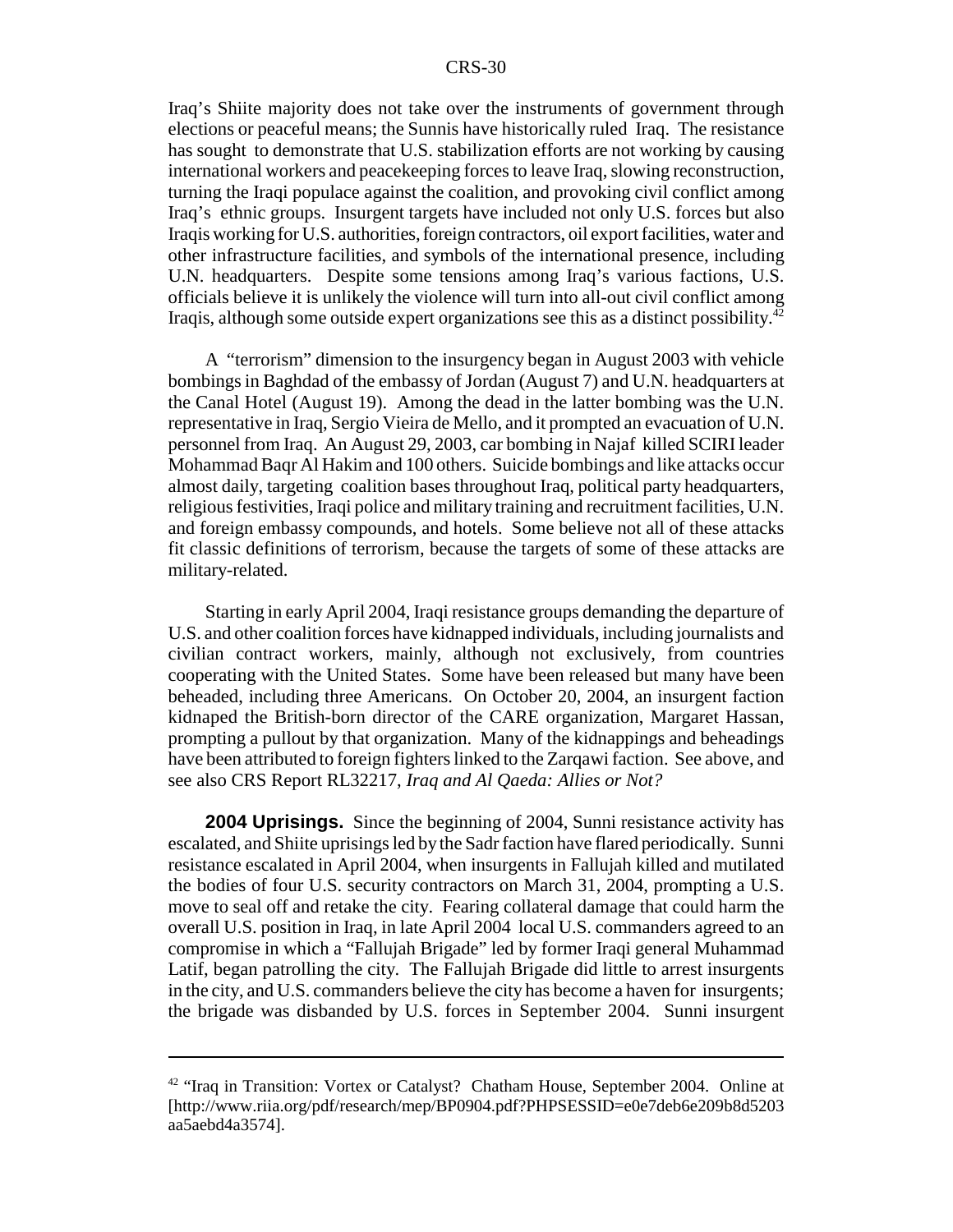factions in Fallujah, Baqubah, Mosul, Ramadi, Samarra, Latifiyah, Mahmudiyah, and Tal Affar have been reported to be operating with virtual impunity, with some degree of popular support. Fallujah reportedly is run by a "mujahedin shura," or council of insurgents. U.S. forces, joined by Iraqi forces, began operations in September 2004 to restore Iraqi government control to these cities, beginning with Samarra. U.S. operations are now centering on attempting to retake Fallujah.

The United States and the Iraqi government are also working to bring under control areas in which Moqtada al-Sadr is popular. In April 2004, Sadr's Mahdi Army armed itself and seized governing installations in at least seven Shiitepopulated cities as well as Baghdad's Sadr City area. In May 2004, U.S. and British pressure contributed to an agreement under which Mahdi and U.S. forces would cease fighting, and Sadr himself remained free. Violence abated in June 2004 but flared again in Najaf in early August 2004 after clashes around Sadr's home and office. The violence in Najaf was resolved in a compromise brokered by Ayatollah Sistani upon his return to Iraq in late August 2004. Some reconstruction has begun in outlying areas of Najaf, but the old city around the Imam Ali Mosque remains desolate and virtually destroyed. Although Najaf has since been quiet, Sadr supporters continue to exercise major influence in several southern cities, including Nassiriyah, Diwaniyah, Amara, and Basra, as well as Sadr City. On the other hand, tensions in Sadr City have eased substantially under an agreement of mid-October 2004 in which Mahdi fighters are trading in heavy and medium weapons for cash and pledges of several hundred million dollars in reconstruction funds, as well as release of arrested Mahdi fighters. The weapons trade-in program has been extended into late October, with about 700 rocket-propelled grenades turned in, although some believe the Mahdi fighters are trading in older model weapons and might buy newer equipment with the cash they receive. Many question Sadr's occasional statements that he is now willing to join the legitimate political process in Iraq.

Prime Minister Allawi has announced measures and received new authorities (emergency law powers, including curfews and added arrest powers) to combat the insurgency, and he has tried to diplomatically engage insurgent factions, including that of Sadr, to join the political process. A law offering amnesty to insurgents, except for those involved in killing coalition or Iraqi security forces, was issued in early August 2004. The death penalty, suspended after the fall of Saddam, was reinstated in early August 2004. Iraqi officials have also asserted that the insurgents are receiving assistance from neighboring Syria and Iran, and Allawi has held discussions with representatives of both countries to try to persuade them to prevent the movement of fighters, arms, and funds to the resistance in Iraq.

**Abu Ghraib Prisoner Abuses.** U.S. efforts to calm ongoing violence were complicated somewhat by revelations in early May 2004 that U.S. military personnel had abused prisoners at the Abu Ghraib prison near Baghdad. Photos of abuses in progress were printed in newspapers worldwide, including in Iraq, and shown on television. At least seven U.S. soldiers have thus far been charged with abuses at the prison. Several congressional hearings have been held on the issue. (For information on the Abu Ghraib issue, see CRS "Current Legislative Issues" web page entitled "Prisoners in Iraq; U.S. Treatment" [http://www.congress.gov/erp/legissues/html/ isjus10.html].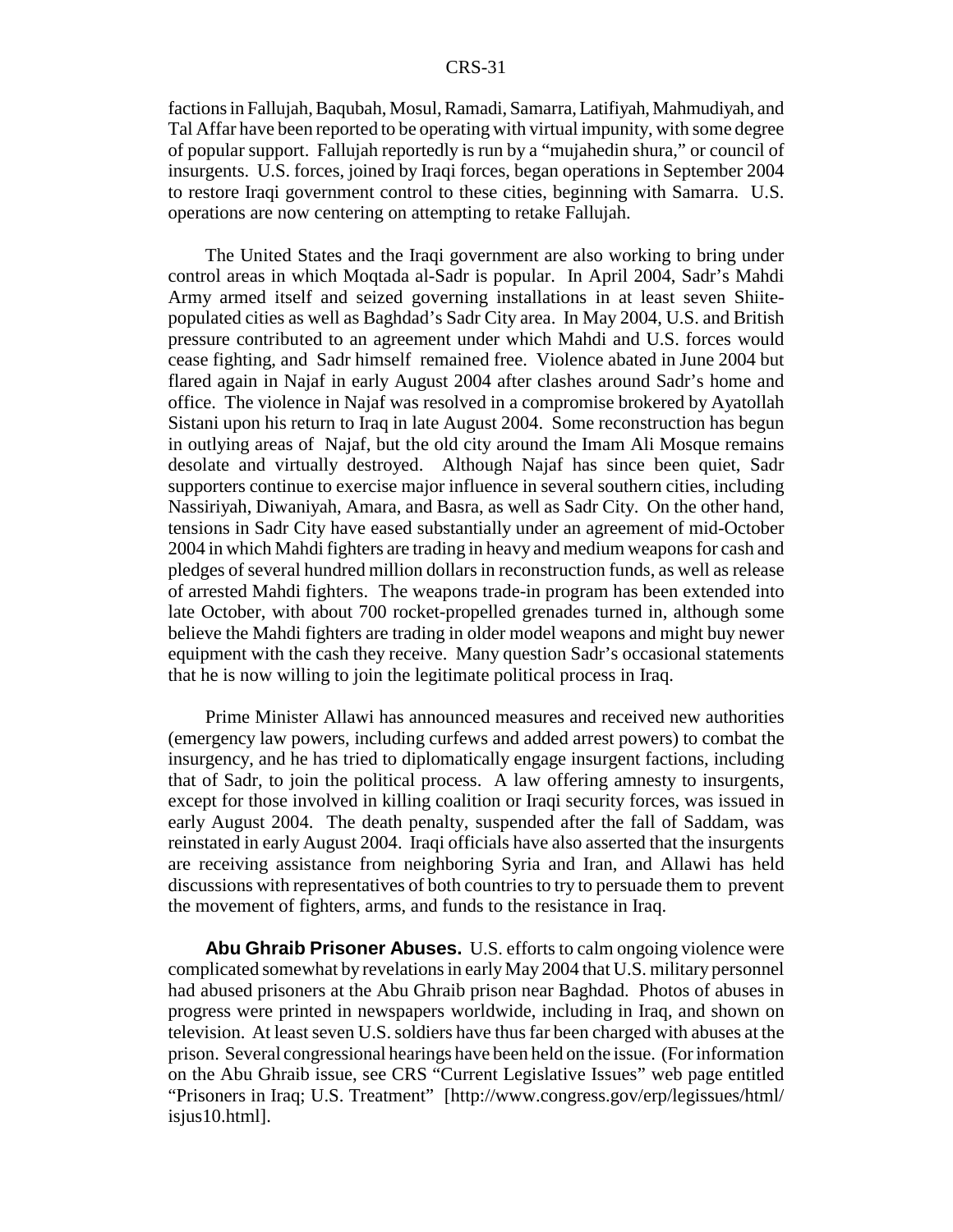#### **Options for Stabilizing Iraq**

As instability in major parts of Iraq has continued, a number of options have been implemented or are being discussed. The Bush Administration maintains that holding to the existing political and security transition plans, while working with foreign allies and pro-U.S. Iraqis, will lead to stability and democracy. On the other hand, a National Intelligence Estimate completed in July 2004 reportedly concluded that Iraq's future is relatively bleak, with possibilities ranging from civil war to, at best, tenuous stability.<sup>43</sup> Some critics say that major new options need to be considered. Some argue for a large increase in U.S. forces in Iraq, others argue for significant concessions to persuade U.S. allies to play a greater role in Iraq, and a few call for the United States to pullout of Iraq immediately.

**"Iraqification"/Building Iraqi Forces.** A major goal of current policy is the building of national Iraqi security institutions that the Bush Administration says should eventually be able to secure Iraq by themselves. To date, the performance of Iraq's forces have come into serious question as they have often failed or refused, on their own, to forcefully combat the insurgency, although some units have engaged insurgent forces when fighting alongside U.S. units. Other questions have been raised about their level of training, and some reports say they are penetrated by insurgents. U.S. officials say these forces are clearly not ready to secure Iraq.

Maj. Gen. David Petraeus, who had served until late 2003 as commander of the  $101<sup>st</sup>$  Airborne Division, is overseeing the training of Iraqi security forces. U.S. Embassy Baghdad status reports say that a total of about 105,000 in the various forces are considered trained or on hand. In the September 2004 State Department notification of a planned reallocation of FY2004 supplemental funds, an increase of \$1.8 billion is slated for accelerated building of the security forces — this is more than half of the total reallocation request of \$3.46 billion. The following, based on Administration status reports from late October 2004, are the status of the major Iraqi security institutions:

• Iraqi Army and other military forces. The CPA formally disbanded the former Iraqi army following Bremer's arrival in Baghdad; the outcome of that move is still being debated. The United States plans to recruit, train, and equip a 27,000-person Iraqi Army, about 8% the size of the pre-war Iraqi force, by April 2005. About 4,500 are trained or on hand thus far. Recruits are paid \$60 per month and receive nine weeks of training. Within the Iraqi Army is a Special Operations Force, trained largely by Jordan. About 615 are trained or on hand at this time, and the goal is 2,000. Iraq's Air Force currently has about 160 personnel of a planned 500, with very little major air equipment. A separate Coastal Defense Force has about 410 personnel trained or on hand, of a goal of almost 600. The force is equipped with donated small boats to patrol Iraq's waterways to prevent smuggling and infiltration. About \$2 billion to train and

<sup>&</sup>lt;sup>43</sup> Jehl, Douglas. "U.S. Intelligence Shows Pessimism on Iraq's Future." New York Times, September 16, 2004. The text of the reported estimate is classified.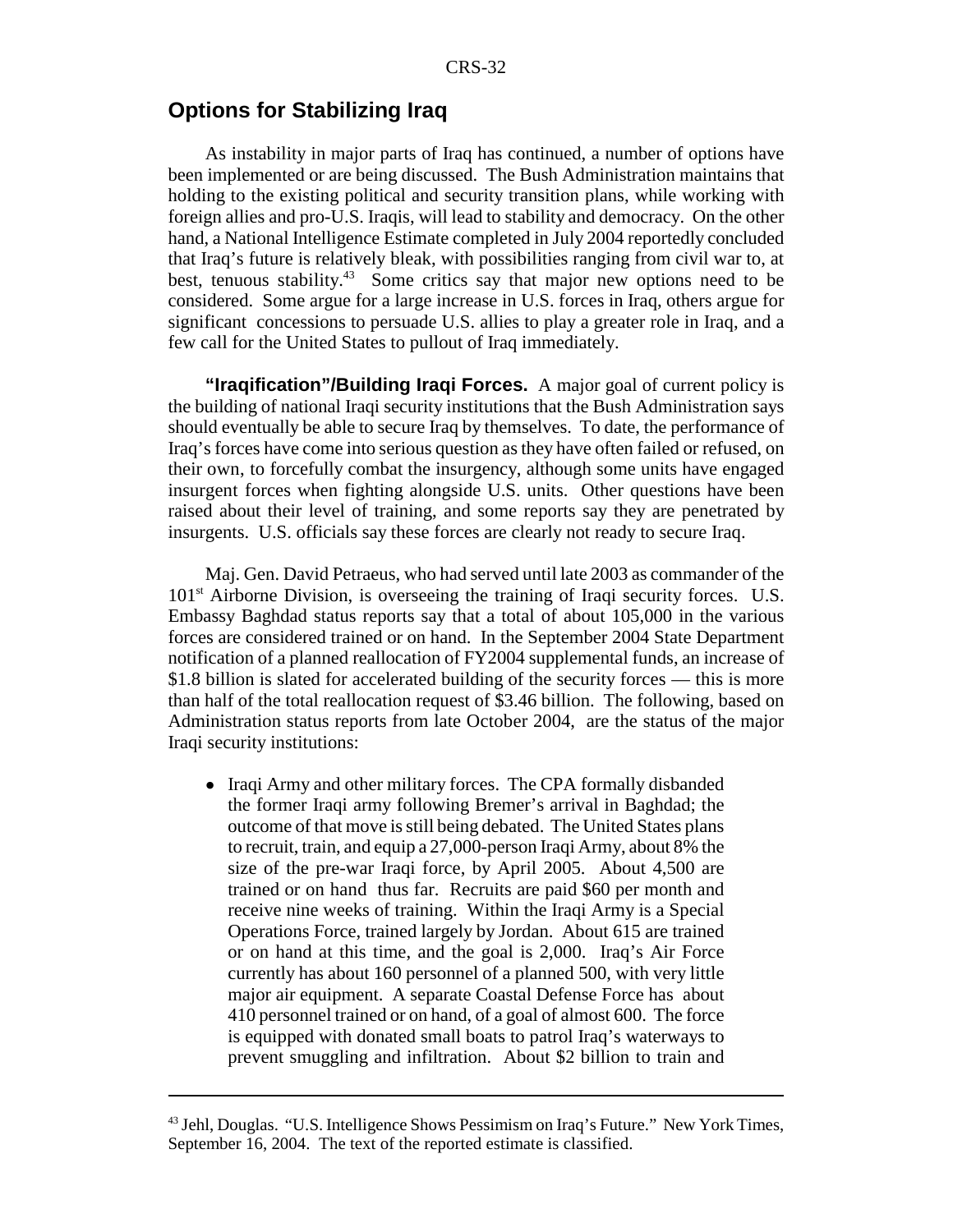equip the Iraqi military was provided by the FY2004 supplemental appropriation (P.L. 108-106). The September 2004 reallocation plans to add \$112 million for the military, including \$28 million for Iraqi Air Force airfields.

- The paramilitary Iraqi National Guard (formerly called the Civil Defense Corps, or ICDC) is a part of the military that assists in combating insurgents. Thus far, about 41,000 are on hand, nearly all trained, of a planned force of about 62,000 by April 2005. Recruits are paid \$50 per month and cannot have served in Iraq's former army at a level of colonel or higher. About \$140 million for training and equipping the National Guard (ICDC) and Facilities Protection Service was appropriated in the FY2004 supplemental (P.L. 108- 106). The September 2004 reallocation plans \$442 million in additional funds to for 20 additional Guard battalions (about 20,000 personnel).
- Iraqi Police Service (IPS). Overall, about 42,000 Iraqi policemen are trained and on duty, with the goal of 135,000 by June 2005. Training is being conducted in Jordan, Iraq (including in Irbil in the Kurdish region), and the United Arab Emirates (UAE); Jordan will train about 35,000 of the total. Police are paid \$60 per month, and must pass a background check ensuring they do not have a record of human rights violations or criminal activity. To train and equip the police in the FY2004 supplemental request; \$950 million was provided in P.L. 108-106. The September 2004 reallocation request plans \$788 million in additional funds for training 45,000 police. A new Civil Intervention force of the police has no current personnel but is planned to have 4,900. The Emergency Response Unit, also part of the police, has 76 personnel of a planned 270. Of the September 2004 reallocation, \$221 million is planned to go to the Civil Intervention Force and related services
- Other forces include a new "Intervention Force," which has 1,700 personnel on hand out of a planned 6,600; a "highway patrol," with 600 personnel of a planned 1,500; and a "bureau of dignitary protection," with 445 personnel on hand of a planned 500. No longer considered a formal force is the former "Facilities Protection Service," a term used for the approximately 75,000 security guards that protect installations such as oil pumping stations, electricity substations, and government buildings.
- Department of Border Enforcement. To date, about 14,000 Iraqis are trained or on hand in this force, of a goal of 32,000. Members of these forces receive a few weeks of training. Of the September 2004 planned reallocations, \$190 million is slated for this department.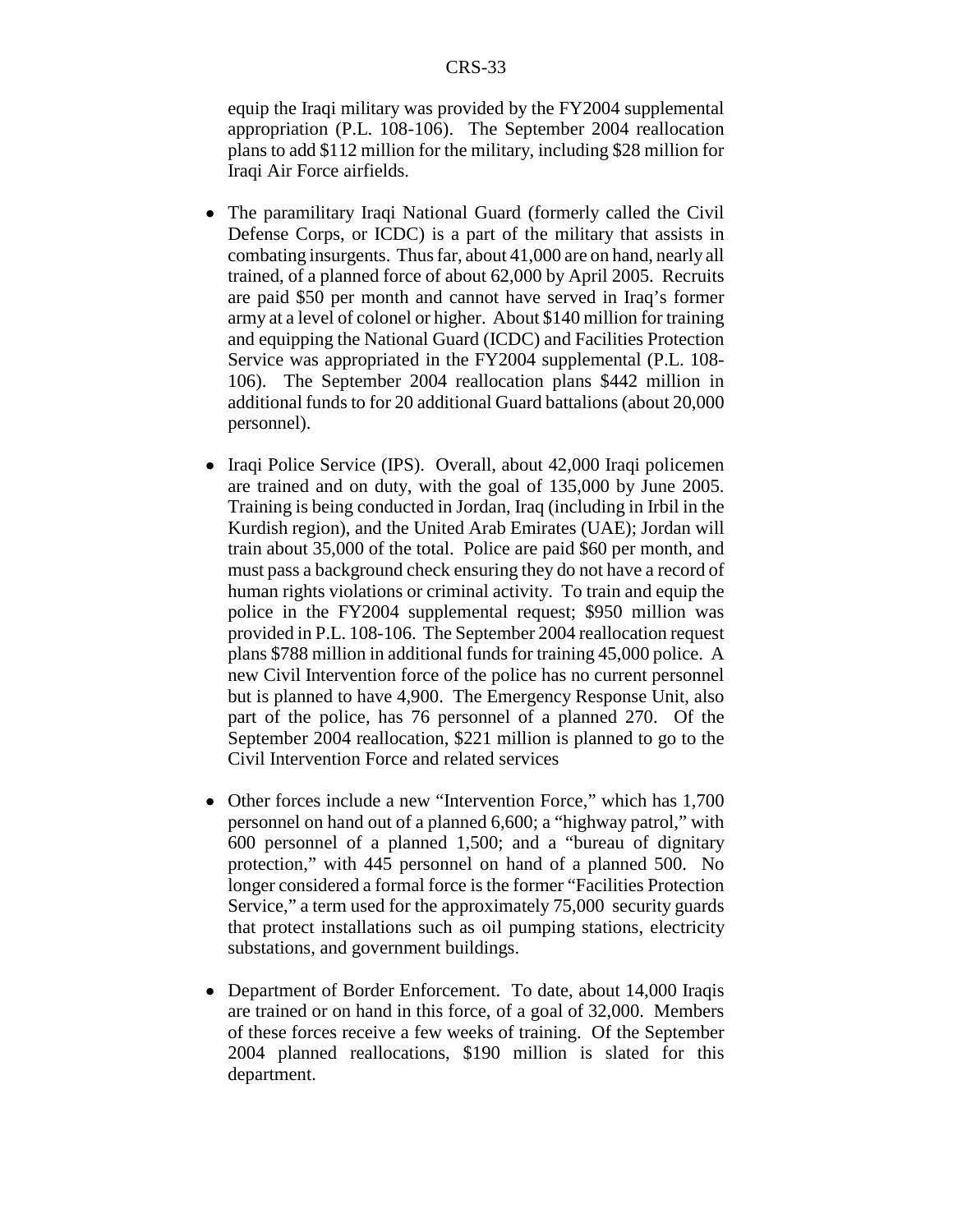On November 21, 2003, the Bush Administration issued a determination repealing a U.S. ban on arms exports to Iraq so that the United States can supply weapons to the new Iraqi security institutions. Authority to repeal this ban was requested and granted in an FY2003 emergency supplemental appropriations (P.L. 108-11) for the costs of the war and was made subject to a determination that sales to Iraq are "in the national interest." On July 21, 2004, the Administration determined that Iraq would be treated as a friendly nation in evaluating U.S. arms sales to Iraqi security forces and that such sales would be made in accordance with the Foreign Assistance Act and the Arms Export Control Act. However, questions have been raised about the slow pace of equipping the new Iraqi security institutions. Lt. Gen. Petraeus said in September 2004 that about 39,000 weapons for the new forces had been received since July 2004.

Prime Minister Allawi has also placed a high priority on rebuilding a domestic intelligence network. On July 14, 2004, he announced the formation of a new domestic intelligence agency (General Security Directorate) to infiltrate the insurgent groups.

"Internationalization" of the Effort.<sup>44</sup> Some in and outside the Bush Administration, including several Members and Democratic presidential nominee John Kerry, believe that the United States should exert stronger efforts to enlist greater international participation in peacekeeping, including giving up some of its post-war governance influence, if required. Those who advocate this option believe it essential if the United States is to succeed in stabilizing Iraq and in reducing the financial and military burden of the war — asserting that 90% of coalition casualties in Iraq have been Americans. As the insurgency escalated during 2003, the Administration took steps in this direction, including inviting the United Nations to play a greater role in organizing a post-Saddam transition. The Bush Administration is also supporting the holding of a conference on stabilizing Iraq, to be attended by regional states and U.S. allies, scheduled for late November 2004 in Cairo.

The Bush Administration asserts that it has consistently sought U.N. backing for its post-war efforts, primarily to obtain international contributions to Iraq peacekeeping. Resolution 1483 (adopted unanimously May 6, 2003) provided for a U.N. special representative to coordinate the activities of U.N. personnel in Iraq and it "call[ed] on" governments to contribute forces for stabilization. On August 14, 2003, the U.N. Security Council adopted a compromise resolution, Resolution 1500, that "welcomed," but did not "endorse," the formation of the IGC. The resolution established a "U.N. Assistance Mission for Iraq." In a further attempt to satisfy the requirements of several major nations, such as France, for a greater U.N. role in post-Saddam Iraq, the United States obtained agreement on Resolution 1511 (adopted unanimously on October 16, 2003, and referenced above). It authorized a "multinational force under unified command." Resolution 1546 restated many of these provisions. However, some major potential force contributors as France, Germany, Russia, India, and Pakistan have viewed these resolutions as insufficient

<sup>44</sup> For additional information on international contributions to Iraq peacekeeping and reconstruction, see CRS Report RL32105, *Post-War Iraq: A Table and Chronology of Foreign Contributions*.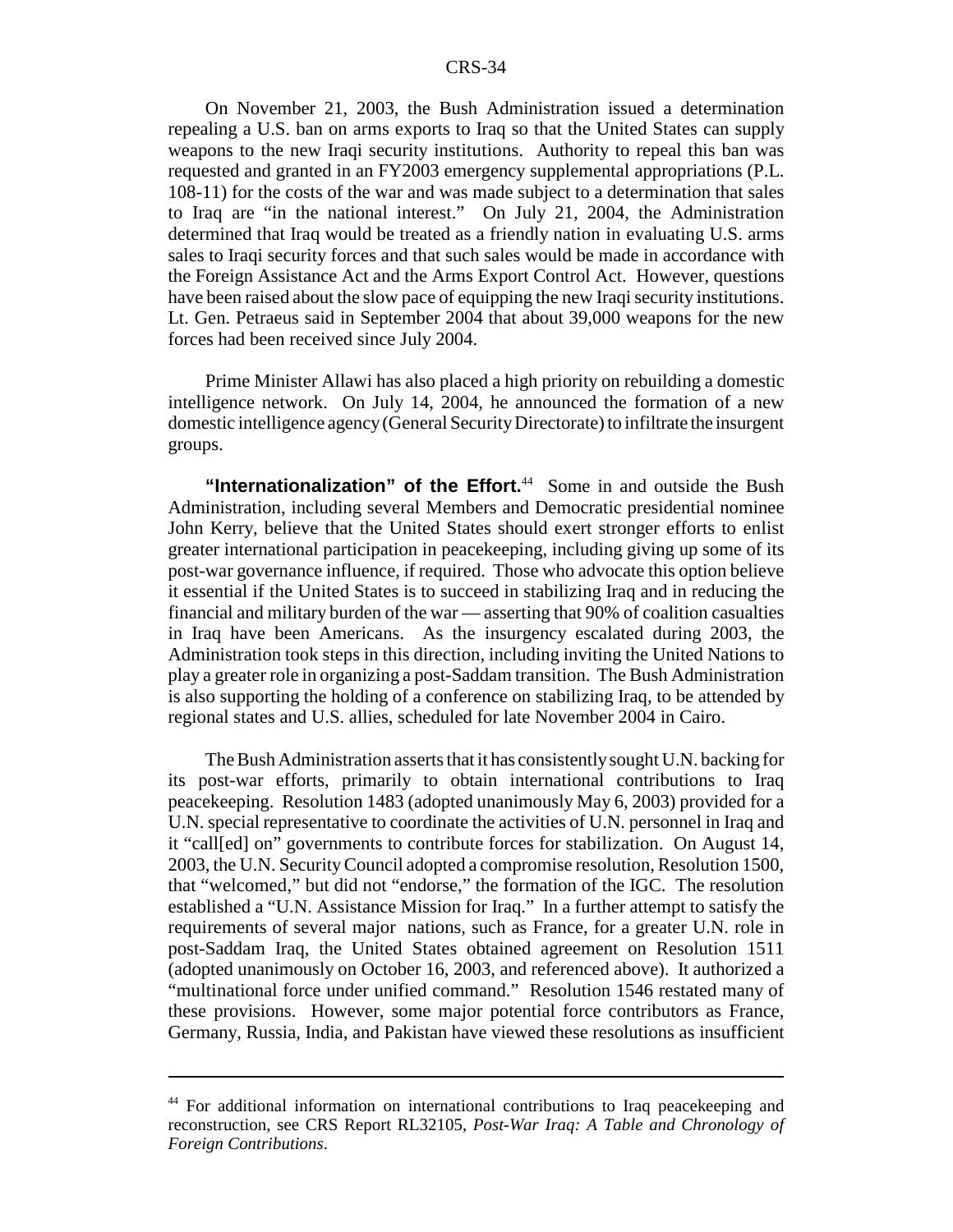to prompt their involvement on the grounds that they did not end what these countries perceive as U.S. monopoly of decision-making on Iraq policy.

The Bush Administration asserts that the United States has a large and strong coalition, pointing to the fact that 29 other countries are providing forces. The total of non-U.S. forces in Iraq is about 24,000. The United Kingdom and Poland are leading multinational divisions of about 10,000 forces each in southern Iraq and central Iraq, respectively. The UK-led force is based in Basra; the Poland-led force is based in Hilla. (On October 21, Britain announced that 850 of its force will deploy to areas nearer to Baghdad to free up some U.S. forces for anti-insurgent combat in Fallujah.) Japan has deployed about 1,000 troops to Samawah, in southern Iraq, and South Korea has completed a deployment of 3,000 troops to the Irbil area, where the Kurds predominate. (A list of countries performing peacekeeping can be found in the Department of State's "Iraq Weekly Status Report," and in CRS Report RL32105, *Post-War Iraq: A Table and Chronology of Foreign Contributions*.)

In late July 2004, Secretary of State Powell said the United States would consider a Saudi proposal for a contingent of troops from Muslim countries to perform peacekeeping in Iraq, reportedly under separate command. However, the idea appears to have floundered due to opposition from potential contributing countries such as Pakistan and reported Iraqi sensitivities to the potential for Muslim foreign troops to meddle in Iraqi politics.

Critics say that coalition countries are donating only about 15% of the total U.S.-led coalition contingent in Iraq, and they question the sustainment of even the existing coalition. Some point to Spain's May 2004 withdrawal of its 1,300 troops from Iraq as an indication that the Bush Administration effort to maintain an Iraq coalition is faltering. Spain made that decision following the March 11 Madrid bombings and subsequent defeat of the former Spanish government that had supported the war effort. Honduras, the Dominican Republic, and Nicaragua followed suit, withdrawing approximately 900 personnel, and the Philippines withdrew in mid-July 2004 after one of its citizens was taken hostage and threatened with beheading. Thailand, New Zealand, and Norway are in the process of withdrawing as well. Poland is stretched by the \$100 million per year cost of the Iraq deployment; on October 5, 2004, Poland's President said that he hoped Polish troops could be withdrawn by next year. Italian officials said in October 2004 that Italy might withdraw after the planned January 2005 Iraqi elections.

**NATO.** One major issue in the debate over securing Iraq is the possibility of greater NATO involvement. Since mid-2003, NATO has been providing logistical support to the international forces in Iraq led by Poland, but increased NATO involvement was discussed at every major NATO meeting since late 2003. The issue was discussed again at the June 28-29, 2004, NATO summit in Istanbul, in light of Prime Minister Allawi's formal request for NATO assistance. At the summit, NATO agreed to provide training for Iraqi security forces, and up to 300 NATO trainers will deploy for that purpose; 40 of them are now in Iraq. NATO's top commander, Gen. James Jones, said in October 2004 that the NATO training mission could involve up to 3,000 troops. Several major NATO states, such as France, continue to oppose an actual NATO combat commitment to Iraq at this time.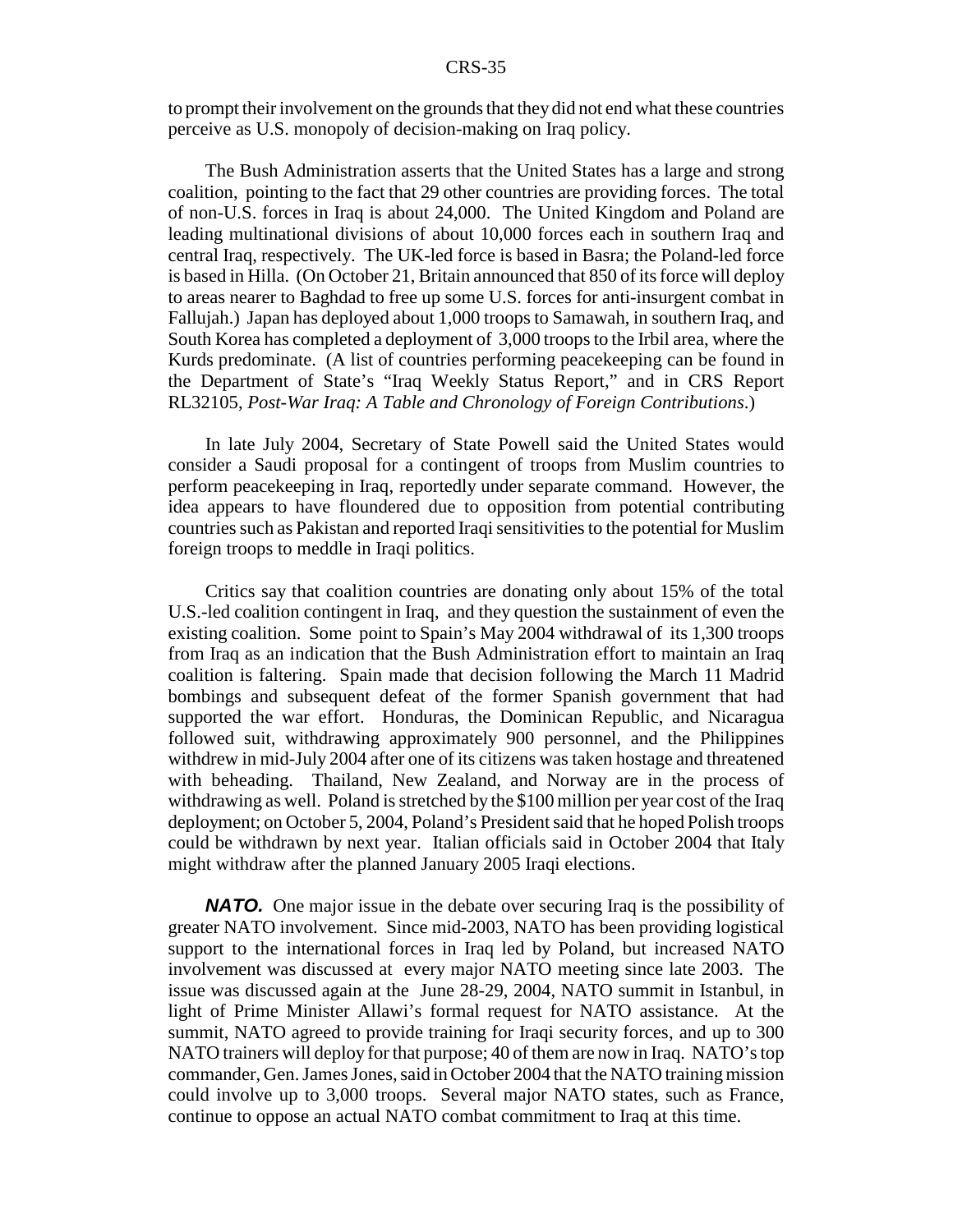On July 10, 2003, the Senate adopted an amendment, by a vote of 97-0, to a State Department authorization bill (S. 925) calling on the Administration to formally ask NATO to lead a peacekeeping force for Iraq. A related bill (H.R. 2112) was introduced in the House on May 15, 2003. (For more information on this possibility, see CRS Report RL32068, *An Enhanced European Role in Iraq?*)

**Altering U.S. Force Levels.** Others believe that some major potential force contributors are unlikely to send forces to Iraq, and that the United States should increase its own troops in Iraq in an all-out effort to defeat the insurgents. Some believe that greater internationalization of the effort would likely confuse the postwar command structure. The Bush Administration has said that U.S. field commanders will be provided with more troops, if needed, and that senior commanders say existing force levels are sufficient to perform the U.S. mission. Some believe that increasing U.S. force levels would further the impression in Iraq that the interim government is beholden to the United States for its survival.

A minority of commentators argue that the United States should withdraw immediately. Those who take this position tend to argue that the decision to invade Iraq and change its regime was a mistake in light of the failure thus far to locate WMD. Others believe that Iraq cannot be stabilized and that a continued U.S. presence in Iraq will result in additional U.S. casualties without securing U.S. national interests. Critics of this view say the Iraqi interim government would collapse quickly if the United States pulled out suddenly, harming U.S. credibility internationally and enabling Iraq to become a haven for terrorists.

### **Rejuvenating Iraq's Economy**

The Administration asserts that, despite the ongoing insurgency, economic reconstruction is progressing. Administration officials say that life has returned to normal in most of Iraq, that Iraq's economy is recovering, and that many Iraqis are demonstrating their confidence by buying automobiles and appliances. Electricity has been restored to above pre-war levels (80,000 Megawatt Hours), although resistance attacks continue to reduce power to 9-15 hours per day in most of Iraq. Sanitation, health care, and education are a few of the indicators that are improving statistically. About 3 million Iraqi children have been vaccinated since Saddam fell. A new currency has been introduced and has remained stable since introduction in early 2004. On the other hand, insurgent attacks have slowed oil exports, and some surveys and studies say reconstruction has not proceeded to the point at which most Iraqis are pleased with the progress thus  $far<sup>45</sup>$  In September 2004, the State Department finished a review of how to spend U.S. funds to accelerate reconstruction, and it decided to shift its focus to smaller scale projects that could quickly employ Iraqis and yield concrete benefits.

<sup>45</sup> For further information, see CRS Report RL31833, *Iraq: Recent Developments in Reconstruction Assistance.* See also, "Progress or Peril: Measuring Iraq's Reconstruction. Center for Strategic and International Studies. September 2004. Available online from the CSIS website at [http://www.csis.org/isp/pcr/0409\_progressperil.pdf].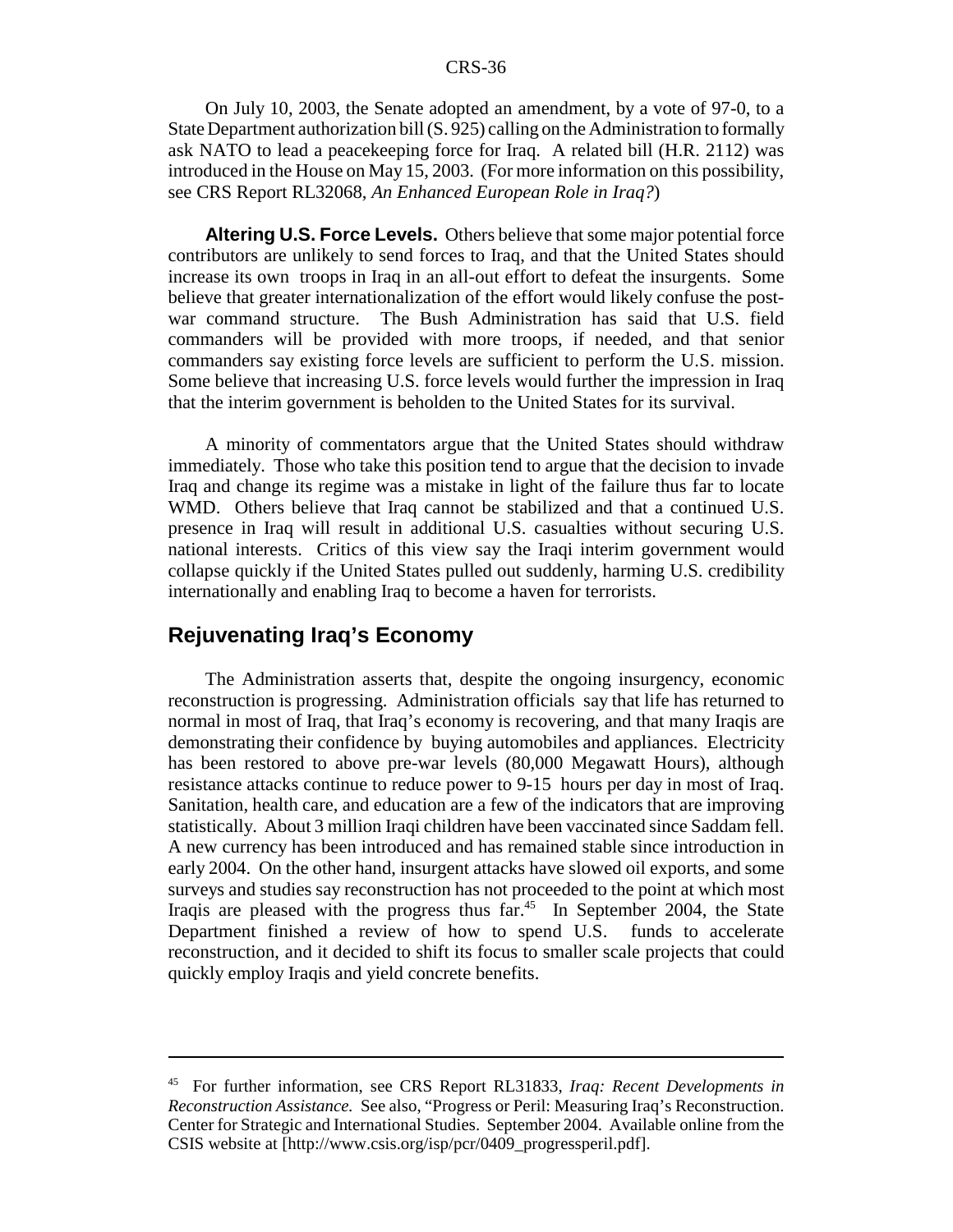**The Oil Industry.** As the driver of Iraq's economy, the rebuilding of the oil industry has received substantial U.S. attention. Before the war, it was widely assumed that Iraq's vast oil reserves, believed second only to those of Saudi Arabia, would fund much, if not all, reconstruction costs. Then presidential spokesman Ari Fleischer said on February 18, 2003, referring to Iraq's oil reserves, that Iraq has "a variety of means...to shoulder much of the burden for [its] own reconstruction." The oil industry infrastructure suffered little damage during the U.S.-led invasion (only about 9 oil wells were set on fire), but it has become a target of insurgents.

In May 2003, the CPA set up an advisory board, headed by former Shell executive Phillip Carroll, to oversee the rebuilding of Iraq's oil sector. The first exports began in late June 2003, and increased gradually to about 1.8 million barrels per day (mbd) by April 2004. (Pre-war levels were 2.2 mbd.) However, in October 2004, exports have averaged only about 1.44 million mbd, although production is 2.36 mbd, near the pre-war peak of 2.5 mbd. Exports have been halted almost entirely on some days because of insurgent attacks on oil pipelines and related facilities. Thus far in 2004, Iraq has earned about \$13.5 billion from oil exports. The FY2004 supplemental appropriations, P.L. 108-106, provided \$1.2 billion to repair Iraq's oil infrastructure, plus \$700 million to import refined energy products that Iraq's infrastructure cannot produce. In January 2004, the Administration redirected some funds for energy importation to local governance.

A related issue is long-term development of Iraq's oil industry and which foreign energy firms, if any, might receive preference for contracts to explore Iraq's vast reserves. Russia, China, and others are said to fear that the United States will seek to develop Iraq's oil industry with minimal participation of firms from other countries. Iraq's interim government has contracted for a study of the extent of Iraq's oil reserves, and it has contracted with Royal Dutch/Shell to formulate a blueprint to develop the gas sector.

**CPA Budget/DFI/U.S. Funding.**46 At inception, the Development Fund for Iraq (DFI), set up by Resolution 1483 (May 6, 2003) as the repository for Iraq's revenue, contained about \$7 billion when it was established in June 2003. Controlled by the CPA during the occupation period and now run by the Iraqi government (as specified in Resolution 1546), the DFI receives funds from captured Iraqi assets, Iraqi assets held abroad, the monies transferred from the close-out of the "oil-for-food program," revenues from oil and other exports, and revenues from other sources such as taxes, user fees, and returns from profits on state-owned enterprises. In late October 2003, a multilateral board to monitor the Development Fund for Iraq (DFI), mandated by Resolution 1483, was established (the International Advisory and Monitoring Board, IAMB). It has hired KPMG as external auditor. The IAMB met in late June 2004 and identified some possible problems in how the DFI was administered, and it produced the first formal audit on July 15, 2004. A KPMG report produced in October 2004 identified several examples of CPA

<sup>&</sup>lt;sup>46</sup> For information on the status of legislative consideration of the request for supplemental funding, see CRS Report RL32090, *FY2004 Supplemental Appropriations for Iraq, Afghanistan, and the Global War on Terrorism: Military Operations & Reconstruction Assistance*.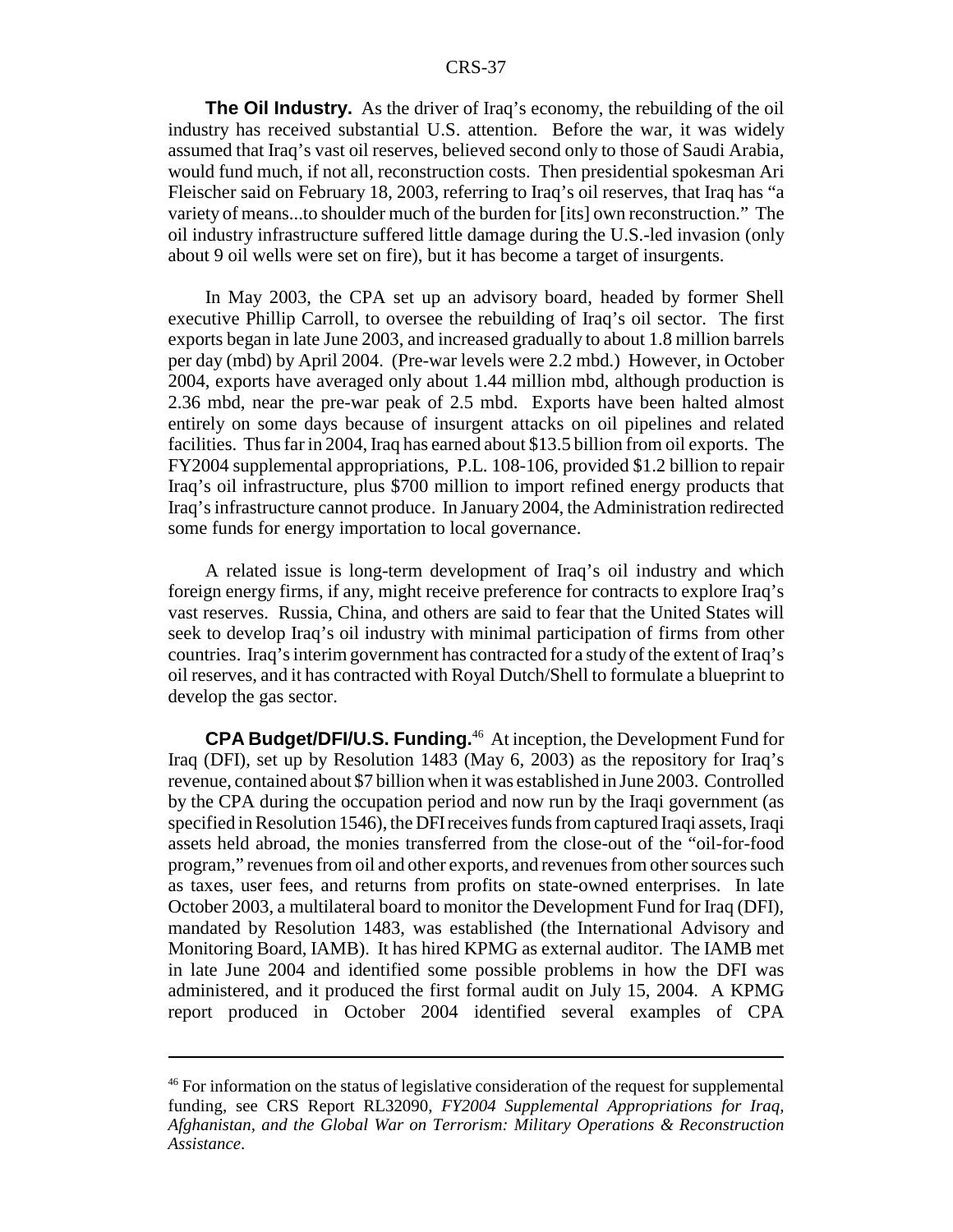mismanagement of the DFI and possible corruption in some cases. $47$  The DFI was held in the Federal Reserve Bank of New York, not Iraq's Central Bank, during the occupation period.

In order to accelerate reconstruction, Iraq was deemed to require international donations, such as those pledged at the October 23-24, 2003 donors' conference in Madrid, additional U.S. appropriations, and funds remaining after the U.N.-run "oil for food program" terminated on November 21, 2003 (see below). A World Bank estimate, released in early October 2003, said Iraq reconstruction would require about \$56 billion during 2004-2007, including the \$20 billion in U.S. funding requested by the Administration in September 2003. At the Madrid donors conference, donors pledged about \$4 billion in grants and \$9 billion in credits, in addition to the \$20 billion to be provided by the United States. A third donors' meeting was held in Tokyo during October 13-14, 2004, with commitments by donors to accelerated payments on existing pledges. Iran joined as a donor country, pledging \$10 million. (For information on international pledges, see CRS Report RL32015, *Post-War Iraq: A Table and Chronology of Foreign Contributions*.)

**Supplemental U.S. Funding.** In part to meet the requirements for funding, an FY2003 supplemental, P.L. 108-11, appropriated about \$2.5 billion for Iraq reconstruction. When oil revenues continued to lag, U.S. officials decided to ask Congress for another supplemental appropriation. On September 8, 2003, President Bush requested supplemental funding for FY2004 for the "war on terrorism," in the amount of \$87 billion, of which over \$70 billion would be for military operations in and reconstruction of Iraq. Of that amount, about \$50 billion would be for military costs and about \$20 billion for reconstruction of Iraq.

The FY2004 supplemental appropriation (conf. report H.Rept. 108-337, P.L. 108-106) provided the following funds for Iraq reconstruction (total \$18.7 billion):

- \$3.243 billion for security and law enforcement, including the New Iraqi Army, border enforcement, and other security functions;
- \$1.32 billion for justice and civil society and democracy development, including programs for women and youth and the formation of an independent human rights commission,
- \$5.56 billion for electricity infrastructure rehabilitation,
- \$1.89 billion for rehabilitating the energy infrastructure,
- \$4.332 billion to repair water and sewage systems;
- \$500 million for repair of transportation and telecommunications infrastructure,
- \$370 million to upgrade housing, roads, and bridges,
- \$800 million to construct and equip hospitals and clinics, and
- \$453 million for education, jobs training, and private sector initiatives.

<sup>47</sup> Walker, Tony. "KPMG's Iraq Audit Turns Up the Heat." *Australian Financial Review*. October 16, 2004.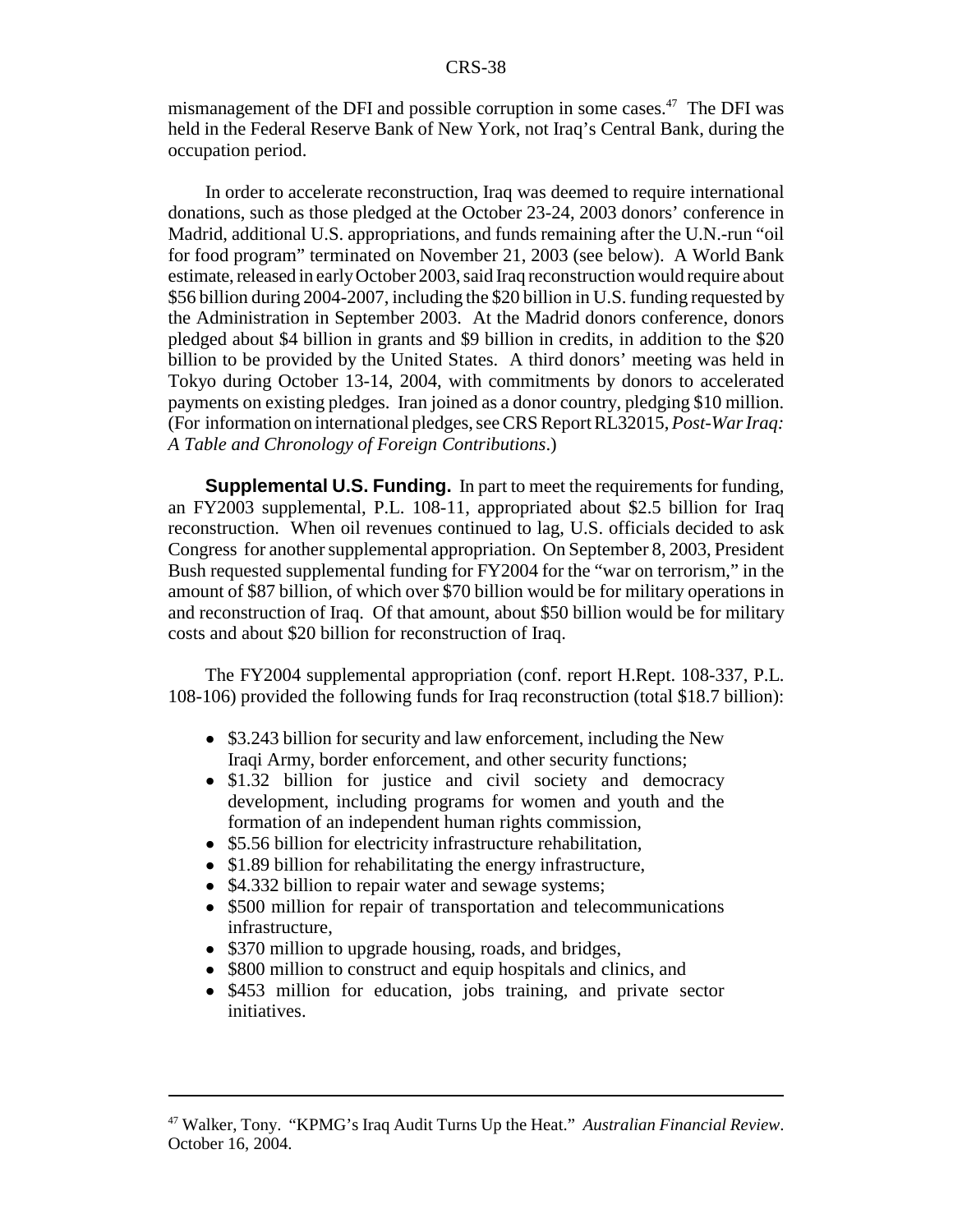The continuing violence has slowed spending on reconstruction. As of October 2004, of the \$21.2 billion in the FY2003 and FY2004 supplementals, about \$10.5 billion has been obligated. Of that, about \$3.25 billion has been disbursed. In September 2004, the Administration asked Congress for approval to reallocate \$3.46 billion of the appropriated funds. The \$3.46 billion to be reassigned would come from funds taken from those previously allocated purchases of refined energy products, for water and sewerage and electrical reconstruction. Because some of the funds added to some categories of activities would exceed ceilings set in P.L. 108- 106, the Administration asked for legislation to approve the reprogramming; the approval was granted in a continuing resolution on FY2005 appropriations.

**FY2005.** No new funds for Iraq reconstruction were requested in the Administration's budget for FY2005, released on February 2, 2004. As noted above, reconstruction spending is slower than expected, and already appropriated funds will likely be sufficient for the near term. A FY2005 supplemental appropriation of \$25 billion will be used mostly for military costs in Iraq and Afghanistan, and additional military funds for the Iraq war effort will be required in early 2005, according to deputy Defense Secretary Paul Wolfowitz.

**Lifting of U.S. Sanctions.** The Bush Administration has lifted most U.S. sanctions on Iraq, beginning with several Presidential Determinations easing sanctions under authorities provided by P.L. 108-7 (consolidated appropriations for FY2003) and P.L. 108-11 (FY2003 supplemental appropriations). On July 30, 2004, President Bush issued an executive order formally ending the package of sanctions imposed on Iraq following the 1990 invasion of Kuwait. Those measures were contained in Executive Order 12722 (August 2, 1990) and 12724 (August 9, 1990), issued after Iraq's August 2, 1990, invasion of Kuwait. They imposed a ban on U.S. trade with and investment in Iraq and froze Iraq's assets in the United States. The Iraq Sanctions Act of 1990 (Section 586 of P.L. 101-513, signed November 5, 1990) reinforced those executive orders. On September 8, 2004, the President designated Iraq a beneficiary of the Generalized System of Preferences (GSP), enabling Iraqi products to have duty free tariff treatment for entry into the United States. As noted above, on September 24, 2004, Iraq was removed from the U.S. list of state sponsors of terrorism under Section 6(j) of the Export Administration Act (P.L. 96-72). Therefore, Iraq is no longer barred under that section from receiving U.S. foreign assistance, U.S. votes in favor of international loans, and sales of munitions list items (arms and related equipment and services). As a result of the removal of Iraq from the list, exports of dual use items (items that can have military applications) are no longer subject to strict licensing procedures. However, a May 7, 2003 executive order left in place the provisions of the Iran-Iraq Arms Non-Proliferation Act (P.L. 102-484); that act imposes sanctions on persons or governments that export technology that would contribute to any Iraqi advanced conventional arms capability or weapons of mass destruction programs. The July 30, 2004, order does not unfreeze any assets in the United States determined to belong to the former regime.

**Termination of the Oil-for-Food Program.** In accordance with the provisions of U.N. Security Council Resolution 1483 (May 22, 2003), the U.N.-run oil-for-food program ended November 21, 2003. The close-out of residual contacts under the program is now run by the interim Iraqi government. See CRS Report RL30472, *Iraq: Oil-for-Food Program, Sanctions, and Illicit Trade*.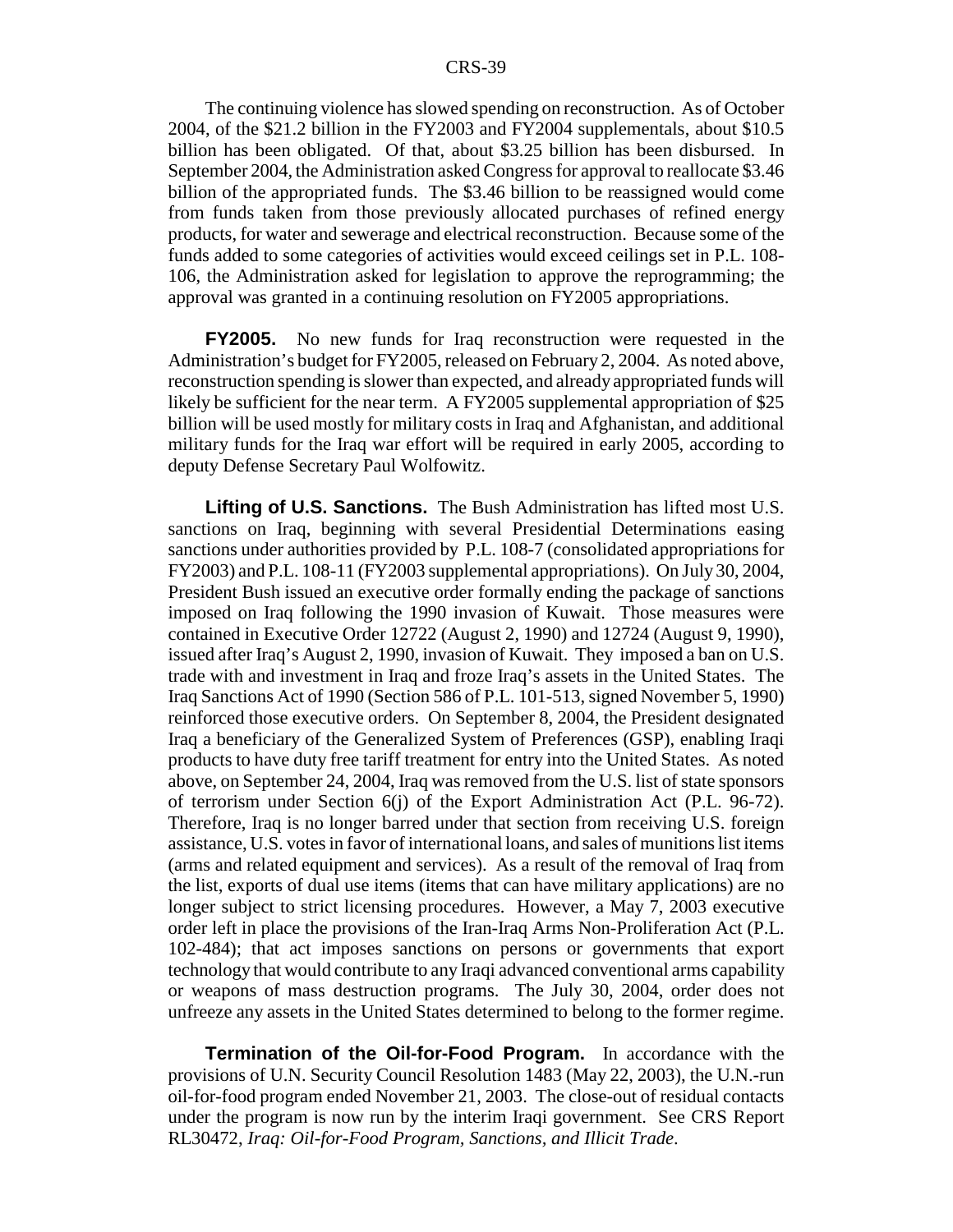**Debt Relief.** The Administration is attempting to relieve Iraq's debt burden built up during the regime of Saddam Hussein. The debt is estimated to total about \$116 billion, not including reparations dating to the first Persian Gulf war. In September 2004, the International Monetary Fund (IMF) approved a loan to Iraq of \$436 million for reconstruction, and indicated it plans about \$4 billion in further lending to Iraq. The loan came one week after Iraq cleared up \$81 million in arrears to the Fund dating from Saddam Hussein's regime. For more information, see CRS Report RS21765, *Iraq: Paris Club Debt Relief*.

#### **Congressional Reactions**

Congress, like the Administration, had divergent views on the mechanisms for promoting regime change, although there was widespread agreement in Congress that regime change should be a major U.S. policy goal for Iraq. On December 20, 2001, the House passed H.J.Res. 75, by a vote of 392-12, calling Iraq's refusal to readmit U.N. weapons inspectors a "mounting threat" to the United States. The resolution did not call for new U.S. steps to overthrow Saddam Hussein but a few Members called for the overthrow of Saddam Hussein in their floor statements in support of the resolution. In early 2002, prior to the intensified speculation about possible war with Iraq, some Members expressed support for increased aid to the opposition. As discussion of potential military action increased in the fall of 2002, Members debated the costs and risks of an invasion of Iraq. Congress adopted H.J.Res. 114, authorizing the President to use military force against Iraq if he determines that doing so is in the national interest and would enforce U.N. Security Council resolutions on Iraq. The measure passed the House on October 11, 2002 by a vote of 296-133, and the Senate the following day by a vote of 77-23. The legislation was signed into law on October 16, 2002 (P.L. 107-243).

The 108<sup>th</sup> Congress has held numerous hearings on post-Saddam Iraq and, as noted above, has appropriated reconstruction and military funding for the Iraq effort. Although Congress has applauded the performance of the U.S. military and the overthrow of the regime, several Members have criticized the Administration for inadequate planning for the post-war period. Criticism has escalated as attacks on U.S. occupation forces have mounted, and some Members have offered suggestions to stabilize Iraq, including adding U.S. forces, ceding a larger role to the United Nations, or allowing time for existing policies to achieve stability. Several committees are conducting inquiries into why substantial amounts of WMD have not been found in Iraq to date, and hearings have been held alleged abuses of the U.N. run oil-for-food program and the abuses at Abu Ghuraib prison. Some Members who have visited Iraq — and over one third of Members have visited Iraq since the fall of Saddam — say reconstruction is proceeding and that Iraq is more stable than is widely portrayed in the press.<sup>48</sup>

<sup>48</sup> Chaddock, Gail Russell. "Trips to Iraq Reshape War Views On Hill." *Christian Science Monitor*, January 6, 2004.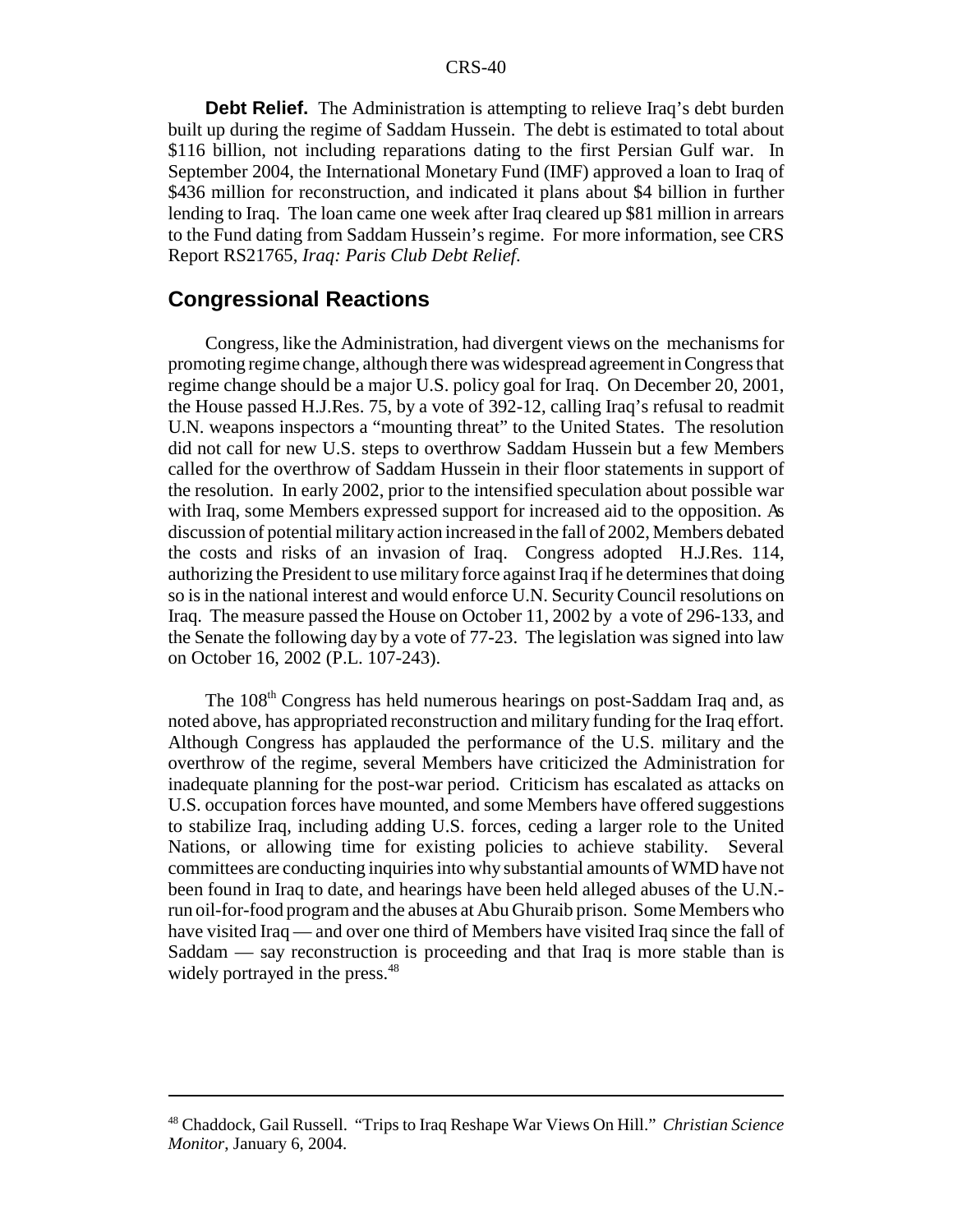# **Appendix. U.S. Assistance to the Opposition**

### **Appropriated Economic Support Funds (E.S.F.) to the Opposition**

|                                   | <b>INC</b>                                   | War<br><b>Crimes</b> | <b>Broadcasting</b> | <b>Unspecified</b><br>Opposition<br><b>Activities</b> | <b>Total</b>   |
|-----------------------------------|----------------------------------------------|----------------------|---------------------|-------------------------------------------------------|----------------|
| FY1998<br>$(P.L. 105-174)$        |                                              | 2.0                  | 5.0<br>(RFE/RL)     | 3.0                                                   | 10.0           |
| FY1999<br>$(P.L. 105-277)$        | 3.0                                          | 3.0                  |                     | 2.0                                                   | 8.0            |
| <b>FY2000</b><br>$(P.L. 106-113)$ |                                              | 2.0                  |                     | 8.0                                                   | 10.0           |
| <b>FY2001</b><br>$(P.L. 106-429)$ | 12.0<br>(aid<br>distribution<br>inside Iraq) | 2.0                  | 6.0<br>(INC radio)  | 5.0                                                   | 25.0           |
| FY2002<br>$(P.L. 107-115)$        |                                              |                      |                     | 25.0                                                  | 25.0           |
| Total,<br>FY1998-FY2002           | 15.0                                         | 9.0                  | 11.0                | 43.0                                                  | 78.0           |
| FY2003<br>(no earmark)            | 3.1<br>(announced<br>April 2003)             |                      |                     | 6.9<br>(remaining<br>to be<br>allocated)              | 10.0           |
| FY2004<br>(request)               |                                              |                      |                     | $\overline{0}$                                        | $\overline{0}$ |

(Figures in millions of dollars)

**Notes:** The figures above do not include defense articles and services provided under the Iraq Liberation Act. The figures provided above also do not include any covert aid provided, the amounts of which are not known from open sources. In addition, during each of FY2001 and FY2002, the Administration has donated \$4 million to a "U.N. War Crimes Commission" fund, to be used if a war crimes tribunal is formed. Those funds were drawn from U.S. contributions to U.N. programs.